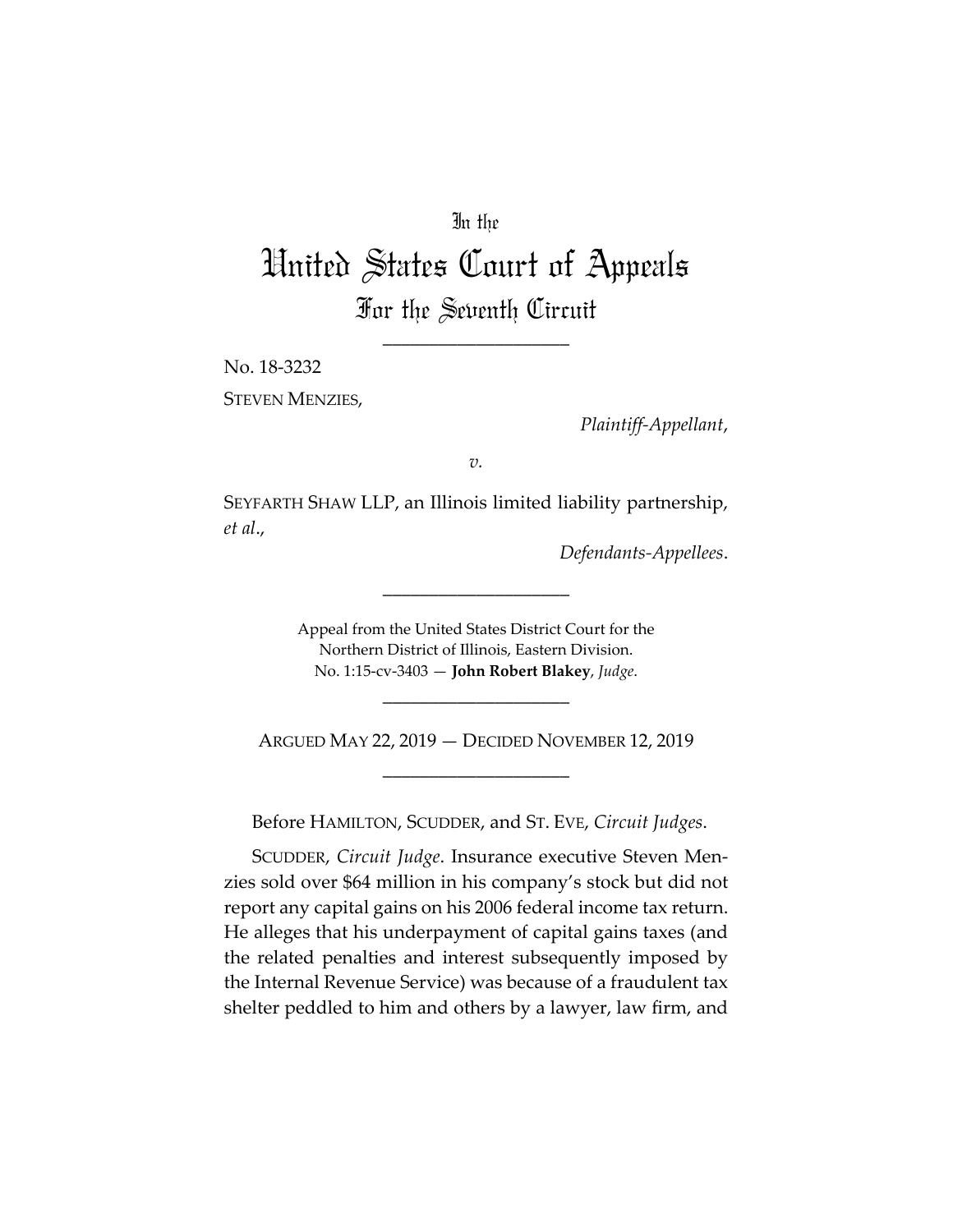two financial services firms. Menzies advanced this contention in claims he brought under the Racketeer Influenced and Corrupt Organizations Act or RICO and Illinois law. The district court dismissed all claims.

Menzies's RICO claim falls short on the statute's patternof-racketeering element. Courts have labored mightily to articulate what the pattern element requires, and Menzies's claim presents a close question. In the end, we believe Menzies failed to plead not only the particulars of how the defendants marketed the same or a similar tax shelter to other taxpayers, but also facts to support a finding that the alleged racketeering activity would continue. To conclude otherwise would allow an ordinary (albeit grave) claim of fraud to advance in the name of RICO—an outcome we have time and again cautioned should not occur. In so holding, we in no way question whether a fraudulent tax shelter scheme can violate RICO. The shortcoming here is one of pleading alone, and it occurred after the district court authorized discovery to allow Menzies to develop his claims.

As for Menzies's state law claims, we hold that an Illinois statute bars as untimely the claims advanced against the lawyer and law firm defendants. The claims against the two remaining financial services defendants can proceed, however.

So we affirm in part, reverse in part, and remand.

### **I**

The original and amended complaints supply the operative facts on a motion to dismiss. On appeal we treat all allegations as true, viewing them in the light most favorable to Steven Menzies. See *Moranski v. Gen. Motors Corp.*, 433 F.3d 537, 539 (7th Cir. 2005).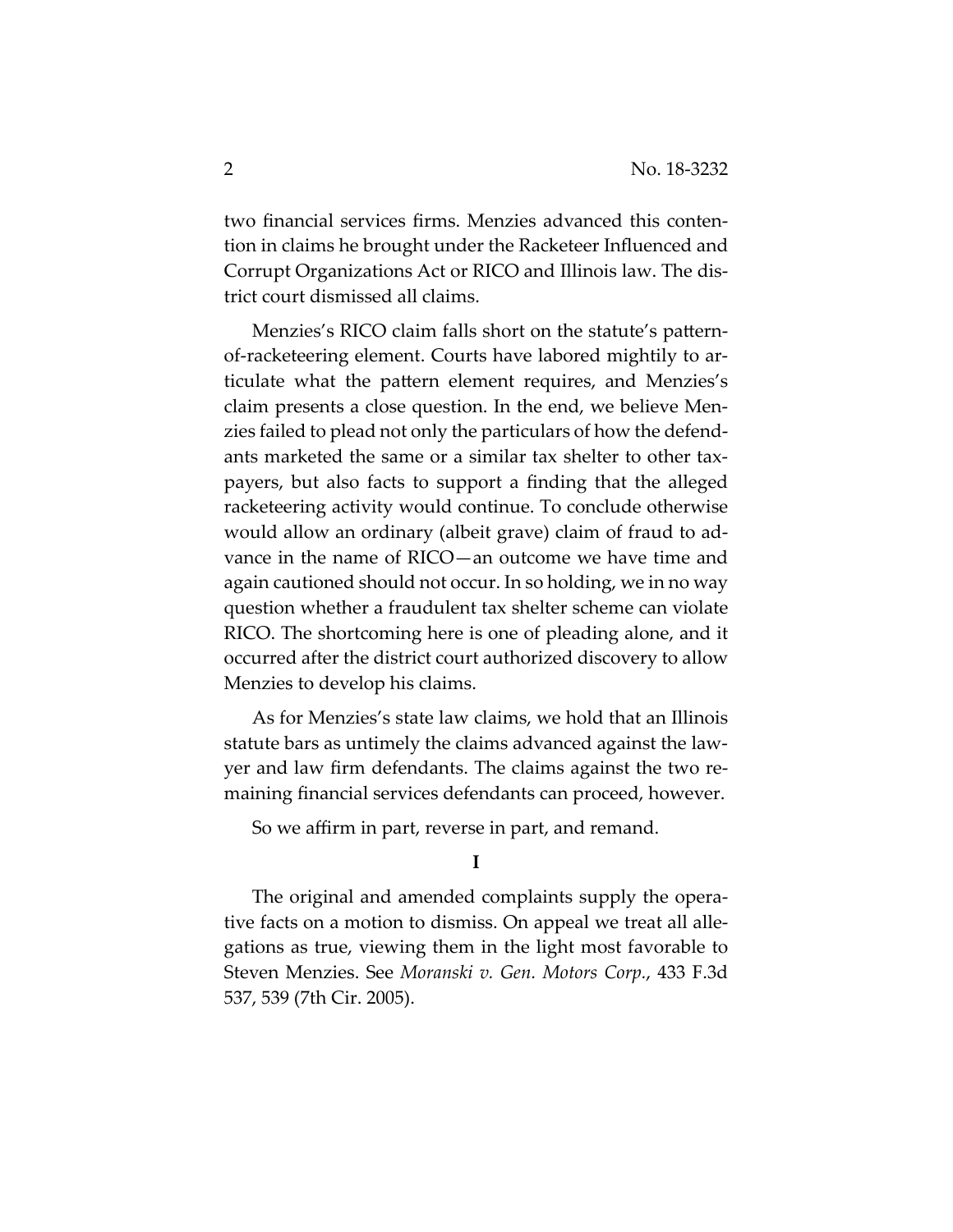Menzies is the co-founder and president of an insurance company called Applied Underwriters, Inc. or AUI. In 2002 advisers from Northern Trust approached him to begin a financial planning relationship. In time these advisers pitched Menzies and his colleague and AUI co-founder Sydney Ferenc on a tax planning strategy (dubbed the Euram Oak Strategy) to shield capital gains on major stock sales from federal tax liability. Not knowing the strategy reflected what the IRS would later deem an abusive tax shelter, Menzies agreed to go along with the scheme. He conducted a series of transactions that, through the substitution of various assets and the operation of multiple trusts, created an artificial tax loss used to offset the capital gains he realized upon later selling his AUI stock.

Northern Trust worked with others in marketing and implementing the strategy. Christiana Bank, for example, served as trustee for some of Menzies's trusts while tax attorney Graham Taylor and his law firm, Seyfarth Shaw, provided legal advice. Taylor repeatedly assured Menzies and Ferenc of the tax shelter's legality, eventually opining that there was a "greater than 50 percent likelihood that the tax treatment described will be upheld if challenged by the IRS." Taylor stood by his more-likely-than-not opinion even after being indicted in 2005 for the commission of unrelated tax fraud—a development he never disclosed to Menzies.

In 2006 Menzies sold his AUI stock to Berkshire Hathaway for over \$64 million. Nowhere in his 2006 federal income tax return did Menzies report the sale or any related capital gains. Nor did Christiana Bank, which filed tax returns on behalf of Menzies's trusts, report any taxable income from the stock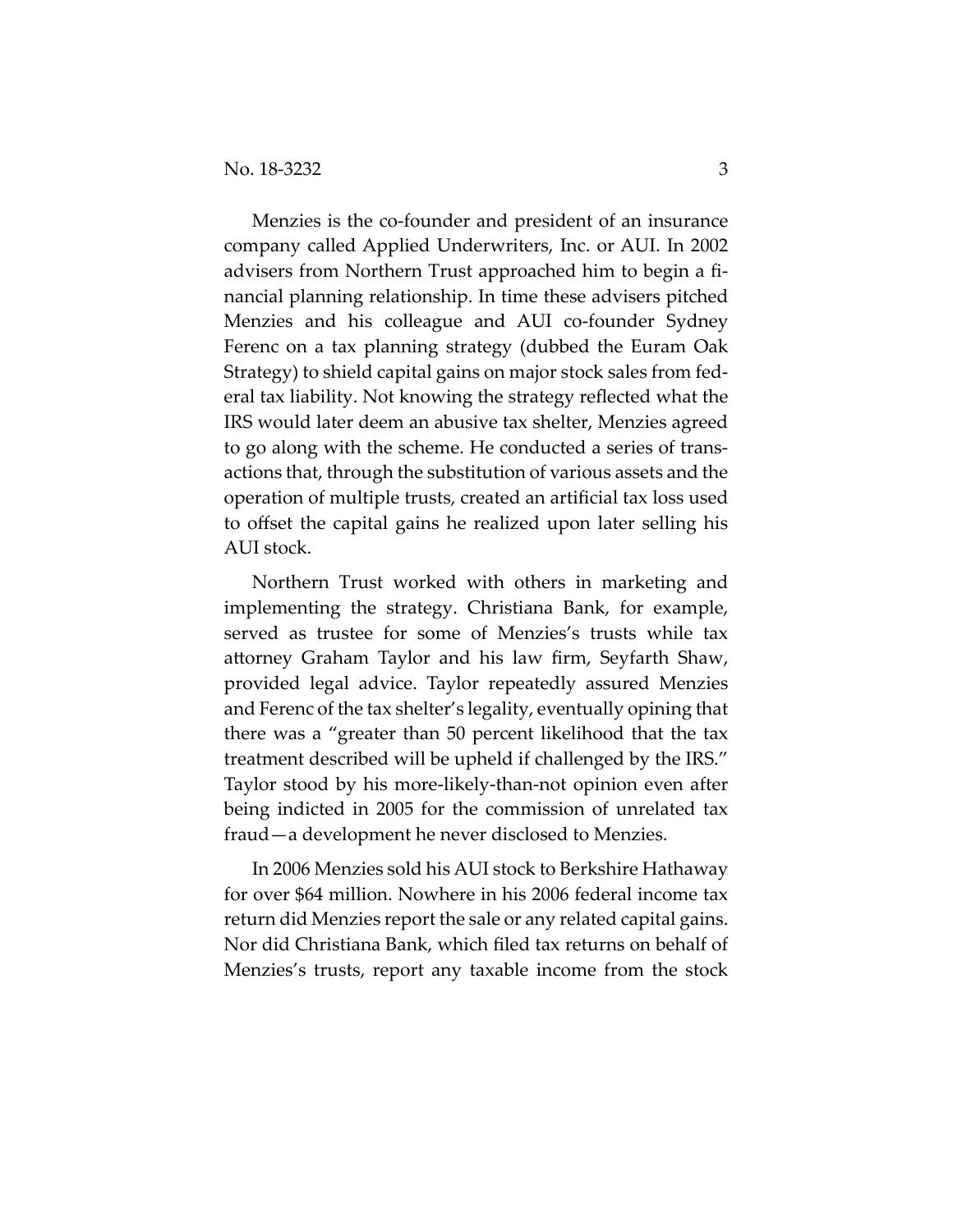sale. When the IRS learned of these developments, it commenced what became a three-year audit and found that the primary purpose of the Euram Oak Strategy was tax evasion. Facing large fines and potential adverse legal action, Menzies agreed in October 2013 to settle with the IRS, paying over \$10 million in back taxes, penalties, and interest.

In April 2015 Menzies filed suit in the Northern District of Illinois, advancing a civil RICO claim and various Illinois law claims against Taylor, Seyfarth Shaw, Northern Trust, and Christiana Bank. The district court granted the defendants' motion to dismiss, but from there twice allowed Menzies to amend his complaint. Indeed, the district court afforded Menzies a full year of discovery to develop facts to support renewed pleading of the RICO claim that appeared in his second amended complaint in August 2017. On the defendants' motion, the district court dismissed that complaint for failure to state any claim. Menzies now appeals.

#### **II**

#### **A. The RICO Bar for Actionable Securities Fraud**

Before addressing the district court's dismissal of Menzies's RICO claim, we confront a threshold issue pressed by the defendants—whether an amendment to the RICO statute added by the Private Securities Litigation Reform Act of 1995 or PSLRA precluded Menzies from bringing a RICO claim in the first instance. We agree with the district court that the bar now embodied in 18 U.S.C. § 1964(c) did not prevent Menzies from pursuing a RICO claim on the facts alleged in his complaint.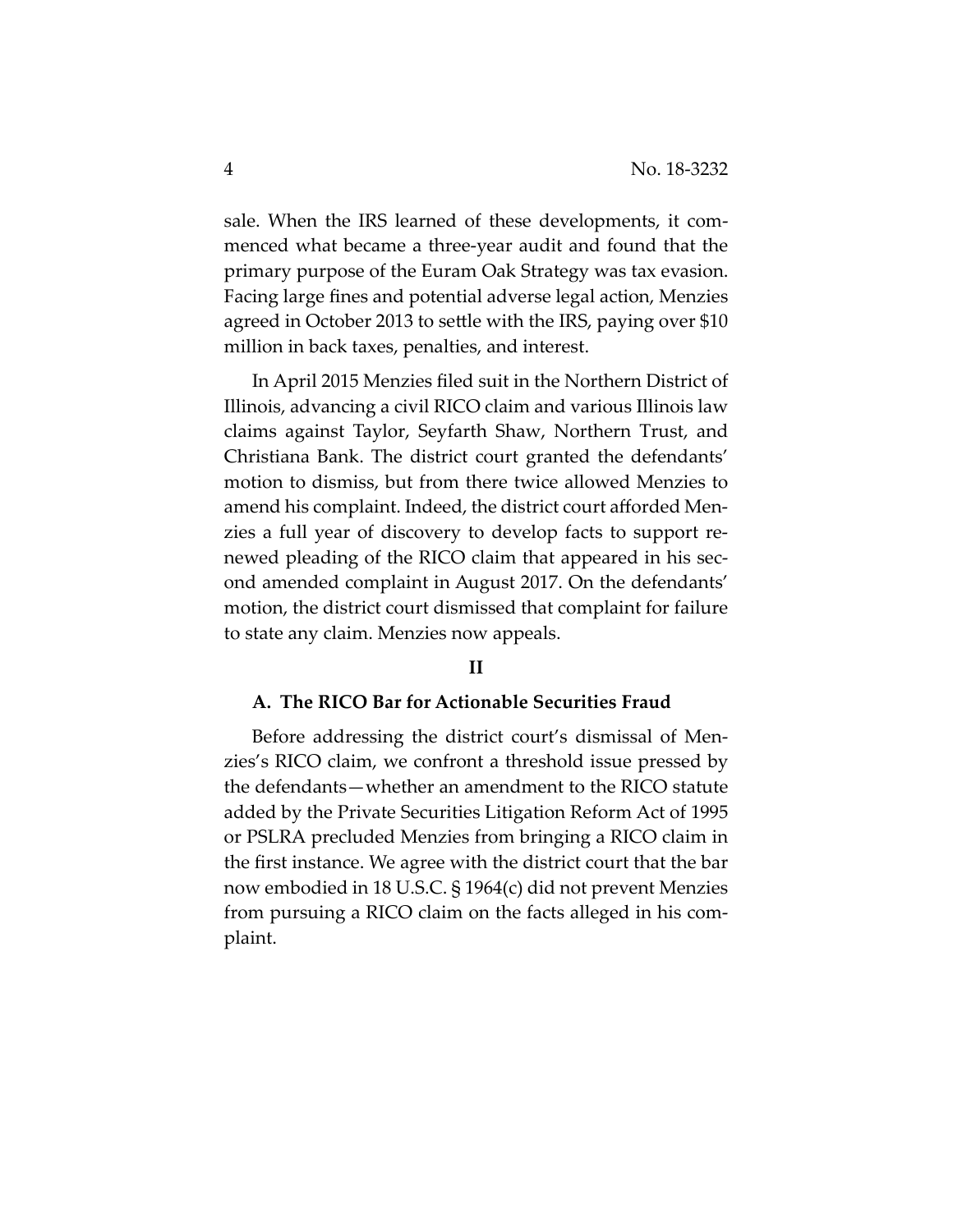In enacting the PSLRA, Congress did more than seek to curb abusive practices in securities class actions by, for example, imposing a heightened pleading standard, requiring a class representative to be the most adequate plaintiff, and limiting damages. See *Amgen Inc. v. Connecticut Ret. Plans & Trust Funds*, 568 U.S. 455, 475–76 (2013) (describing the PSLRA). The enactment also amended RICO to prohibit a cause of action based on "any conduct that would have been *actionable as fraud in the purchase or sale of securities*." 18 U.S.C. § 1964(c) (emphasis added).

Upon reviewing the allegations in Menzies's original complaint, the district court denied the defendants' motion to dismiss the RICO claim based on the bar in § 1964(c). The district court started with the observation that "nothing about the sale of his AUI stock itself was fraudulent." *Menzies v. Seyfarth Shaw LLP*, 197 F. Supp. 3d 1076, 1116 (N.D. Ill. 2016) ("*Menzies I*"). "By selling Plaintiff a bogus tax shelter plan," the court reasoned, "[d]efendants were attempting to hide the resulting income from Plaintiff's sale of stock from the IRS," and "[i]n both form and substance" this was a "case about tax shelter fraud, not securities fraud." *Id*.

The defendants urge us to reverse, contending that the RICO bar applies because the whole point of the Euram Oak Strategy was for Menzies to avoid realizing taxable gains from a stock sale. But for the stock sale, the tax shelter meant nothing, thereby easily satisfying, as the defendants see it, the requirement for the alleged fraud to be "in connection with" the sale of a security and thus actionable as securities fraud under section 10(b) of the Securities and Exchange Act of 1934, 15 U.S.C. § 78j(b), and SEC Rule 10b-5, 17 C.F.R. § 240.10b-5.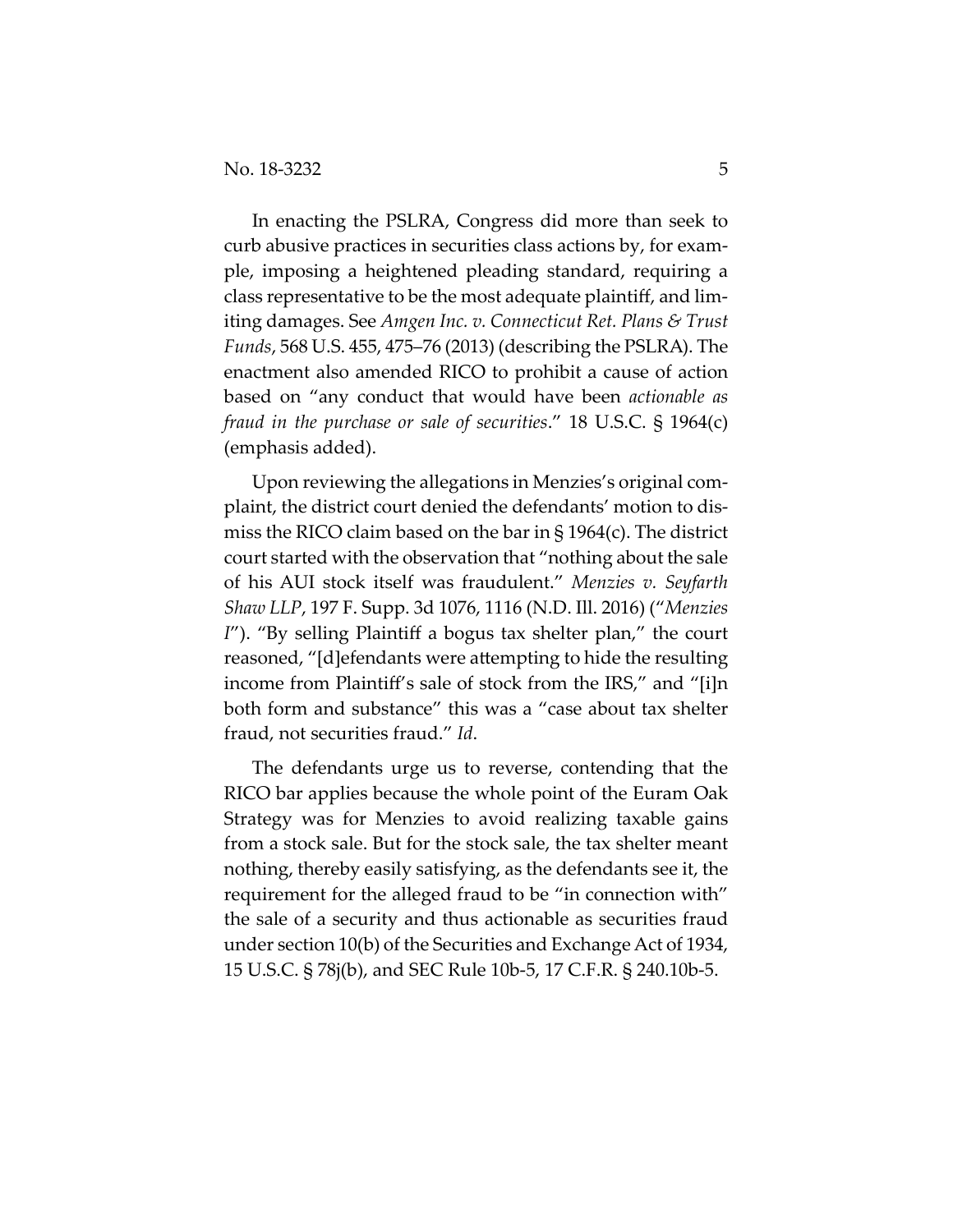We see the analysis as more difficult. By its terms, the bar in § 1964(c), as the district court recognized, requires asking whether the fraud Menzies alleged in his complaint would be actionable under the securities laws, in particular under section 10(b) and Rule 10b-5. See *Rezner v. Bayerische Hypo-Und Vereinsbank AG*, 630 F.3d 866, 871 (9th Cir. 2010) (assessing the PSLRA bar and explaining that "[a]ctions for fraud in the purchase or sale of securities are controlled by section 10(b) of the Securities Exchange Act of 1934"); *Bixler v. Foster*, 596 F.3d 751, 759–60 (10th Cir. 2010) (adopting a similar approach); *Affco Investments 2001, LLC v. Proskauer Rose, LLP*, 625 F.3d 185, 189– 90 (5th Cir. 2010) (same).

Had he sought to plead a securities fraud claim under those provisions, Menzies would have had to allege a material misrepresentation or omission by a defendant, scienter, a connection between the misrepresentation or omission and the purchase or sale of a security, reliance, economic loss, and loss causation. See *Glickenhaus & Co. v. Household Int'l., Inc.*, 787 F.3d 408, 414 (7th Cir. 2015) (citing *Halliburton Co. v. Erica P. John Fund, Inc.*, 573 U.S. 258, 267 (2014)). The district court got it right in concluding that the allegations in Menzies's original complaint did not amount to actionable securities fraud under federal law.

The Supreme Court supplied substantial direction in *SEC v. Zandford*, 535 U.S. 813 (2002). The SEC brought a civil securities fraud action against a stockbroker who sold his elderly and disabled clients' securities and pocketed the proceeds. See *id.* at 815. The Court granted review to determine whether the stockbroker's theft, which the SEC alleged also constituted securities fraud, was sufficiently "in connection with" the sale of the clients' securities to fall within section 10(b) and Rule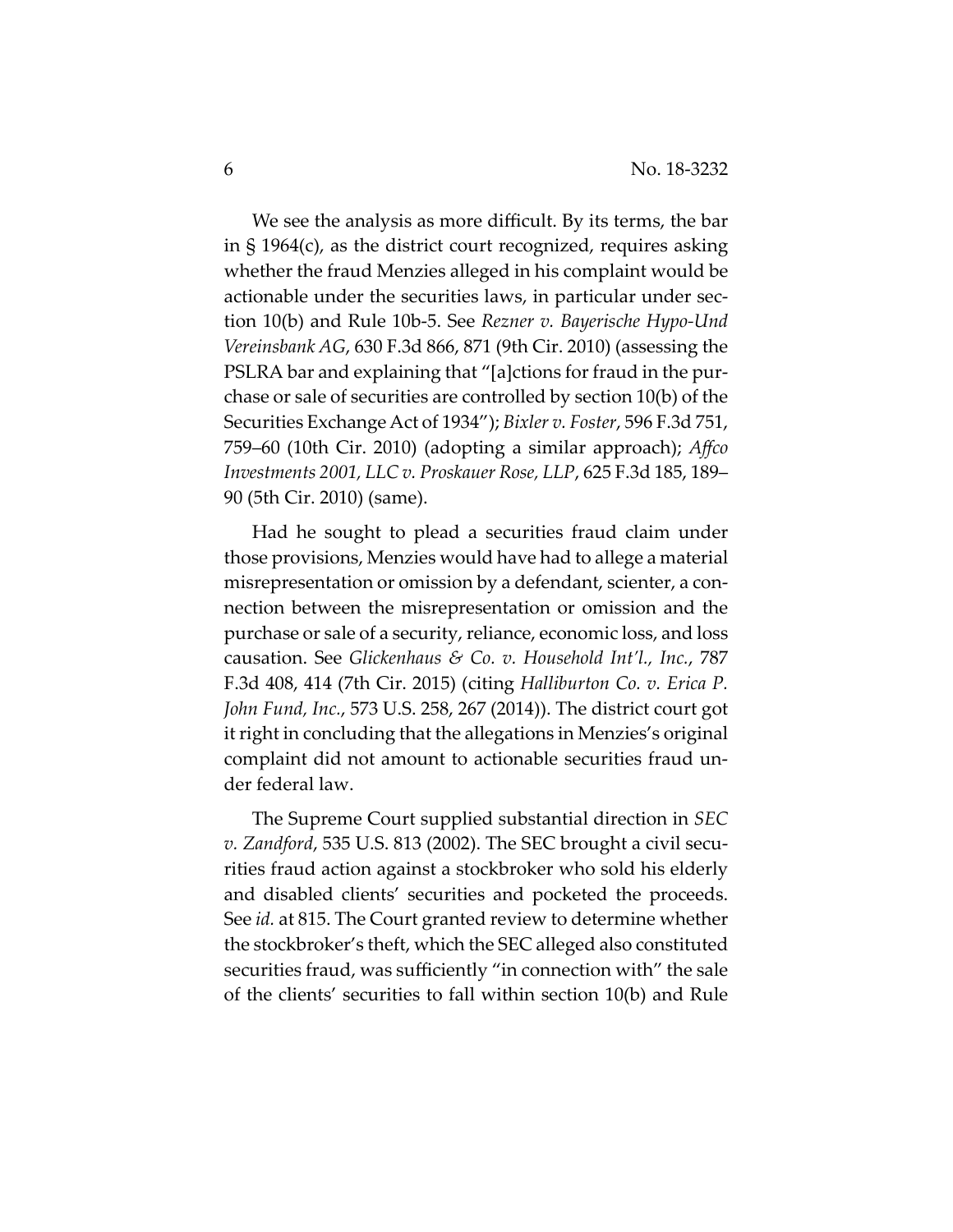10b-5. The Court answered yes, explaining that both provisions "should be construed 'not technically and restrictively, but flexibly to effectuate its remedial purposes.'" *Id*. at 819 (quoting *Affiliated Ute Citizens of Utah v. United States*, 406 U.S. 128, 151 (1972)). As a practical pleading matter, the Court continued, that meant a plaintiff need not allege any misrepresentation or omission about a security's value. Nor was it necessary to allege misappropriation or, even more generally, another form of manipulation of a security. What would be enough, the Court held, are allegations where "the scheme to defraud and the sale of securities coincide." *Id.* at 822.

The SEC's allegations met this standard because the stockbroker defendant, alongside affirmatively misrepresenting how he intended to manage his clients' investments—he "secretly intend[ed] from the very beginning to keep the proceeds"—acted on that intent by engaging in unauthorized securities sales. *Id.* at 824. This misconduct "deprived [his clients] of any compensation for the sale of their valuable securities." *Id.* at 822. The "securities transactions and breaches of fiduciary duty coincide[d]," the Court explained, because the "[clients'] securities did not have value for the [stockbroker] apart from their use in a securities transaction and the fraud was not complete before the sale of securities occurred." *Id.* at 824–25. Put another way, the SEC's allegations left no daylight between the alleged fraud and the securities sale.

Measured by these *Zandford* standards, Menzies's allegations do not satisfy the "in connection with" requirement for an actionable claim under section 10(b) or Rule 10b-5. Start with the alleged fraud itself. Menzies's complaint focused not on the AUI stock sale, but instead on its tax consequences. He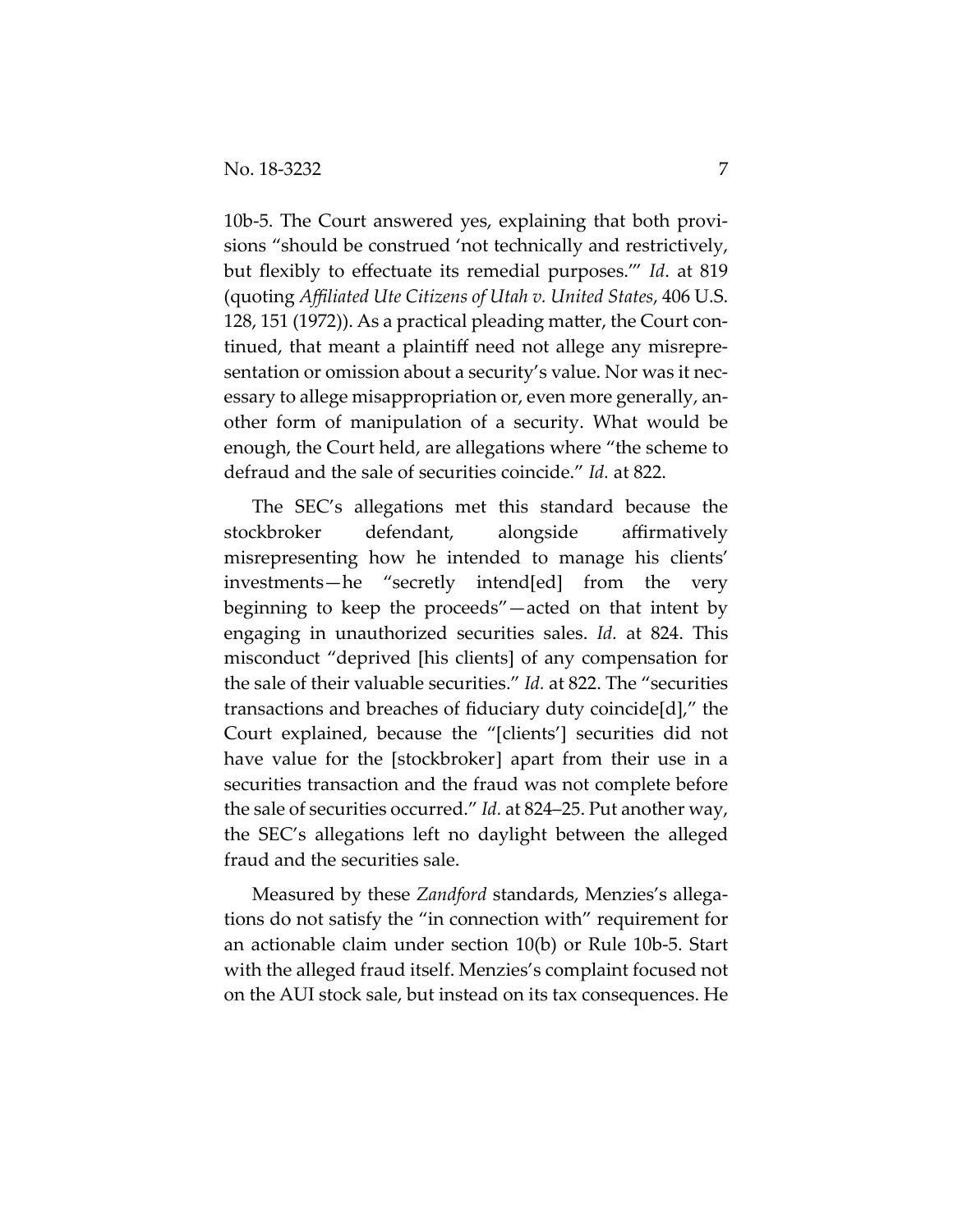alleged that the defendants marketed a tax shelter that they knew was abusive—that would conceal capital gains from the U.S. Treasury—and caused him to incur not just unexpected taxes and related interest and penalties but also substantial professional fees. Yes, this may be enough to show that but for following the defendants' advice and selling his AUI stock he would not have incurred the taxes and related interest and penalties. Yet we know that such "but for" allegations do not satisfy section 10(b) under the teachings of *Zandford*. See *Ray v. Citigroup Global Mkts., Inc.*, 482 F.3d 991, 995 (7th Cir. 2007) (explaining that "[i]t is not sufficient [under section 10(b) and Rule 10b-5] for an investor to allege only that it would not have invested but for the fraud" and instead the investor must go further and "allege that, but for the circumstances that the fraud concealed, the investment … would not have lost its value") (quoting *Caremark, Inc. v. Coram Healthcare Corp.*, 113 F.3d 645, 648–49 (7th Cir. 1997)).

If Menzies had tried to bring a securities fraud claim, he would have had to close this pleading gap. His complaint would have had to tether more directly the fraud to the stock sale by including allegations that went beyond any "but for" link and allowed a finding that the defendants' misrepresentations more closely coincided with Menzies's sale of his AUI stock. Menzies, in short, would have needed to plead facts demonstrating that he incurred his alleged losses as a more direct consequence of misrepresentations that closely touched the stock sale itself and not just its tax consequences. That the purpose of the tax shelter aimed to maximize the profits that Menzies realized from his stock sale cannot itself bridge this gap. See *Ouwinga v. Benistar 419 Plan Servs.*, *Inc.*, 694 F.3d 783, 791 (6th Cir. 2012) (affirming a district court's conclusion that the RICO bar did not apply because the plaintiffs' "fraud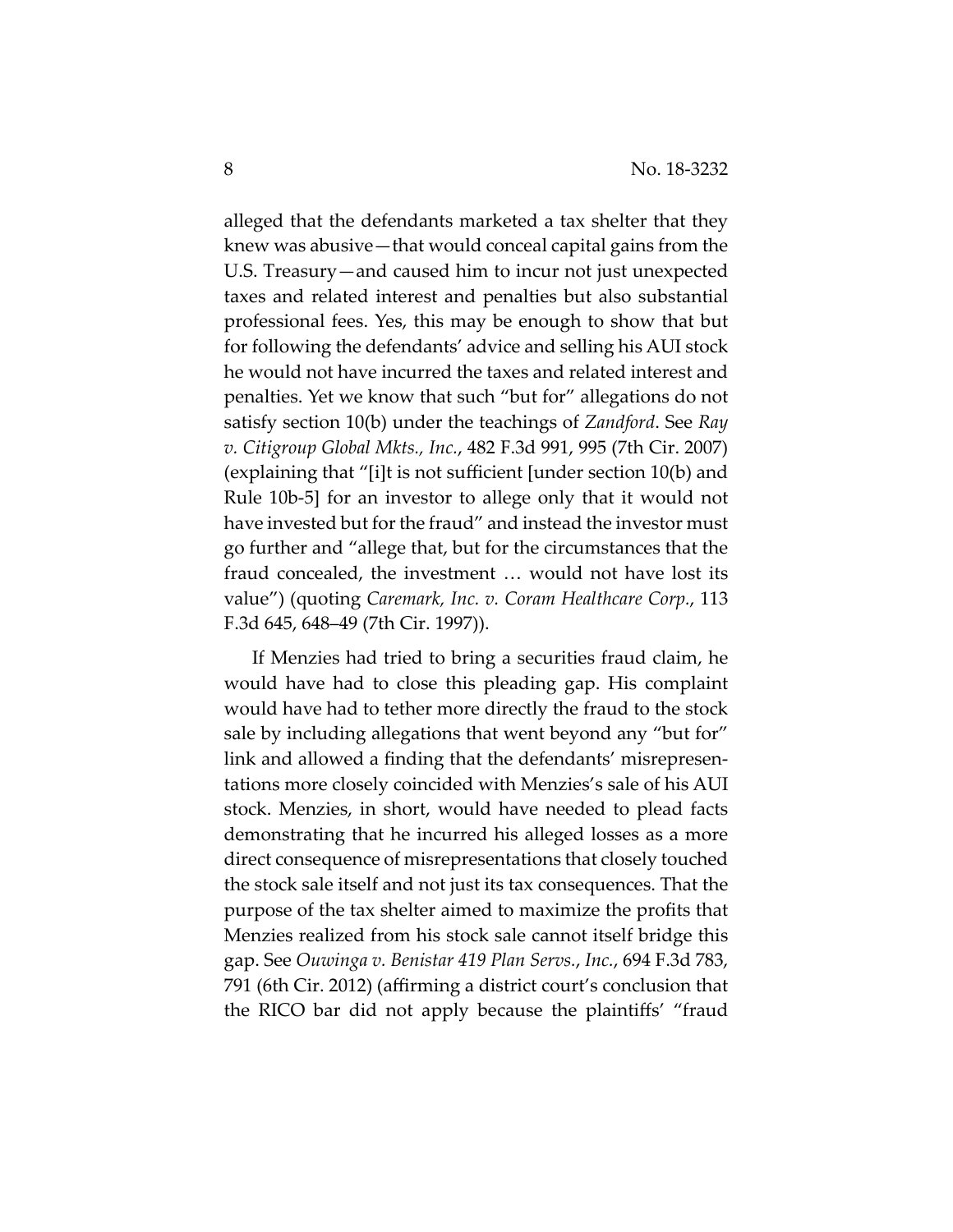claim relates only to the tax consequences of the Benistar Plan, and it is merely incidental that the [insurance] policies happen to be securities"); *Rezner*, 630 F.3d at 872 (concluding the RICO bar did not apply where, in a tax shelter fraud, "the securities were merely a happenstance cog in the scheme").

We can come at the analysis another way. No aspect of the complaint challenged any term or condition on which Menzies sold his AUI shares to Berkshire Hathaway. The complaint all but says every aspect of the stock sale itself was entirely lawful. Even more generally, no portion of the complaint alleged that any defendant engaged in an irregularity that tainted or affected the stock-sale transaction, including, for example, by influencing the sales price or somehow causing the proceeds to be mishandled. Every indication is that Menzies received every last dollar he expected from the sale. The fraud Menzies alleged is at least one step removed—focused not on the sale of the AUI stock but on how and why he charted a particular course in his treatment of the sale for federal tax purposes and the losses he sustained by doing so.

Do not read us to say that Menzies failed to allege fraud. He plainly did when considered through the prism of common law standards. What we cannot say, though, is that—for purposes of applying the RICO bar in  $\S 1964(c)$ —Menzies's allegations amounted to actionable securities fraud under the standards the Supreme Court has told us are required by section 10(b) and Rule 10b-5.

While not aligning with the defendants' view of the law, our holding does seem on all fours with what we see and do not see in the securities fraud case law. Our research, limited though it is to reported decisions, reveals no meaningful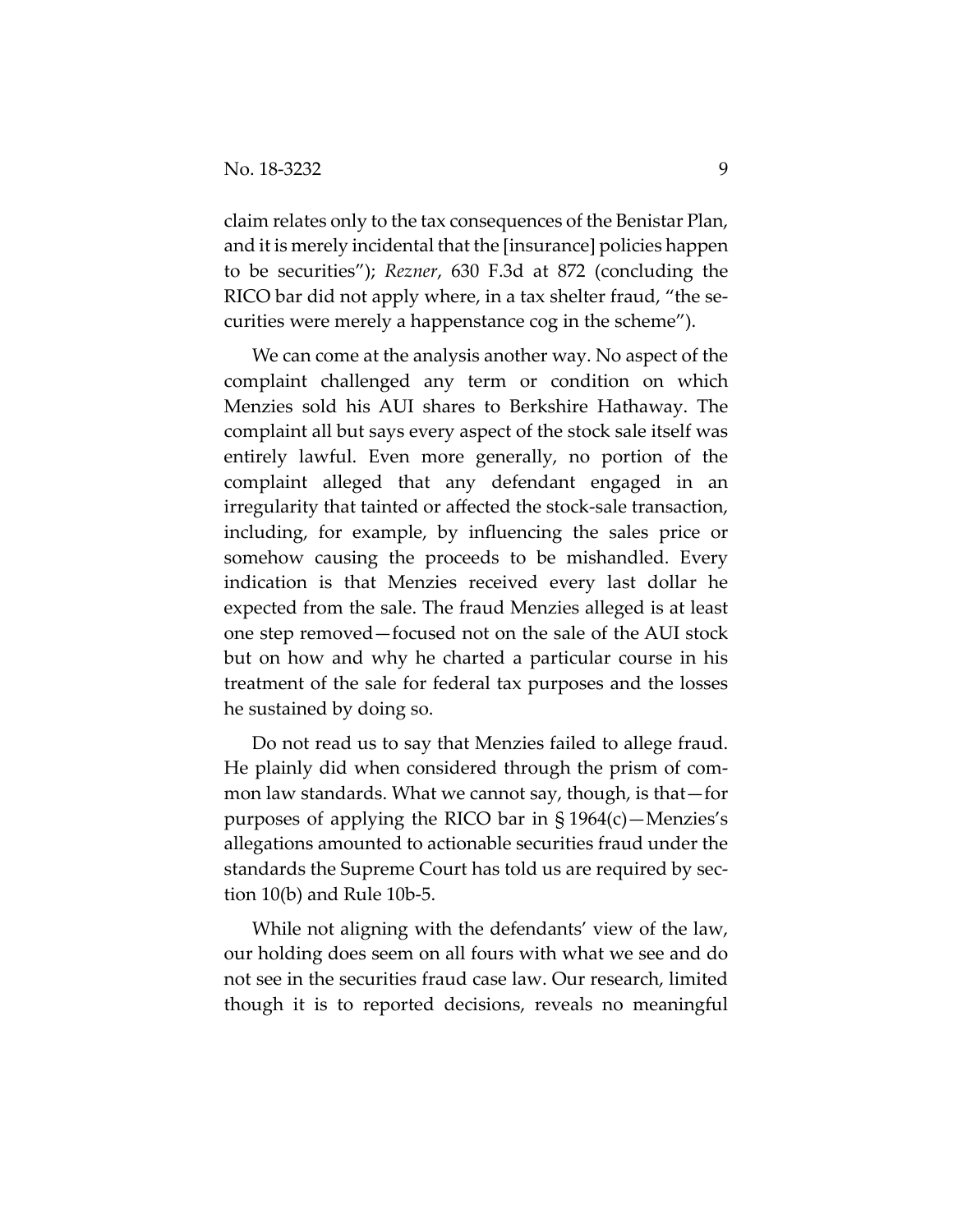number of section 10(b) and Rule 10b-5 private federal securities fraud claims brought to challenge abusive tax shelters. Nor do we see an indication that the SEC has brought many enforcement proceedings alleging securities fraud to combat abusive tax shelters. None of this suggests that fraud perpetrated as part of a scheme to evade taxes can never be actionable under section 10(b). Our point is limited only to the observation that the federal reporters do not contain many examples of such actions, whether by private parties or the SEC. And perhaps that reality owes itself, at least in part, to the demanding requirements for pleading a federal securities law claim.

Unable to conclude that Menzies's allegations of fraud would be actionable under section 10(b) or Rule 10b-5, we turn, as did the district court, to his civil RICO claim.

### **B. Civil RICO Claims and the Pattern Element**

Enacted in response to long-term criminal activity, including, of course, acts of organized crime, RICO provides a civil cause of action for private plaintiffs and authorizes substantial remedies, including the availability of treble damages and attorneys' fees. See 18 U.S.C. § 1964(c). Establishing a RICO violation requires proof by a preponderance of the evidence of "(1) conduct (2) of an enterprise (3) through a pattern (4) of racketeering activity." *Sedima, S.P.R.L. v. Imrex Co.*, 473 U.S. 479, 496–97 (1985) (interpreting § 1964(c)). It follows that a plaintiff must plead these elements to state a claim. Congress defined a "pattern of racketeering activity" to require "at least two acts of racketeering activity" within a ten-year period. 18 U.S.C. § 1961(5).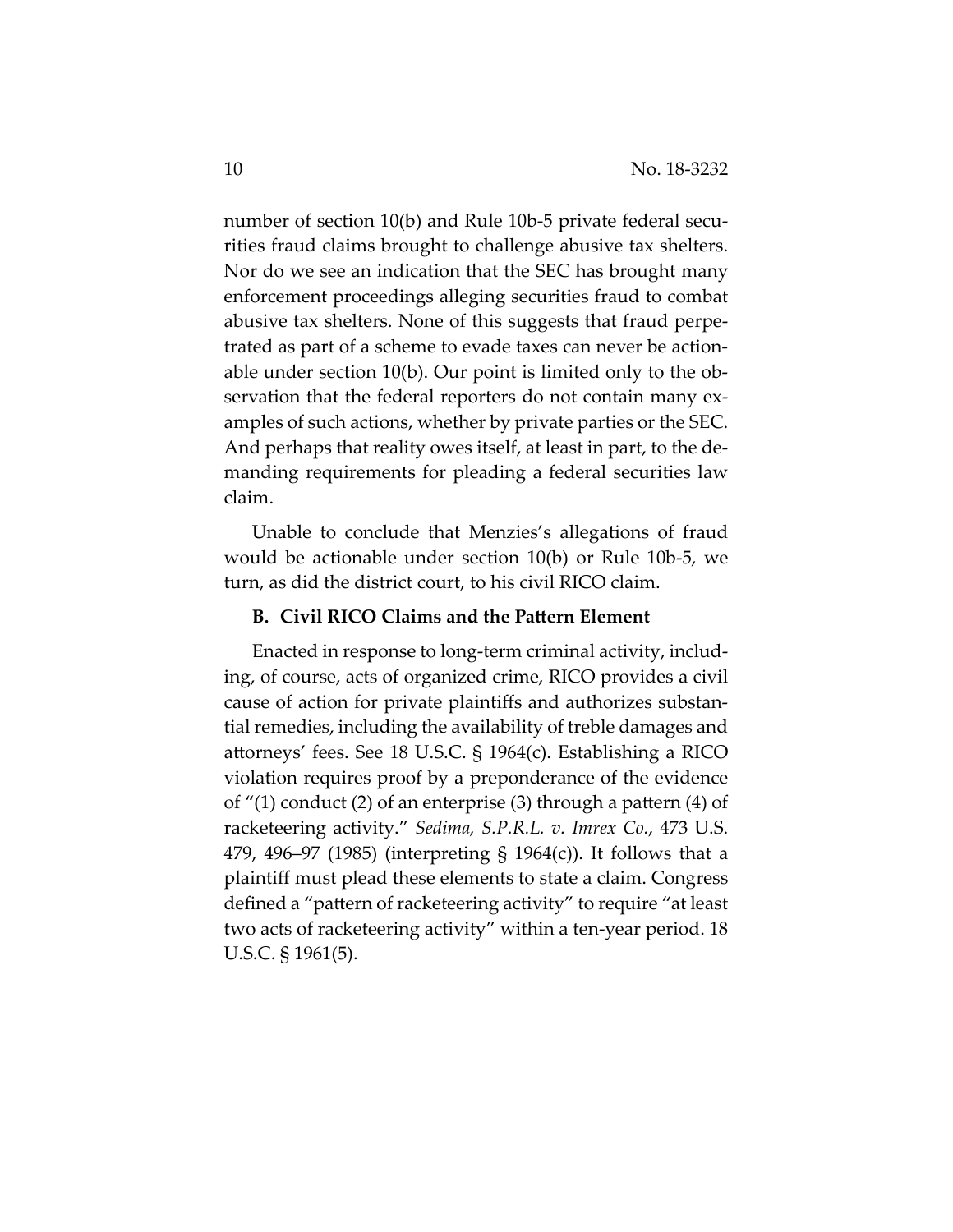Satisfying the pattern element is no easy feat and its precise requirements have bedeviled courts. See *Jennings v. Auto Meter Prod., Inc.*, 495 F.3d 466, 472 (7th Cir. 2007) (emphasizing that "courts carefully scrutinize the pattern requirement"); *J.D. Marshall Int'l, Inc. v. Redstart, Inc.*, 935 F.2d 815, 820 (7th Cir. 1991) ("Satisfying the pattern requirements—that there be continuity and relationship among the predicate acts—is not easy in practice.").

The Supreme Court has considered the issue at least twice, and our case law shows many efforts to articulate what a plaintiff must plead to establish a pattern of racketeering activity. See, *e.g.*, *Sedima*, 473 U.S. at 496; *H.J., Inc. v. Northwestern Bell Tel. Co.*, 492 U.S. 229, 237–38 (1989); *Vicom, Inc. v. Harbridge Merchant Servs., Inc.*, 20 F.3d 771, 779–80 (7th Cir. 1994); *McDonald v. Schencker*, 18 F.3d 491, 497 (7th Cir. 1994). Over these many cases the law has landed on a pleading and proof requirement designed "to forestall RICO's use against isolated or sporadic criminal activity, and to prevent RICO from becoming a surrogate for garden-variety fraud actions properly brought under state law." *Midwest Grinding Co., Inc. v. Spitz*, 976 F.2d 1016, 1022 (7th Cir. 1992) (citing *H.J., Inc.*, 492 U.S. at 240–41).

To plead a pattern of racketeering activity, "a plaintiff must demonstrate a relationship between the predicate acts as well as a threat of continuing activity"—a standard known as the "continuity plus relationship" test. *DeGuelle v. Camilli*, 664 F.3d 192, 199 (7th Cir. 2011). The Supreme Court announced this test in *H.J., Inc.* and made plain that the relationship prong is satisfied by acts of criminal conduct close in time and character, undertaken for similar purposes, or involving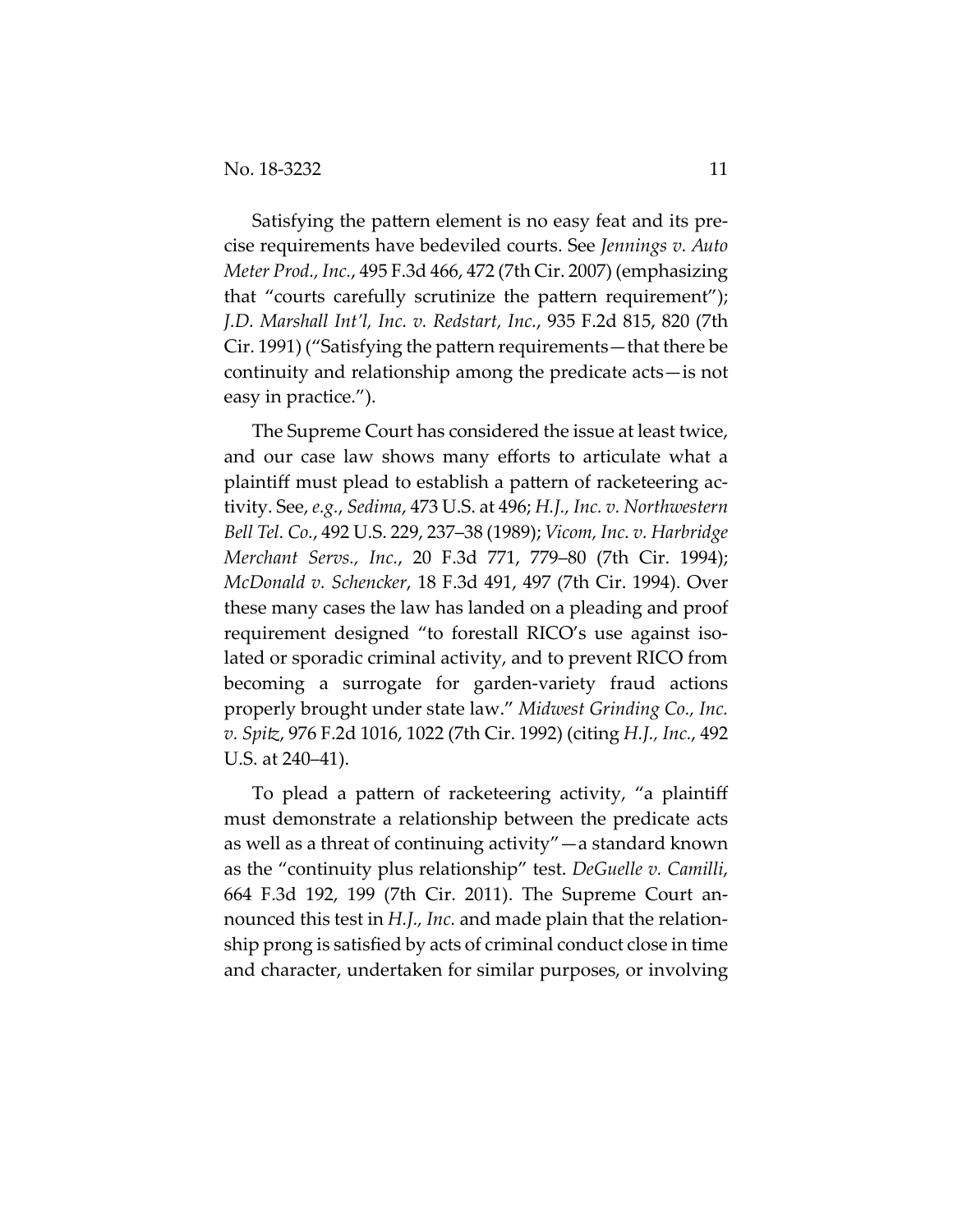the same or similar victims, participants, or means of commission. See 492 U.S. at 240. The relatedness of the predicate acts often does not yield much disagreement, and much more often the focus is on the continuity prong of the test. See *Vicom*, 20 F.3d at 780.

Just so here: the battleground in this appeal is whether Menzies adequately pleaded the continuity dimension of the continuity-plus-relationship test. Doing so requires "(1) demonstrating a closed-ended series of conduct that existed for such an extended period of time that a threat of future harm is implicit, or (2) an open-ended series of conduct that, while short-lived, shows clear signs of threatening to continue into the future." *Roger Whitmore's Auto Servs., Inc. v. Lake County, Ill.*, 424 F.3d 659, 673 (7th Cir. 2005).

Do not let the labels create confusion. The big picture question is whether Menzies adequately alleged that the challenged conduct occurred and went on long enough and with enough of a relationship with itself to constitute a pattern. Answering that question is aided by focusing on two, more particular, inquiries. One of those inquiries—designed to ascertain the presence of a so-called "closed-ended" series of misconduct—asks whether there were enough predicate acts over a finite time to support a conclusion that the criminal behavior would continue. See *Vicom*, 20 F.3d at 779–80. The focus, therefore, is on "the number and variety of predicate acts and the length of time over which they were committed, the number of victims, the presence of separate schemes and the occurrence of distinct injuries." *Id*. at 780 (quoting *Morgan v. Bank of Waukegan*, 804 F.2d 970, 975 (7th Cir. 1986)).

The alternative continuity inquiry—applicable to an "open-ended" series of misconduct—focuses not on what acts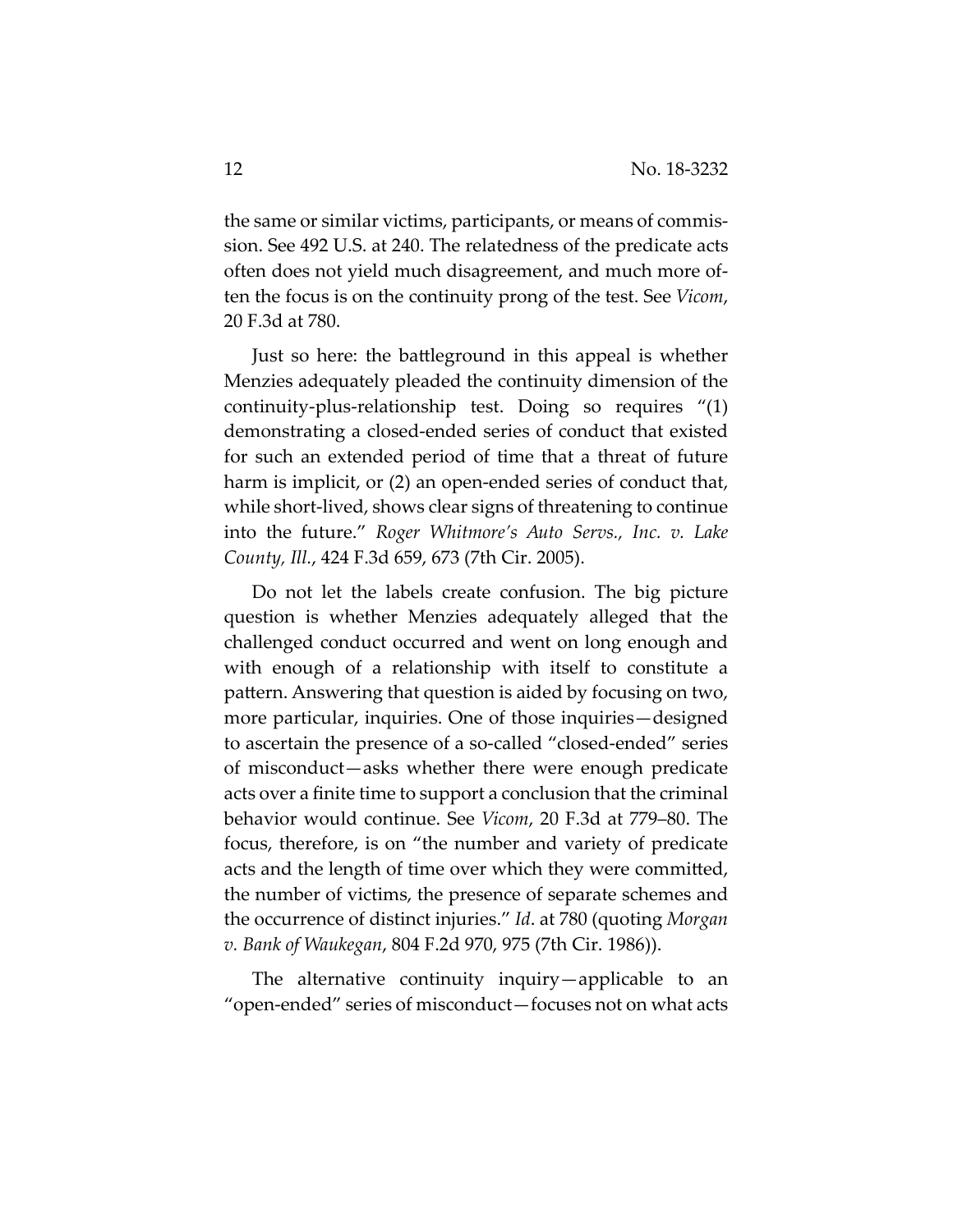occurred in the past but on whether a concrete threat remains for the conduct to continue moving forward. See *id.* at 782. This can be done by showing that a defendant's actions pose a specific threat of repetition; that the predicate acts form part of the defendant's ongoing and regular way of doing business; or that the defendant operates a long-term association for criminal purposes. See *Empress Casino Joliet Corp. v. Balmoral Racing Club, Inc.*, 831 F.3d 815, 828 (7th Cir. 2016). On these fronts, it is not enough to base an open-ended continuity theory on just one prior predicate act and an otherwise unsupported assertion that criminal activity will continue into the future. See *Gamboa v. Velez*, 457 F.3d 703, 709 (7th Cir. 2006) (explaining that when "a complaint explicitly presents a distinct and non-recurring scheme with a built-in termination point and provides no indication that the perpetrators have engaged or will engage in similar misconduct, the complaint does not sufficiently allege continuity").

Added complexity enters where, as here, a plaintiff seeks to plead RICO's pattern element through predicate acts of mail or wire fraud. When that occurs the heightened pleading requirements of Fed. R. Civ. P. 9(b) apply and require a plaintiff to do more than allege fraud generally. See *Jepson v. Makita Corp.*, 34 F.3d 1321, 1327 (7th Cir. 1994) ("Of course, Rule 9(b) applies to allegations of mail and wire fraud and by extension to RICO claims that rest on predicate acts of mail and wire fraud."). Rule 9(b) requires a plaintiff to provide "precision and some measure of substantiation" to each fraud allegation. *United States ex rel. Presser v. Acacia Mental Health Clinic, LLC*, 836 F.3d 770, 776 (7th Cir. 2016). Put more simply, a plaintiff must plead the "who, what, when, where, and how" of the alleged fraud. *Vanzant v. Hill's Pet Nutrition, Inc.*, 934 F.3d 730, 738 (7th Cir. 2019).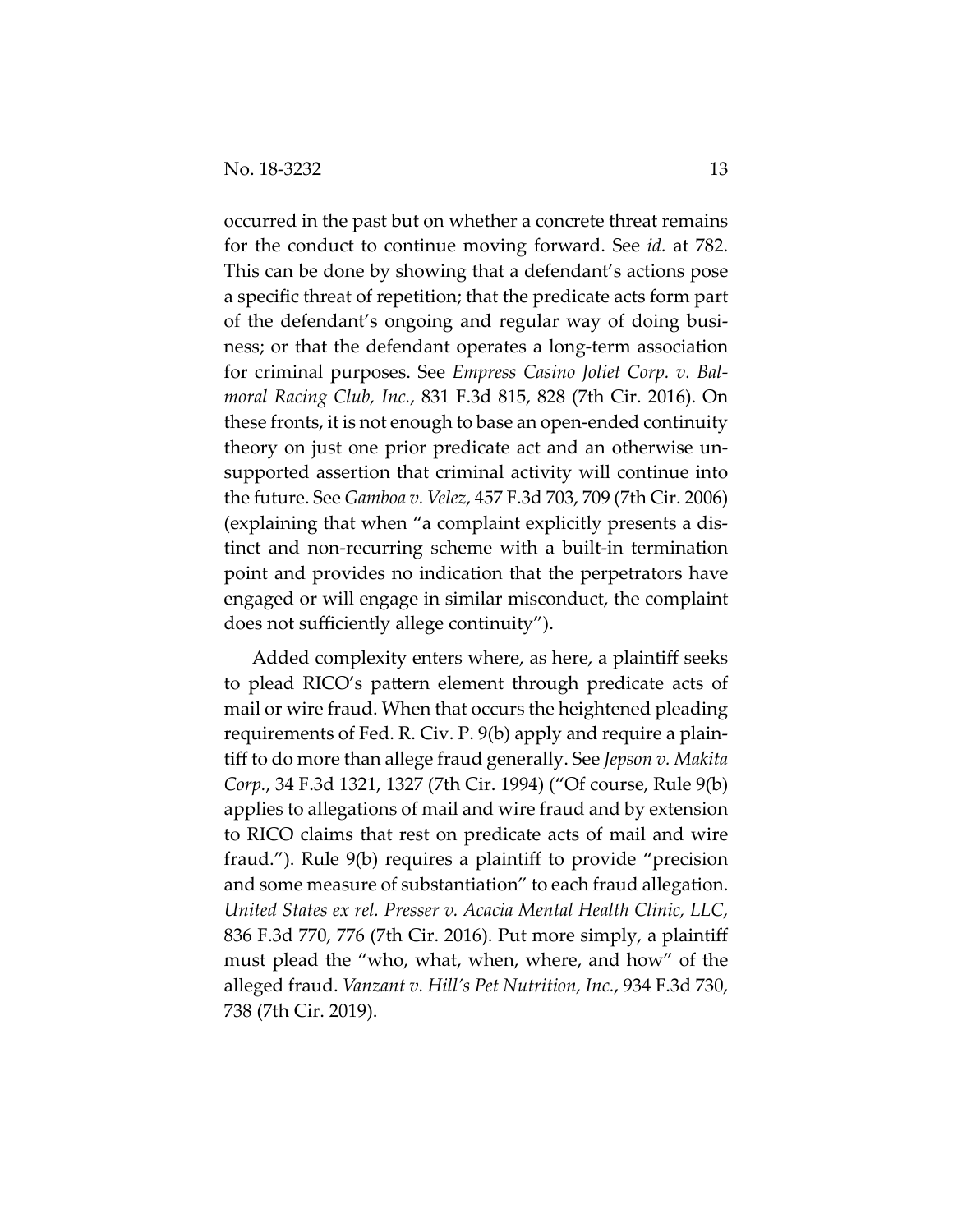Given these heightened pleading standards and Congress's insistence that a RICO claim entail a clear pattern of racketeering activity, we have cautioned that "we do not look favorably on many instances of mail and wire fraud to form a pattern." *Midwest Grinding*, 976 F.2d at 1024–25 (quoting *Hartz v. Friedman*, 919 F.2d 469, 473 (7th Cir. 1990)); see also *Jennings*, 495 F.3d at 475 (explaining that this court "repeatedly reject[s] RICO claims that rely so heavily on mail and wire fraud allegations to establish a pattern"). We can leave for another day a more fulsome articulation of the interrelationship of RICO's pattern requirement and mail and wire fraud as predicate acts. Our focus here is whether Menzies, within the four corners of his complaint, alleged with sufficient particularity the acts of mail and wire fraud he believes demonstrate a pattern of racketeering activity.

#### **C. Menzies's Allegations of Racketeering Activity**

In his second amended complaint, Menzies detailed chapter and verse the fraud the defendants allegedly perpetrated on him. He told of the defendants approaching and pitching him the tax benefits of the Euram Oak Strategy. Reassured multiple times of the shelter's legality, Menzies relied on the defendants' representations, executed the strategy's component steps through transactions with trusts and the like, and ultimately sold his AUI stock for over \$64 million to Berkshire Hathaway. Again relying on the defendants' assurances, he then filed his 2006 tax return without reporting his AUI stock sale as a taxable event.

Menzies sought to plead RICO's pattern element by including allegations that the defendants marketed the identical or a substantially-similar tax shelter to three others—his business partner and co-founder of AUI, Sydney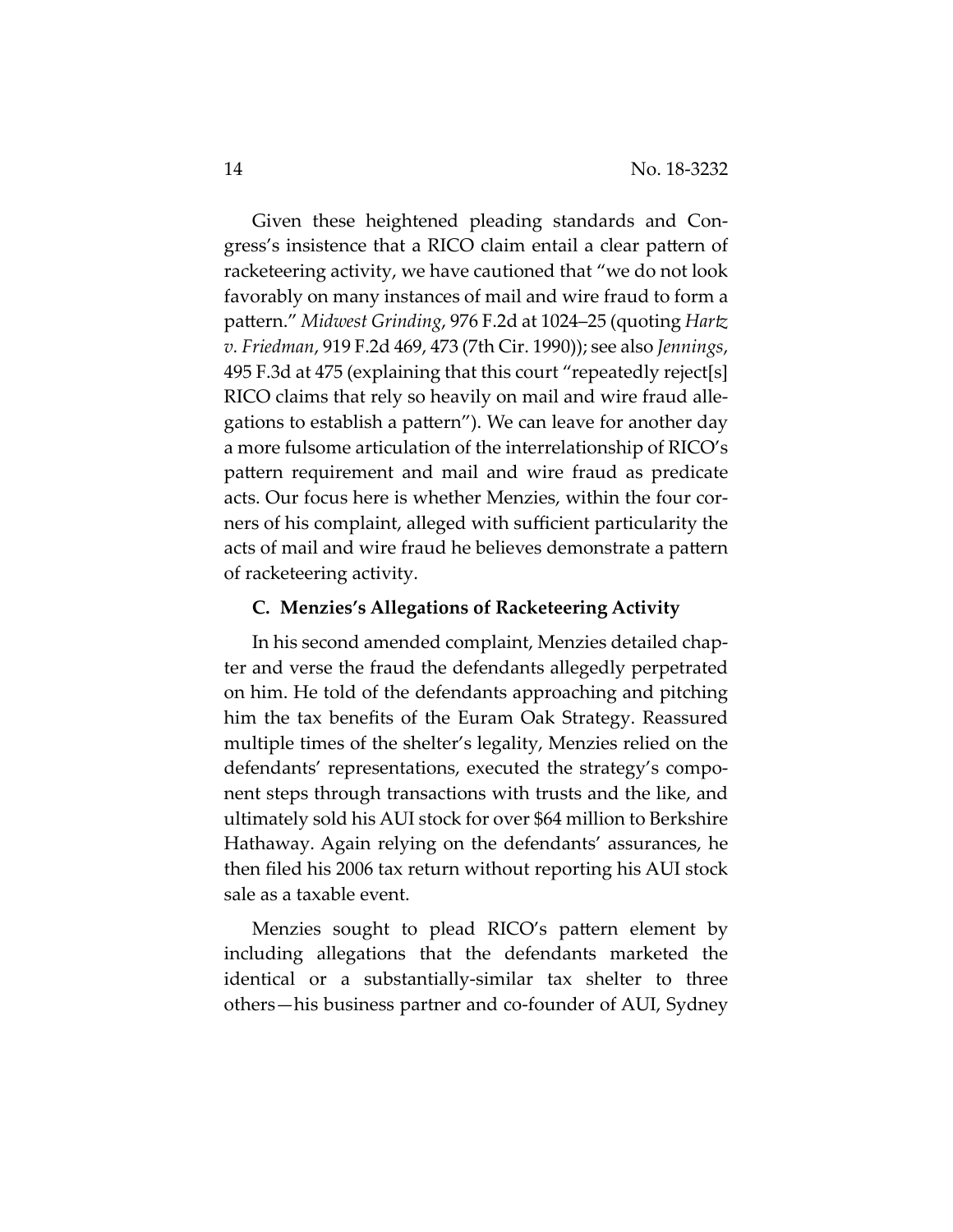Ferenc, and two other investors, one in North Carolina and another in Arizona.

Menzies alleged that Northern Trust contacted him and Ferenc at the same time to develop a financial advisory relationship. See SAC ¶¶ 25, 42, and 43. The complaint provides substantial detail on the defendants' interactions with Ferenc, including the dates and content of phone calls, emails, and meetings geared toward selling and advancing the scheme. See SAC ¶¶ 58, 62, 63, 76, 81, 86, 88, and 115. By way of example, consider these two factual allegations detailing the timing and substance of Ferenc's interactions with attorney Graham Taylor:

- "On September 30, 2003, Taylor provided Ferenc with an outline of the pre-arranged steps of the Euram Oak Strategy via email, assuring Ferenc that the strategy was legitimate tax planning." SAC ¶ 81.
- "On or about August 5, 2004, August 11, 2004 and August 18, 2004, Taylor sent Ferenc a revised version of the tax opinion letter via e-mail assuring Ferenc (and Menzies) that the Euram Oak Strategy was legitimate tax planning." SAC ¶ 115.

From there Menzies alleged that Ferenc ultimately "entered into a transaction substantially similar" to the one undertaken by Menzies, including by receiving a loan from Euram Bank, establishing a grantor trust, and maneuvering various assets in anticipation of a major stock sale—all in accordance with the instructions supplied by Taylor and others. SAC ¶ 91.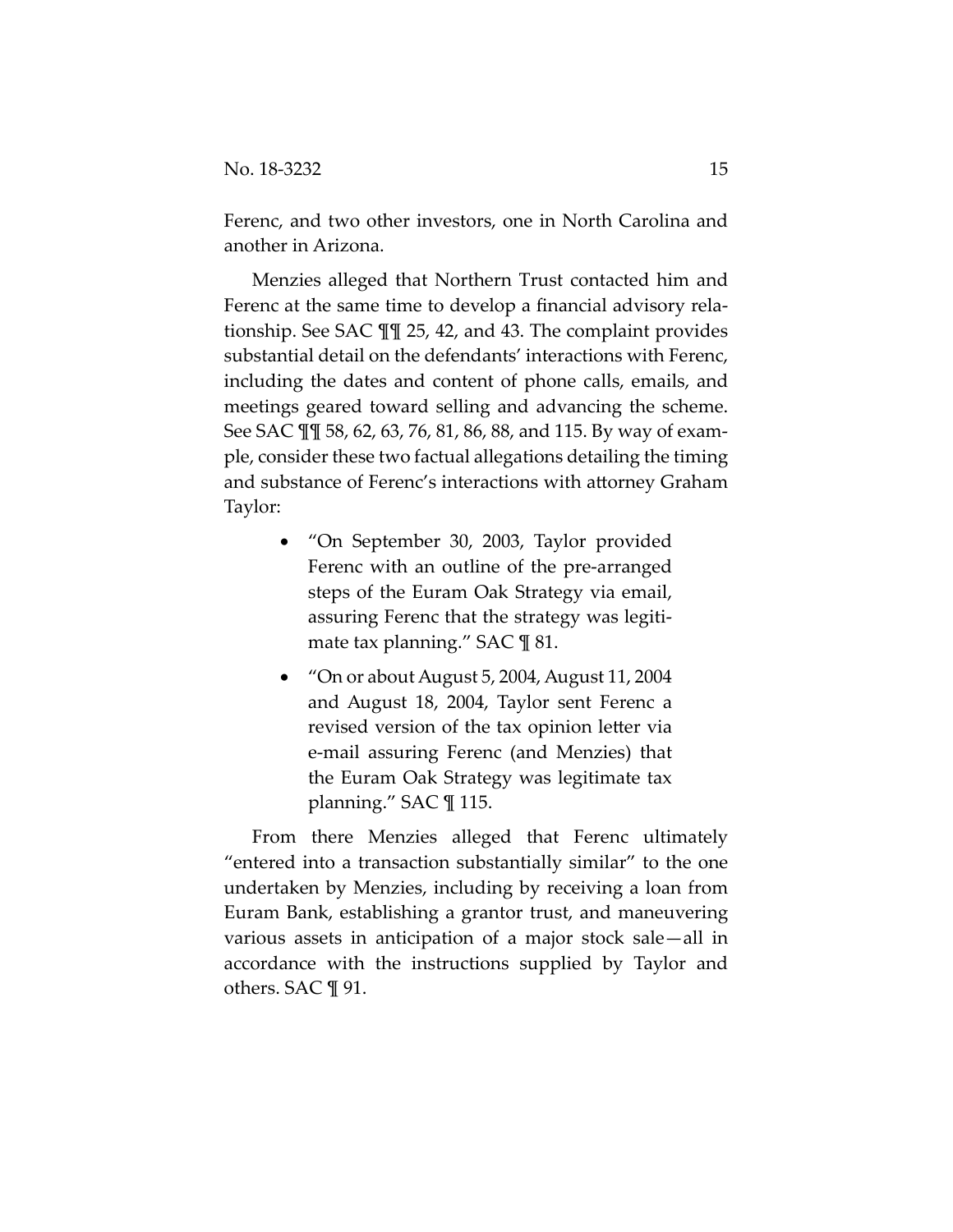While the complaint clearly alleges the defendants marketed the same fraudulent tax shelter to Ferenc, Menzies stopped short of alleging whether Ferenc followed through with his sale of AUI stock and incurred substantial capital gains tax liability and related penalties and interest as a result of subsequent IRS scrutiny. The absence of such allegations in no way meant that Menzies failed to plead a predicate act of mail and wire fraud involving Ferenc, however. See *United States v. Koen*, 982 F.2d 1101, 1106 (7th Cir. 1992) (explaining that mail fraud under 18 U.S.C. § 1341 requires not actual and successful deception but only "(1) a scheme to defraud and (2) use of the mail for the purpose of executing, or attempting to execute, the scheme to defraud").

Menzies further alleged an Arizona investor fell victim to the defendants' scheme. The second amended complaint alleged that the Arizona investor received legal opinions from Taylor and Seyfarth Shaw regarding the Euram Oak Strategy sometime in 2004. From there, though, the complaint says little more, alleging only that it is "reasonable to assume that any such opinion letter asserts the legality of the [Euram Oak] Strategy." SAC ¶ 162. On "information and belief," the complaint then alleges that the Arizona investor incurred unspecified damages from the tax deficiency that resulted from the scheme, penalties and interest, professional and attorneys' fees, and the lost opportunity to invest in a legitimate tax planning vehicle. See SAC ¶ 165.

In much the same way, Menzies included similar allegations of fraud against a North Carolina investor. According to the complaint, the defendants approached this investor not with the Euram Oak Strategy but with a different abusive tax shelter of the same nature called the Euram Rowan Strategy.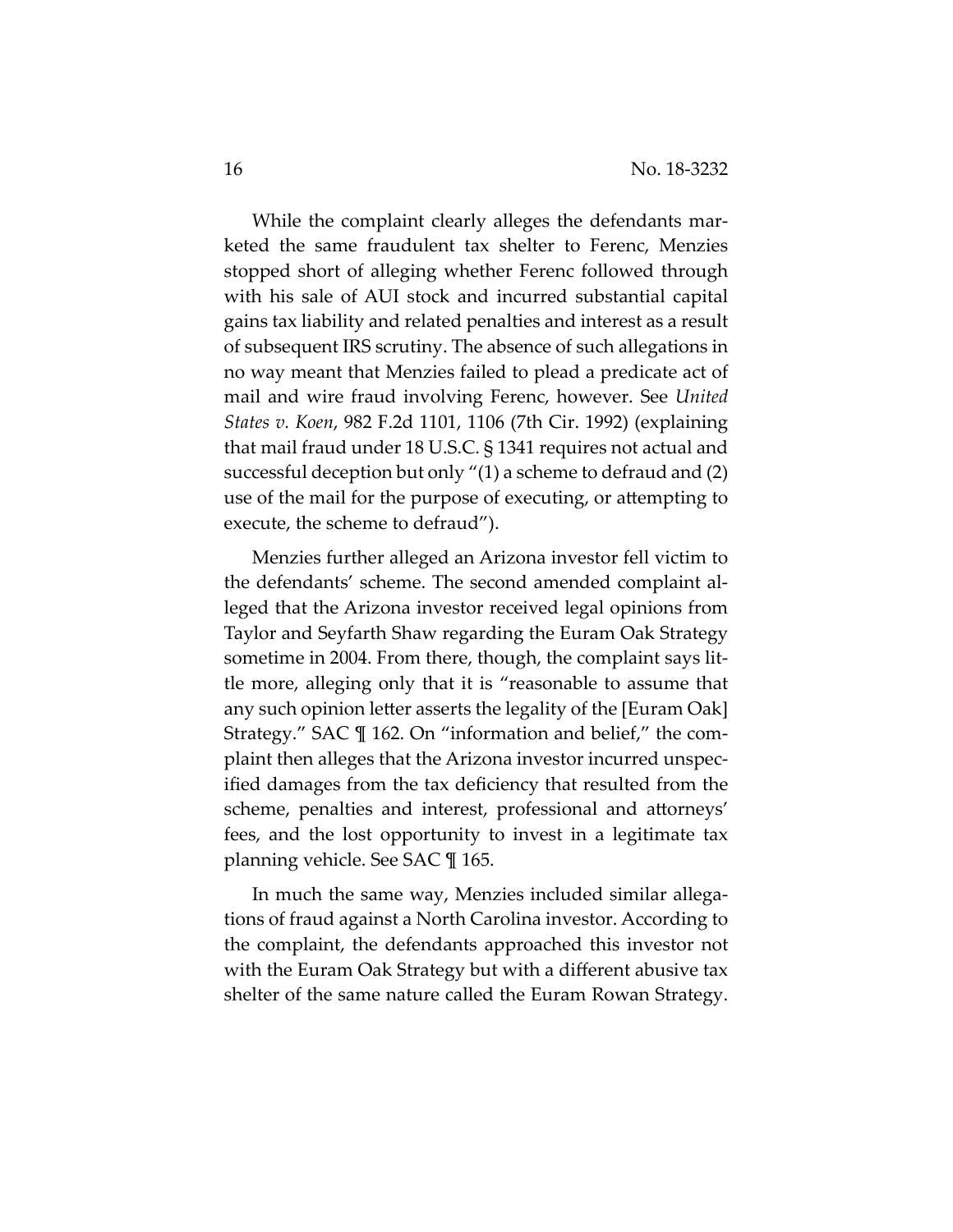See SAC ¶¶ 166, 167. With the exception of Northern Trust, the other defendants pushed the Euram Rowan Strategy, which "involved a series of integrated, pre-arranged, and scripted steps designed to provide a taxpayer who had significant ordinary or capital gain with a non-economic ordinary or capital loss." SAC ¶ 167. Here too, however, the second amended complaint adds few details. In 2003 the North Carolina investor received legal opinions from Taylor and Seyfarth Shaw—leaving Menzies to allege that "it is reasonable to assume that any such opinion letter asserted the legality of the transaction." SAC ¶ 177. From there the complaint alleges that the North Carolina investor, as a result of the scheme, owed a tax deficiency of \$17.5 million to the IRS, along with nearly \$1 million in penalties. SAC ¶ 180.

The second amended complaint also included broad allegations of future harm. On this score, Menzies alleged that "[t]here is a threat of continued racketeering activity in that Defendants' predicate acts of mail and wire fraud were part of their regular way of conducting business." SAC ¶ 183. This future threat, the complaint added, is clear from the "manner in which the Euram products were presented as products, with a preexisting team that could execute and support the tax shelter for other taxpayers and from the regular manner in which this enterprise did business with Menzies, Ferenc, [the Arizona and North Carolina investors] and other investors in the fraudulent Euram strategies." SAC ¶ 184.

#### **D. The District Court's Opinion**

The district court dismissed Menzies's RICO claim for failing to adequately plead a pattern of racketeering under either the closed- or open-ended theories of continuity. See *Menzies*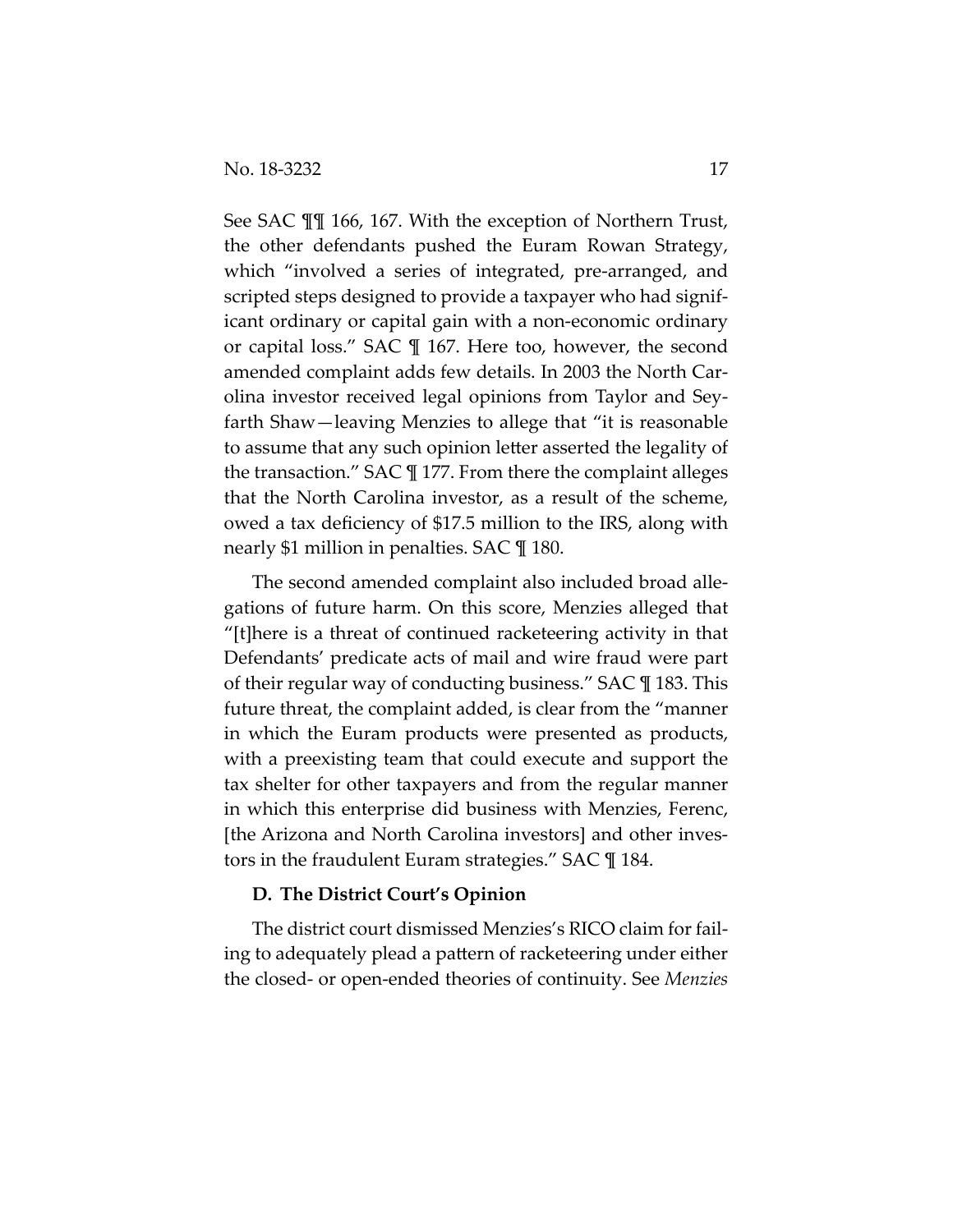*v. Seyfarth Shaw LLP*, No. 15C3403, 2018 WL 4538726 (N.D. Ill. Sept. 21, 2018) ("*Menzies II*").

As to the closed-ended approach, the court focused on Menzies's allegations of fraud against Ferenc and the North Carolina and Arizona investors. Relying on *Emery v. American Gen. Fin., Inc.*, 134 F.3d 1321 (7th Cir. 1998), the district judge assessed whether these additional allegations showed the other victims were "actually deceived" by the defendants' communications regarding the scheme. *Menzies II*, 2018 WL 4538726, at \*4. The district court read Menzies's complaint to lack particularity about statements any defendant made to the Arizona investor about the Euram Oak Tax Strategy and, even more specifically, whether any misrepresentation led to the investor being deceived and suffering adverse tax consequences. The same deficiency plagued Menzies's allegations about the North Carolina investor, as the complaint was silent as to whether and how the defendants marketed the Euram Rowan Strategy in a way that resulted in actual deception and related losses. As to Ferenc, the district court emphasized that Menzies "does not allege that Ferenc was deceived, how he was deceived, or even that he suffered any injury in the way of IRS penalties or disallowances." *Id*. at \*5.

In summing these pleading shortcomings, the district court reasoned that they were "particularly problematic in a case, like this one, where the purported victims knowingly entered into tax shelters, which by their nature are designed to avoid taxes." *Id*. The district court was unwilling to afford Menzies additional leeway to develop a potential RICO claim because he had already filed two prior complaints and had over a year to conduct discovery before filing his second amended complaint. See *id*. at \*9.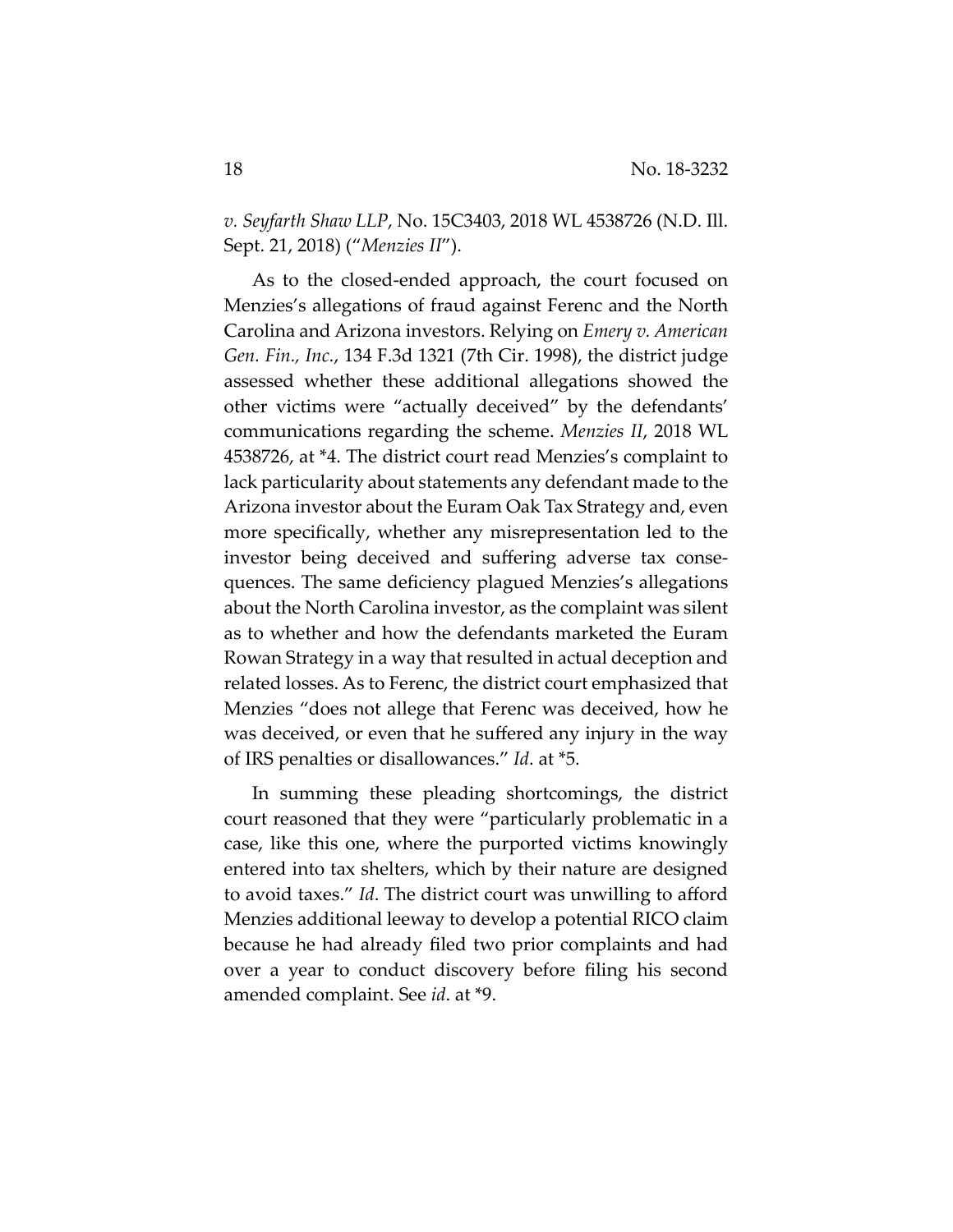Turning to whether that complaint adequately alleged an open-ended theory of continuity, the district court likewise concluded that Menzies came up short. The court emphasized that the complaint identified no specific threat of the tax avoidance strategy repeating, in no small part because the attorney responsible for orchestrating the scheme, Graham Taylor, had been indicted for tax fraud in 2005 and convicted in 2008. See *id.* at \*6. These facts, without some alternative explanation from Menzies, undermined any meaningful possibility that Graham and the other defendants would continue to perpetuate the alleged fraud. See *id.* What is more, the district court was unwilling—without supporting facts appearing somewhere in Menzies's complaint—to permit an inference that the alleged fraud reflected any of the institutional defendants' regular way of doing business. On Menzies's pleading, the district court saw any such conclusion as reflecting rank speculation. See *id*. at \*7.

## **E. Menzies's Insufficient Pleading of the Pattern Element**

We agree with the district court that Menzies failed to allege a pattern of racketeering based on mail and wire fraud predicates. The proper analysis begins by returning to Menzies's second amended complaint, and it is there that the details—or lack thereof—matter. This is so because of the combined demands of RICO's pattern element and Rule 9(b)'s particularity mandate.

Menzies is right that he pleaded enough to support a conclusion that what Sydney Ferenc experienced qualifies as a predicate act of racketeering activity for pattern purposes. The second amended complaint is replete with details describing how the defendants used phone calls, e-mails, and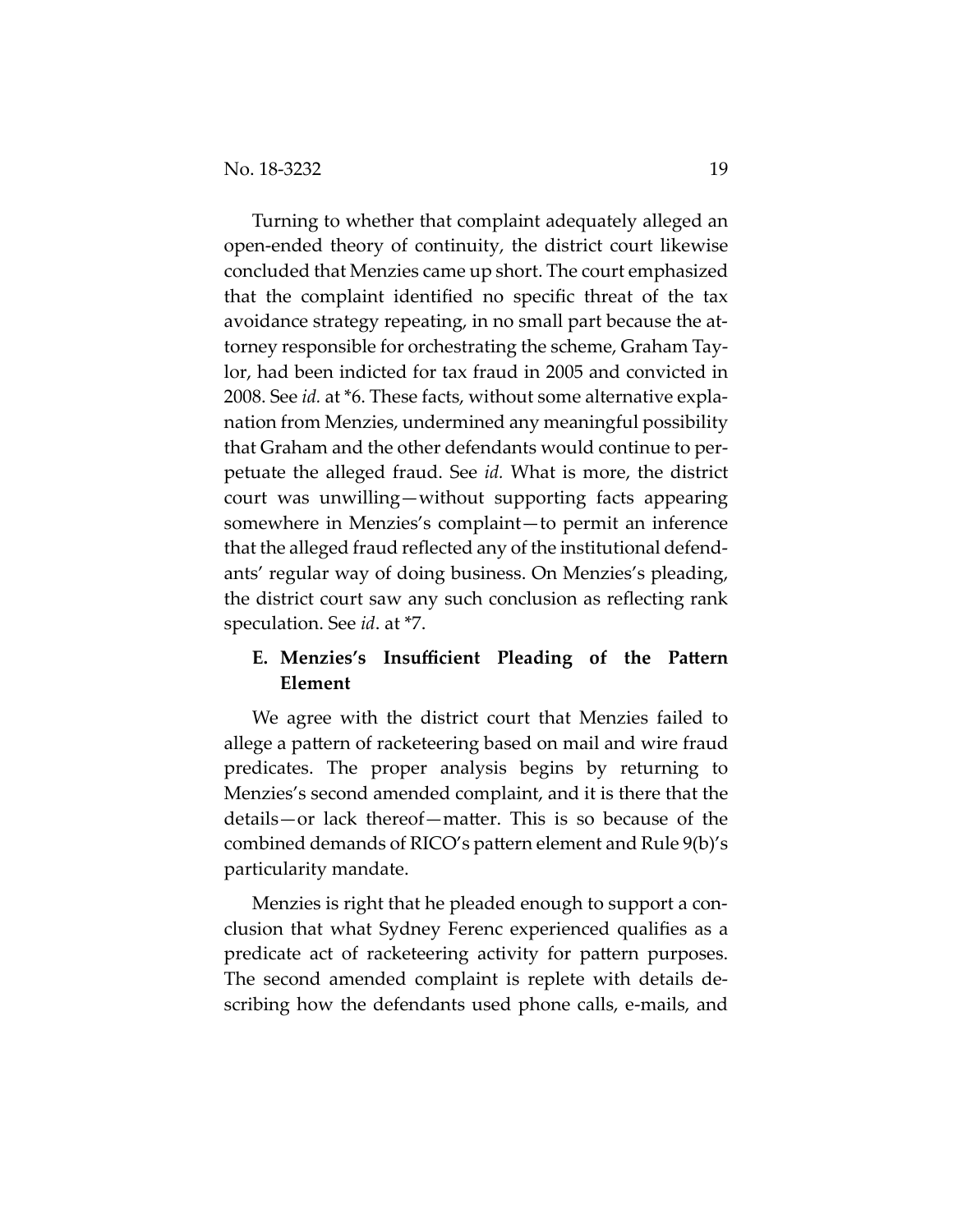meetings to assure Ferenc that the Euram Oak Strategy reflected lawful tax minimization. Those allegations speak directly to the nature and substance of the mail and wire fraud allegedly perpetrated on Ferenc and are advanced with the specificity necessary to clear Rule 9(b)'s particularity hurdle. And this is so even though Menzies's complaint does not allege that Ferenc went through with AUI stock sales and the Euram Oak Strategy tax treatment. See *Koen*, 982 F.2d at 1107.

Menzies's complaint is night and day different, though, when it comes to the allegations regarding the Arizona and North Carolina investors. The details of the defendants' interactions with both investors are few and far between. The second amended complaint says little more than that one or more of the defendants targeted these investors and sought to sell them either the Euram Oak or Rowan Strategies. Nowhere, though, does the complaint spell out the specifics of any defendant's communications with either investor and instead resorts to saying "on information and belief" that each of the two investors received an opinion letter from defendant Graham Taylor and furthermore that "it is reasonable to assume that any such opinion letter asserted the legality of the transaction." SAC ¶¶ 162, 177.

These allegations meet neither Rule 9(b)'s particularity requirement nor the demands of our RICO case law. In *Emery,* we emphasized that RICO's pattern element requires more than a plaintiff pointing to others and saying, on information and belief, that those persons received mailings about an allegedly fraudulent loan scheme. See 134 F.3d at 1322. The plaintiff needed to come forward, not with general statements about what others may have received, but with particular allegations detailing the content of the communications with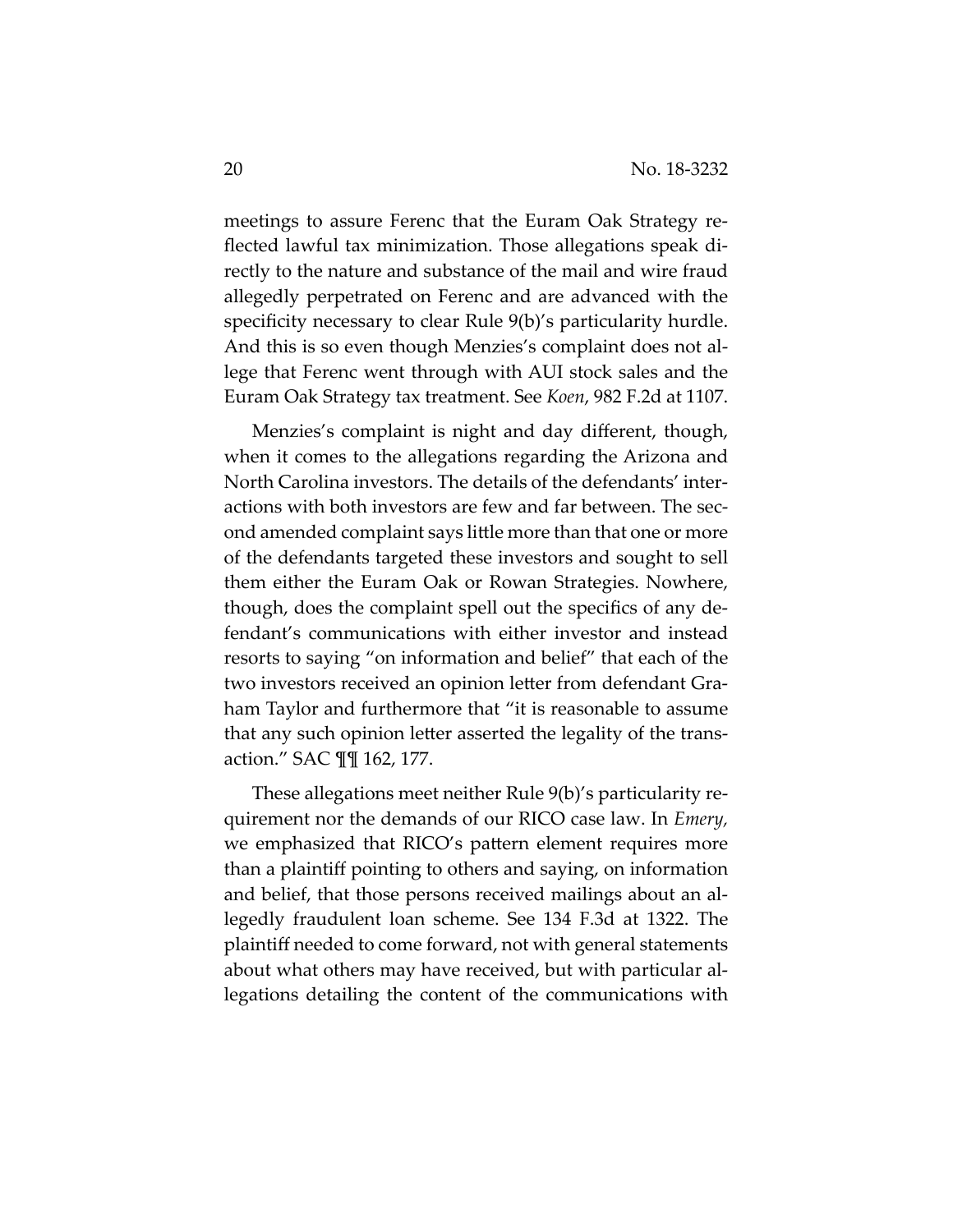others allegedly defrauded by the defendant's conduct. See *id.* at 1323. Without those alleged facts there was no way to conclude that the plaintiff had advanced with particularity the predicate acts of mail or wire fraud against anyone other than himself. The complaint, in short, failed to plead the requisite pattern of racketeering activity. See *id*.

We see Menzies's second amended complaint in much the same way. He did not plead enough about what transpired with the Arizona and North Carolina investors for us to know what any defendant represented, misrepresented, or omitted. *Emery* teaches that the pleading bar requires more than positing that he believes these two investors received similar opinion letters from Graham Taylor. Resorting to that level of generality sidesteps what Rule 9(b) requires. What Menzies needed to do—drawing perhaps on what he learned in the year of discovery afforded by the district court—was allege at least some particulars about the precise communications with each investor. See *Katz v. Household Int'l, Inc.*, 91 F.3d 1036, 1040 (7th Cir. 1996) (explaining the demands of Rule 9(b) are relaxed only if discovery is unavailable to a plaintiff). Without such allegations, we have no way to determine whether multiple predicate acts of mail or wire fraud occurred in a manner that satisfies RICO's pattern requirement.

Without predicate acts of fraud covering the Arizona and North Carolina investors, Menzies is left only with the allegations of what he and Sydney Ferenc experienced with the defendants. That falls short of pleading a pattern of racketeering under the closed-ended approach to the continuity-plus-relationship test that the Supreme Court announced in *H.J., Inc*. We need to look at the number and variety of predicate acts, the length of time over which they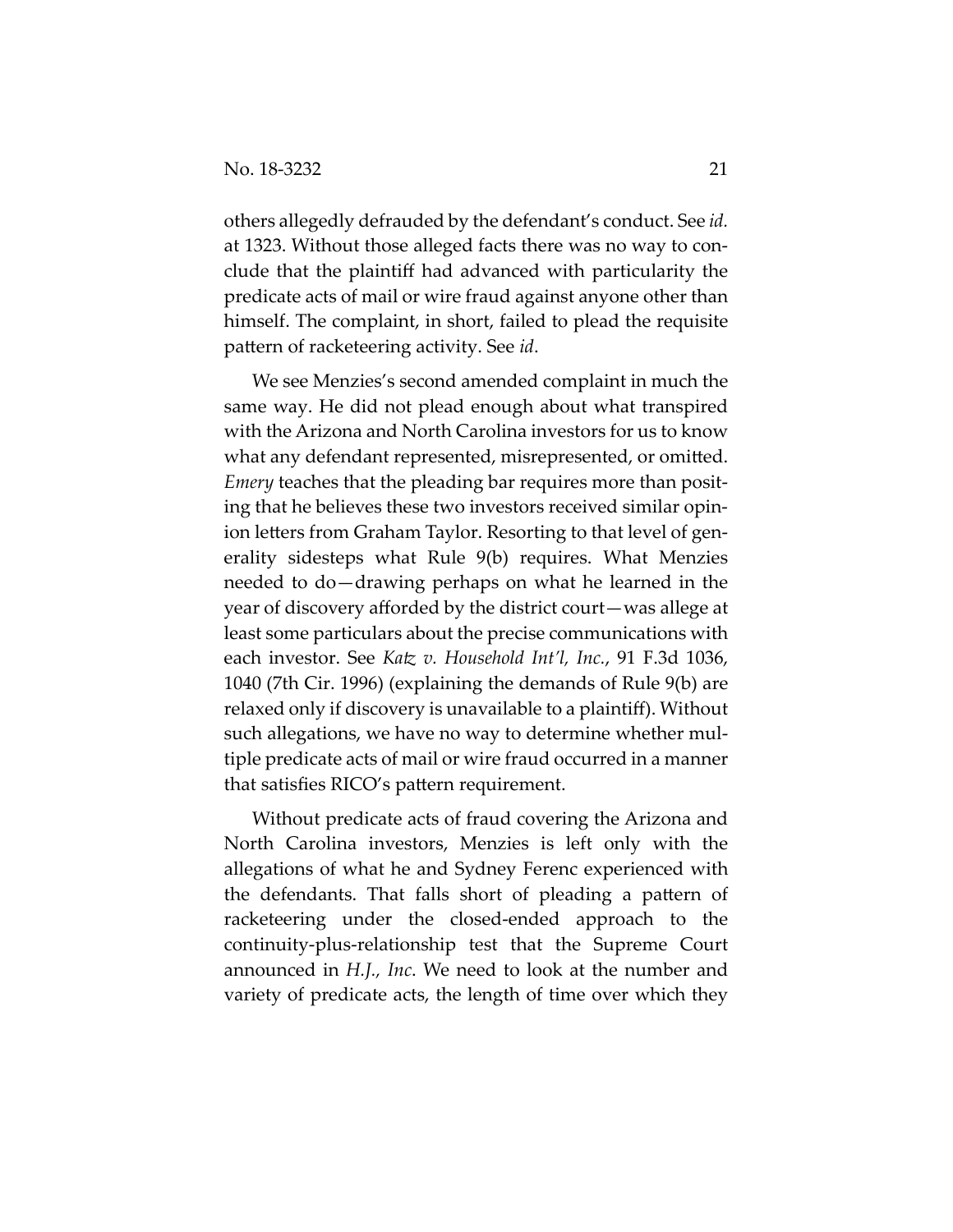were committed, the number of victims, the presence of separate schemes, and the occurrence of distinct injuries. *Vicom*, 20 F.3d at 780; see also *Roger Whitmore's Auto Servs.*, 424 F.3d at 673 (explaining that, in this analysis, "[n]o one factor is dispositive"). In doing so, we keep foremost in mind a "natural and commonsense approach to RICO's pattern element," which requires enforcing "a more stringent requirement than proof simply of two predicates, but also envisioning a concept of sufficient breadth that it might encompass multiple predicates within a single scheme that were related and that amount to, or threatened the likelihood of, continued criminal activity." *H.J., Inc.*, 492 U.S. at 237.

But here we only have two individuals (Menzies and Ferenc)—two business partners and indeed co-founders of AUI—who allegedly fell victim to the same fraudulent scheme (the Euram Oak Strategy) at the same time. While the scheme lasted from 2003 to 2006, the complaint alleges only that Menzies went through with the strategy and suffered adverse tax consequences. The second amended complaint says not a word about whether Ferenc followed through on the strategy or suffered financial harm of any kind. Given Menzies's close business relationship with Ferenc, the absence of particular factual allegations about how and to what degree Ferenc was defrauded is noteworthy.

On the whole, though, Menzies alleged enough with respect to Ferenc to establish a predicate act of mail or wire fraud. And with those allegations he advanced, in total, at least two such predicates (against himself and Ferenc). But RICO's pattern element is not just quantitative; it includes qualitative components designed to ascertain the presence of a pattern of racketeering activity. And it is on this precise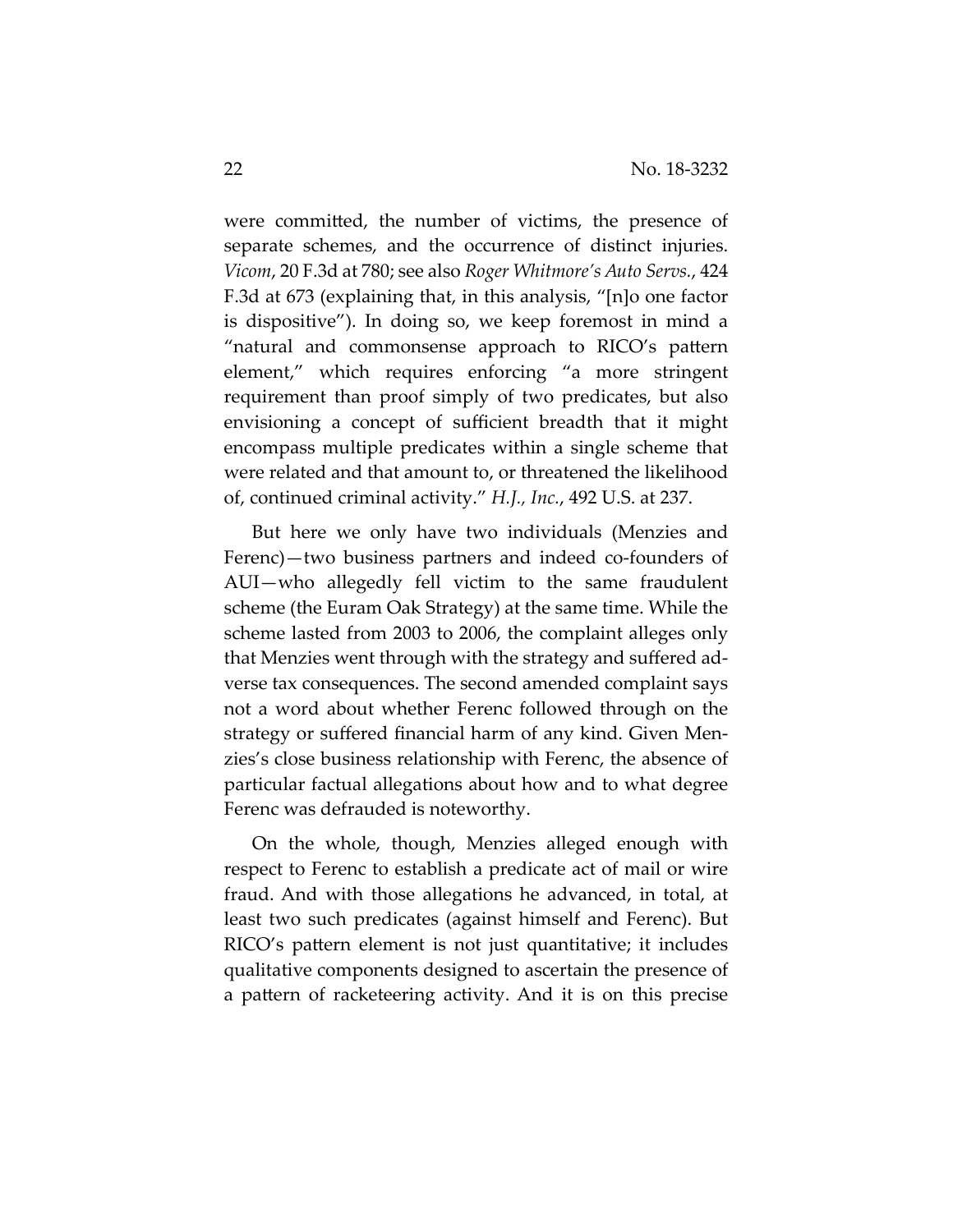point—whether Menzies alleged enough, quantitatively and qualitatively, to show a qualifying pattern of racketeering activity—that we determine his pleading was deficient.

To conclude that Menzies has failed to plead closed-ended continuity is not to say that he has failed to plead fraud. He clearly has and indeed he uses those precise allegations of fraud as the basis for his state law claims against the defendants. But what we are not permitted to do is allow a plaintiff to shoehorn a state-law fraud claim into a civil RICO claim. See *Jennings*, 495 F.3d at 472. It is the statute's pattern element that separates the viable RICO wheat from the common-law chaff, and, despite substantial effort, Menzies has come up short.

Our analysis of the open-ended theory of a pattern of racketeering is more straightforward. Only a few lines of the second amended complaint even hint at any threat of continued fraud by the defendants, and even then Menzies presents only conclusory assertions to support those allegations. He urges us to infer a future threat of repetition because the Euram Oak Strategy was developed for marketing to many taxpayers and thus inherently presented a "threat of repetition" capable of defrauding others.

But "[a] threat of continuity cannot be found from bald assertions." *Vicom*, 20 F.3d at 783. The law requires us to examine Menzies's complaint for allegations of "predicate acts, [which] by their very nature, pose 'a threat of repetition extending indefinitely into the future,' or 'are part of an ongoing entity's regular way of doing business.'" *McDonald*, 18 F.3d at 497 (quoting *H.J., Inc.*, 492 U.S. at 242).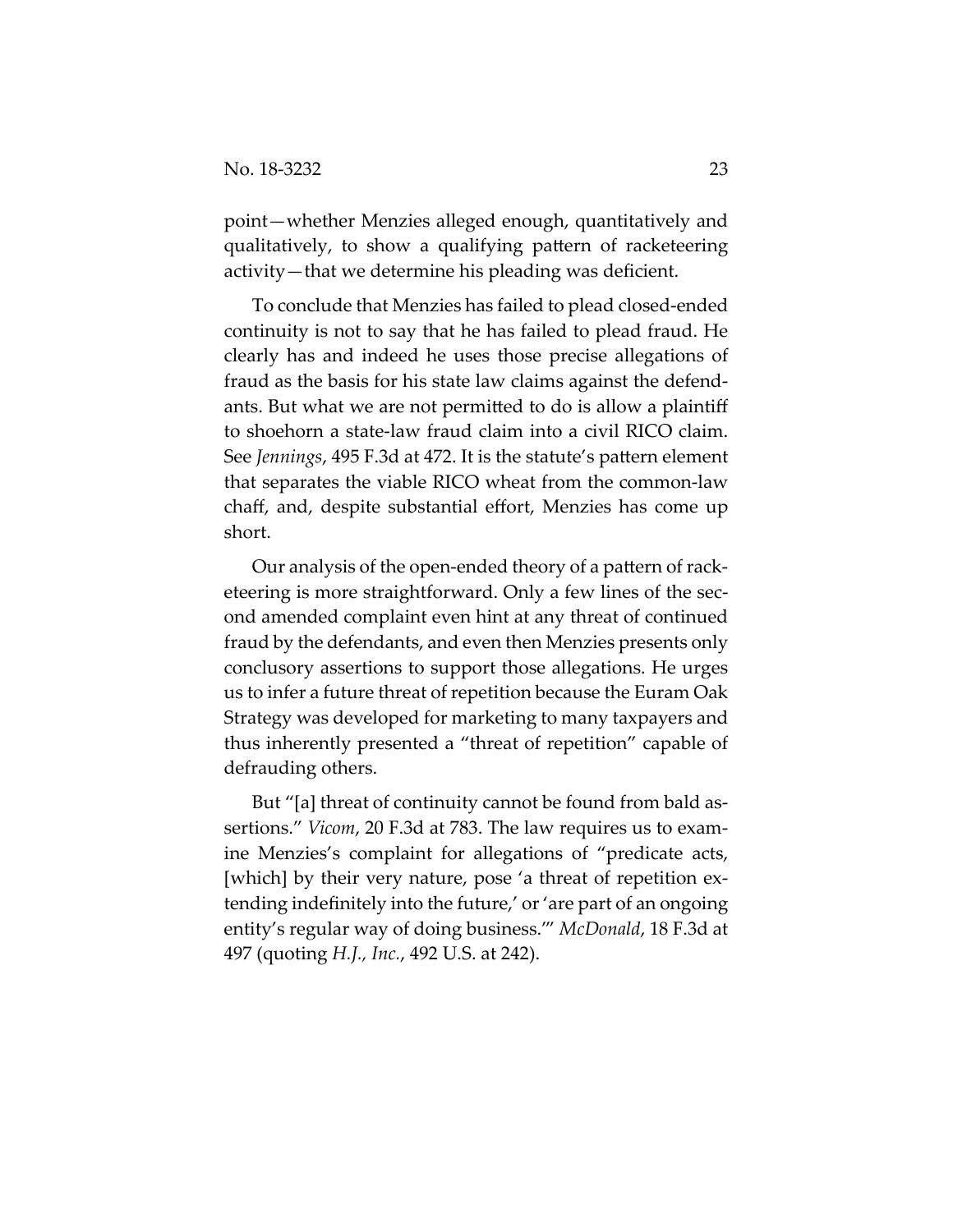What we see is insufficient. Even if we credit Menzies's contention that the development and marketing of the Euram Oak Strategy foretold future offenses, the claim still would fail to measure up to the standard of alleging open-ended continuity. That the tax shelter scheme was, as our dissenting colleague puts it, an "off-the-rack product" capable of distribution to other victims does not alone threaten continuity. We cannot conclude as a legal matter—altogether without regard to what a plaintiff alleges in a complaint—that all fraudulent tax shelters designed for use by multiple taxpayers satisfy open-ended continuity for purposes of RICO's pattern element.

A close look at the complaint shows allegations suggesting that any risk of future fraud was drying up. As the district court highlighted, a grand jury indicted Graham Taylor for tax fraud in 2005, and he was convicted in 2008. With Taylor out of the factual equation it is unclear how Menzies's complaint supports any inference that the alleged scheme would continue. Menzies's complaint is full of indications that the scheme was running its course—reaching its "natural ending point," *Roger Whitmore's Auto Servs.,* 424 F.3d at 674—and was not being shopped to new targets:

- In 2007, Euram Bank divested from its subsidiary, Pali Capital, which made integral contributions to the implementation of the Euram Oak and Rowan strategies. SAC ¶ 19.
- In 2008, Seyfarth Shaw forced one of Taylor's colleagues who had helped with the opinion letters to resign for himself promoting illegal tax shelters. SAC ¶ 122.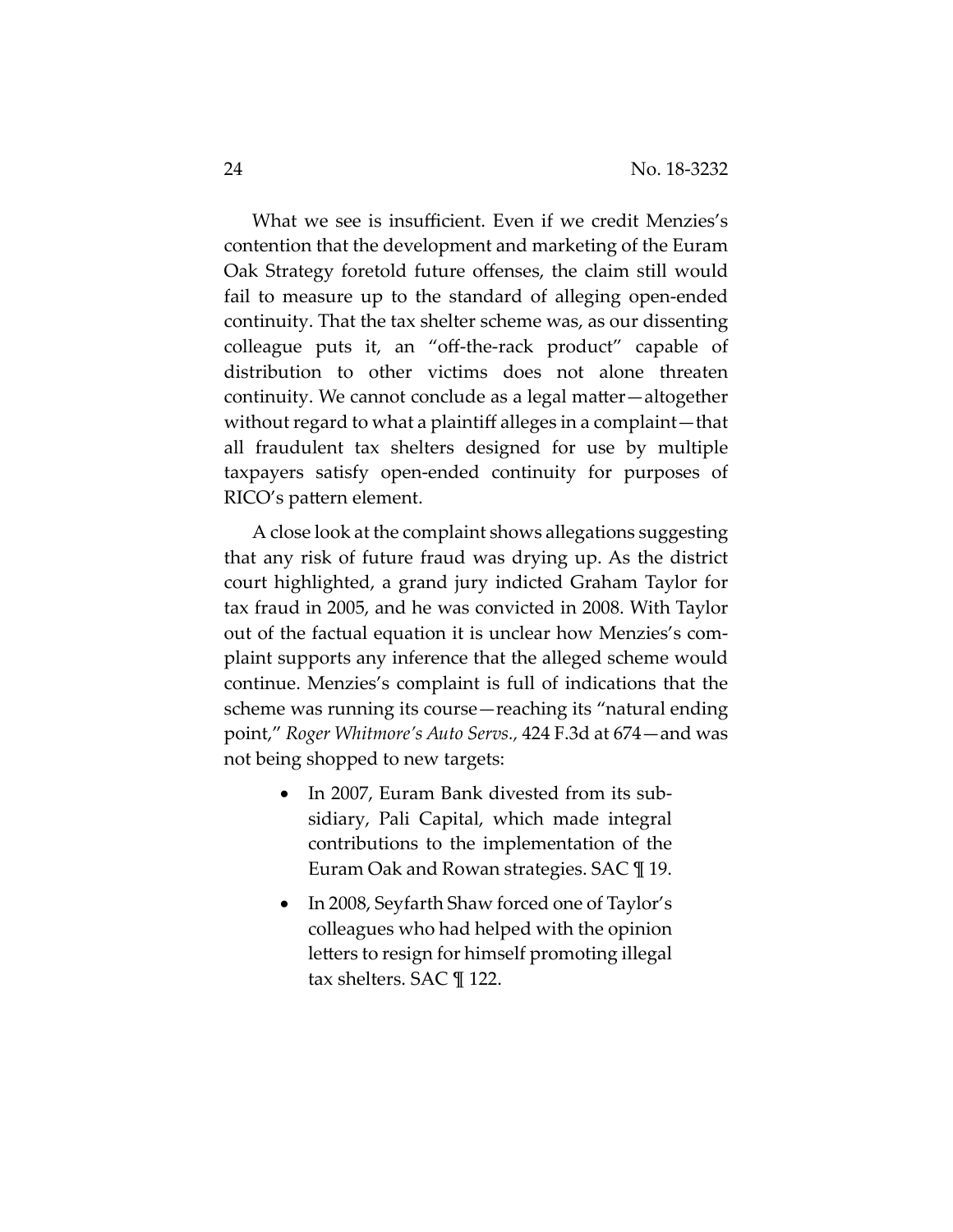As early as 2003, Christiana Bank and Euram Bank were conducting internal investigations with the assistance of outside counsel "regarding the possibility that the Euram Oak Strategy might be a reportable transaction to the IRS." SAC ¶ 94.

Nowhere does Menzies counterbalance these allegations with facts suggesting the schemes promoted by the defendants presented any meaningful prospect of continuing. Instead, the thrust of Menzies's complaint conveys that the defendants were taking action to move away from the promotion of the fraudulent tax shelters challenged here.

The dissent sees our analysis as falling prey to "hindsight error" by considering these intervening events. Not so. All we have done is reach a conclusion about the sufficiency of Menzies's RICO pleading by assessing the totality of his factual allegations. We cannot stop halfway by, for example, overlooking what Menzies chose to plead about Taylor's indictment and what did (and did not) happen in its wake. The open-ended continuity inquiry requires more than pinpointing a moment in time where it looked like a scheme may entail continuity but then disregarding facts supplied by the plaintiff that point in the opposite direction. What is missing from Menzies's second amended complaint is any factual allegation supporting his conclusion that, following Taylor's arrest and indictment, there existed a threat of the defendants fraudulently marketing the tax shelter into the indefinite future.

Because Menzies did not plead a pattern of racketeering under either an open- or closed-ended theory of continuity, we agree with the district court's dismissal of his RICO claim.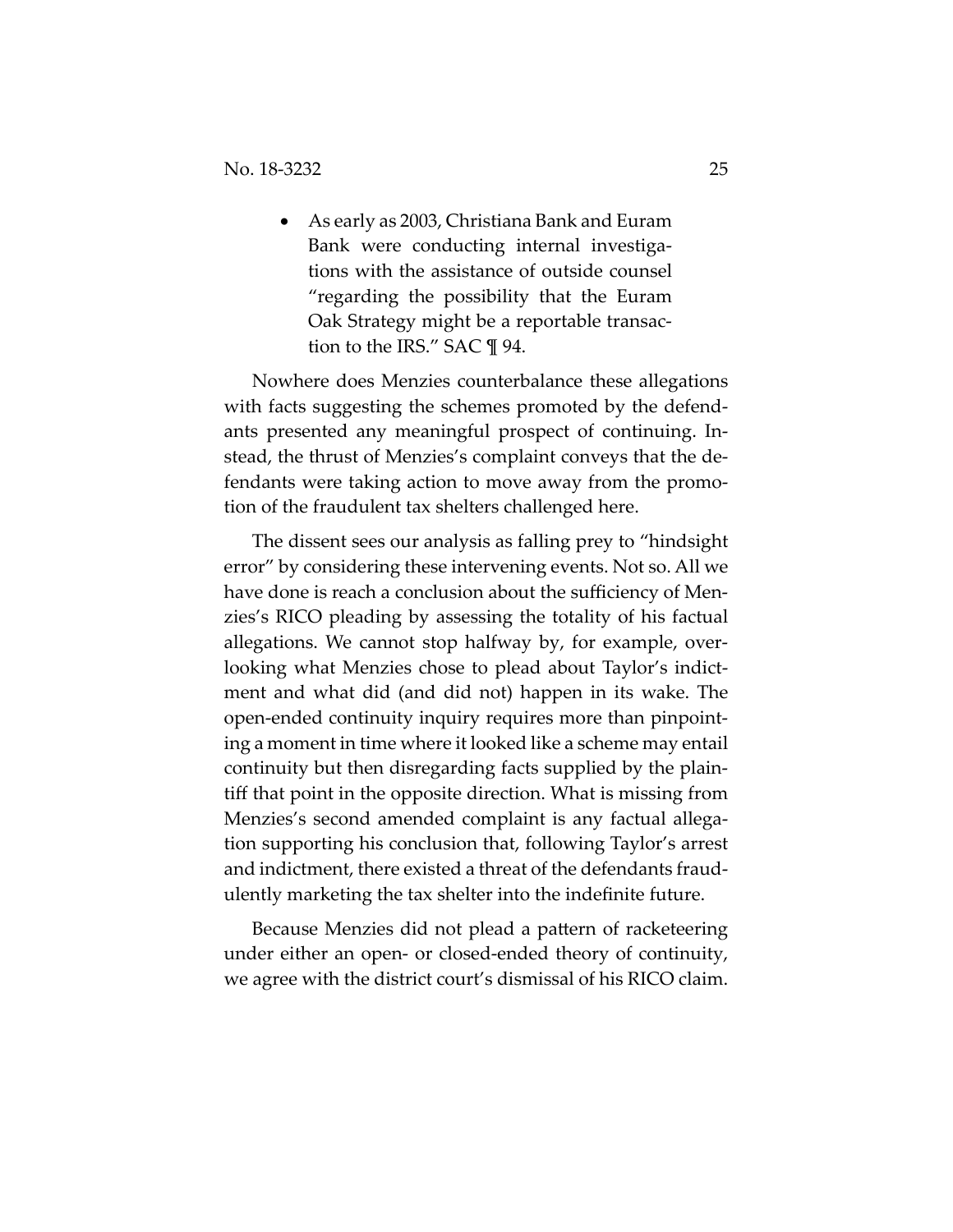#### **III**

In closing we turn to Menzies's state law claims. Beyond his federal RICO claim, Menzies advanced claims under Illinois law for fraudulent misrepresentation, conspiracy, joint enterprise liability, negligent misrepresentation, breach of fiduciary duty, and unjust enrichment. Exercising supplemental jurisdiction, the district court addressed each of these claims in one broad stroke. The court determined each claim was untimely under the five-year statute of repose formerly found in Illinois Securities Law, 735 ILCS 5/12 *et seq.*, and in effect during the relevant period—in particular, during the five years after Menzies's May 2006 sale of his AUI stock. (In August 2013, the Illinois legislature amended the Securities Law to remove this provision.) While we disagree with that conclusion, we nonetheless find that a separate limitations period in Illinois law operates to preclude some—but not all of Menzies's state law claims.

## A

The Illinois Securities Law's (former) statute of repose provided that "[n]o action shall be brought under this Section or upon or because of any of the matters for which relief is granted by this Section" after five years from the securities transaction at issue. 815 ILCS 5/12(D). Illinois courts have emphasized the provision's breadth, explaining that the fiveyear time bar applies to *any* claim—whether brought under the Illinois Securities Law or otherwise—that fits within the statute's substantive prohibitions. See, *e.g., Tregenza v. Lehman Bros.*, *Inc.*, 678 N.E.2d 14, 15 (Ill. App. Ct. 1997) (concluding that the Illinois Securities Law's statute of repose barred common law claims, including for fraud, because those claims were "reliant upon matters for which relief is granted by the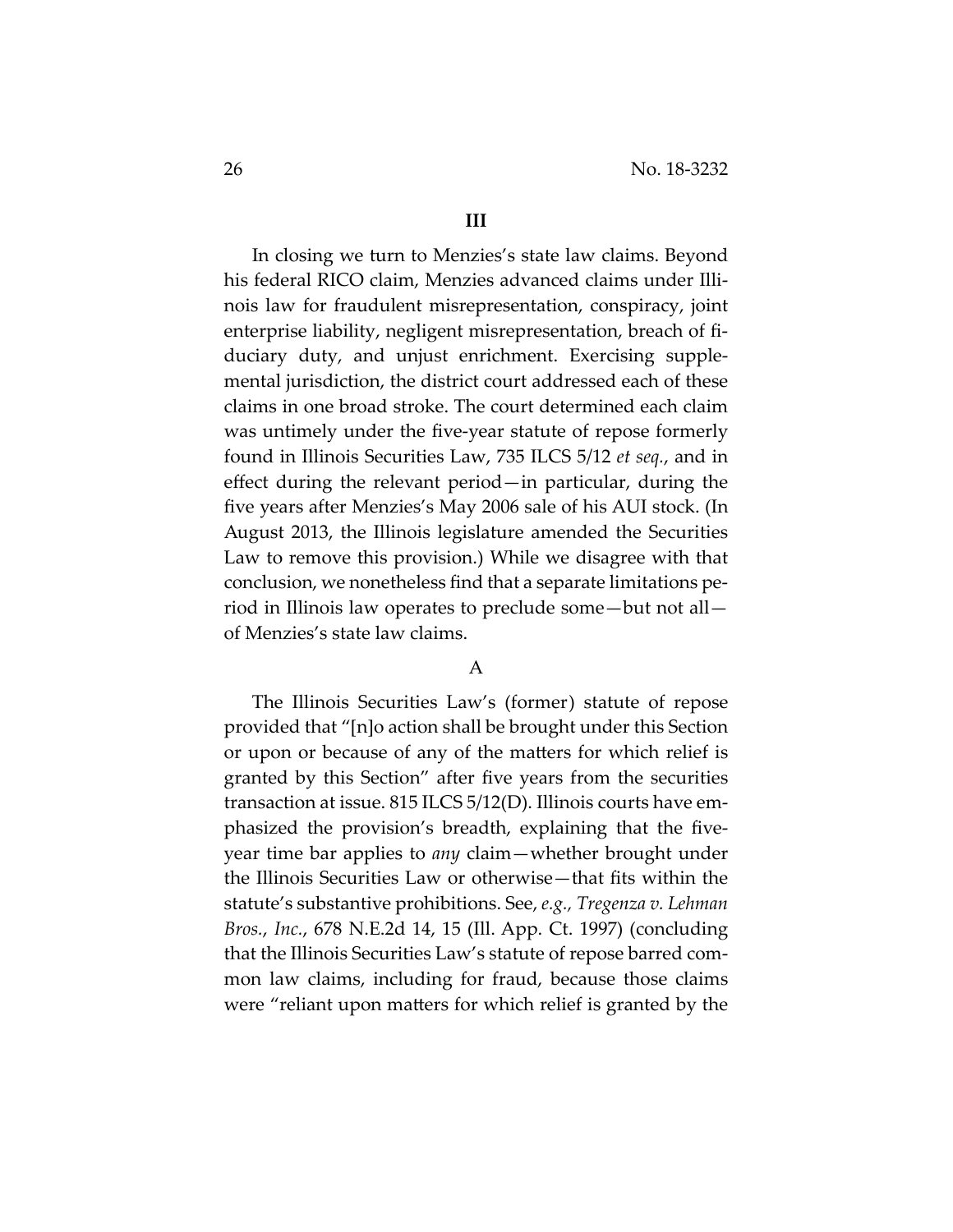Securities Law"); see also *Klein v. George G. Kerasotes Corp.*, 500 F.3d 669, 671 (7th Cir. 2007) (recognizing that the Illinois Securities Law's limitations periods apply to common law claims that otherwise could have been brought as securities fraud claims under the statute). So the controlling question is whether Menzies could have brought his state law claims as securities fraud claims under the Illinois Securities Law.

Section 12(F) of the Illinois law prohibits any person from "engag[ing] in any transaction, practice or course of business in connection with the sale or purchase of securities which works or tends to work a fraud or deceit upon the purchaser or seller thereof." 815 ILCS 5/12(F). For its part, section 12(I) disallows any person from "employ[ing] any device, scheme, or artifice to defraud in connection with the sale or purchase of any security, directly or indirectly." 815 ILCS 5/12(I).

If these provisions sound like the prohibitions in the federal securities laws, that is the right reaction. The Illinois legislature modeled sections 12(F) and 12(I) after parallel provisions in section 17(a) of the Securities Act of 1933. See *Tirapelli v. Advanced Equities, Inc.*, 813 N.E.2d 1138, 1142 (Ill. App. Ct. 2004). Not surprisingly, then, "Illinois courts look to federal securities fraud case law in interpreting [that section] of the Illinois Securities Law." *Id.*

After outlining this same framework, the district court evaluated Menzies's state law claims by asking whether the alleged fraud fell within the ambit of sections 12(F) and 12(I) of the Illinois Securities Law. More to it, the district court asked whether the allegations in Menzies's second amended complaint reflected fraud "in connection with" the sale of his AUI stock. This, of course, was the same question at the center of the inquiry as to whether the RICO bar in 18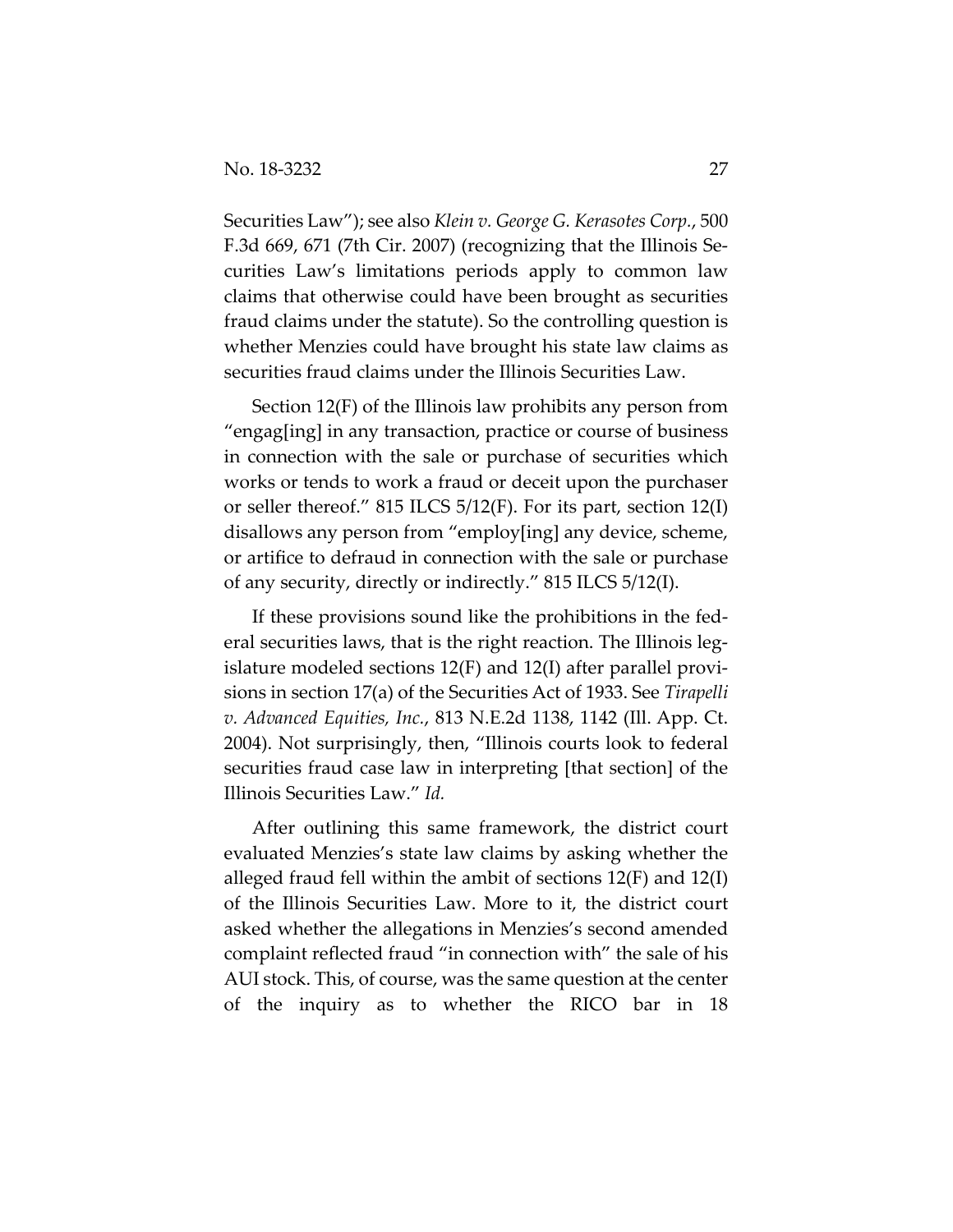U.S.C. § 1964(c) precluded Menzies from bringing a civil RICO claim.

For reasons unexplained by the record, however, the district court gave two different answers to this same question. In its July 2016 opinion the district court concluded that Menzies had not alleged "an 'actionable' securities claim [within the meaning of the § 1964(c) bar], because nothing about the sale of his AUI stock itself was fraudulent in this case." *Menzies I*, 197 F. Supp. 3d at 1116. But then two years later, in its September 2018 opinion, the court determined that the fiveyear statute of repose in the Illinois Securities Law barred each of Menzies's state law claims because those claims met the "in connection with" requirement by alleging the "entire purpose of the tax shelter was to shield the proceeds of [Menzies's AUI] stock sale." *Menzies II,* 2018 WL 4538726, at \*8. We cannot square these answers.

Regardless, our review of the district court's order dismissing Menzies's state law claims proceeds *de novo*, and, based on our own fresh look at the allegations in his second amended complaint, we cannot conclude he pleaded claims within the scope of sections 12(F) and 12(I) of the Illinois Securities Law.

We are aware of no substantive differences between the "in connection with" requirements in sections  $12(F)$  and  $12(I)$ of the Illinois statute and either section 17(a) of the federal 1933 Act or section 10(b) and Rule 10b-5 of the federal 1934 Act. And accepting that the Illinois courts look to the federal securities laws to interpret the Illinois Securities Law, see *Tirapelli*, 813 N.E.2d at 1142; *People v. Whitlow*, 433 N.E.2d 629, 633–34 (Ill. 1982), we see no reason to depart from our prior conclusion that Menzies's original complaint did not contain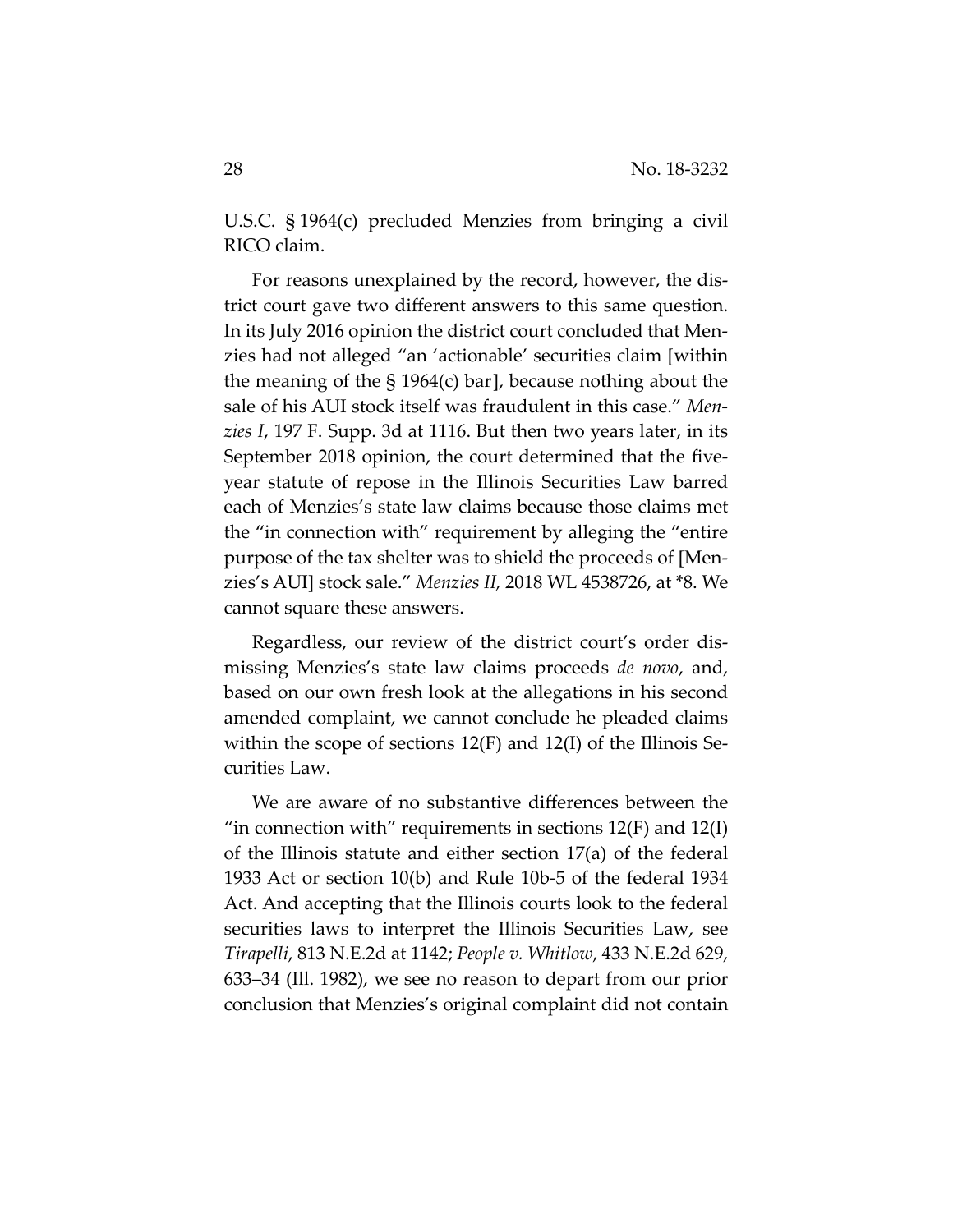allegations sufficient to constitute actionable securities fraud under section 10(b) and Rule 10b-5. See *Schaefer v. First Nat'l Bank of Lincolnwood*, 509 F.2d 1287, 1295 (7th Cir. 1975) (explaining that section 12 of the Illinois Securities Law "closely parallels Rule 10b-5 and a study of [the statute] reveals a nearly identical aim").

As we explained when evaluating whether Menzies's allegations fell within the RICO bar of 18 U.S.C. § 1964(c), we see an insufficient link between the alleged fraud—deception about the tax consequences of a sale of AUI stock—and the securities transaction itself. To be sure, while a "but for" connection is there, we know the law requires more. See *Ray*, 482 F.3d at 995. And Menzies's complaints do not supply the more because nowhere does he allege any misconduct that coincided with his sale of his AUI stock. See *Zandford*, 535 U.S. at 824. What this means for purposes of the RICO bar is that Menzies's allegations do not amount to actionable federal securities fraud and thus he was able to proceed with his civil RICO claim. And so, too, for purposes of the Illinois Securities Act: Menzies's state law claims are not barred by the statute's five-year period of repose.

B

The question then becomes whether any other Illinois law bars Menzies's claims. The answer turns out to be yes as to the state law claims brought against defendants Graham Taylor, the attorney who provided legal advice to Menzies about the Euram Oak tax shelter, and his firm, Seyfarth Shaw.

The Illinois statutory provision addressing attorney misconduct contains a two-year statute of limitations and a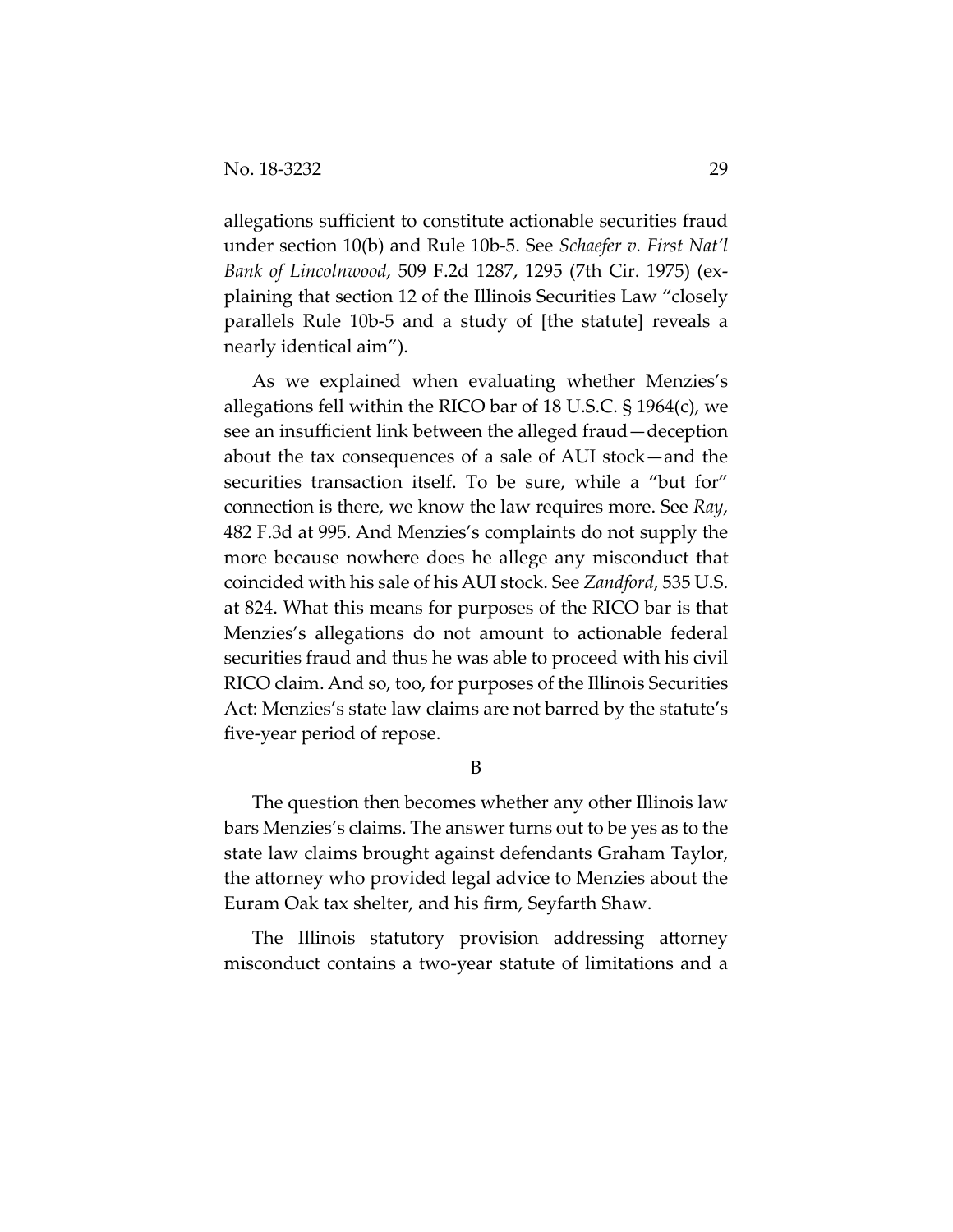six-year statute of repose. See 735 ILCS 5/13-214.3. The Illinois General Assembly provided that:

> (b) An action for damages based on tort, contract, or otherwise against an attorney arising out of an act or omission in the performance of professional services … must be commenced within 2 years from the time the person bringing the action knew or reasonably should have known of the injury for which damages are sought.

> (c) [A]n action described in subsection (b) may not be commenced in any event more than 6 years after the date on which the act or omission occurred.

*Id*.

By its terms, the statute covers the claims against Taylor, as the second amended complaint plainly alleges that he provided fraudulent legal advice and opinion letters, all of which fell within his role as Menzies's counsel. The Illinois statute likewise covers Menzies's claims against Seyfarth Shaw. See *Blue Water Partners, Inc. v. Edwin D. Mason, Foley and Lardner*, 975 N.E.2d 284, 297 (Ill. App. Ct. 2012) (applying the statute of limitations in 735 ILCS 5/13-214.3 to claims against a law firm).

All that remains is a question of timing. On this score, the math is straightforward and does not compute in Menzies's favor. Even on the most generous framing of the facts—that Menzies did not discover the alleged attorney misconduct until he received his deficiency notice from the IRS and settled in December 2012—he would still be beyond the two-year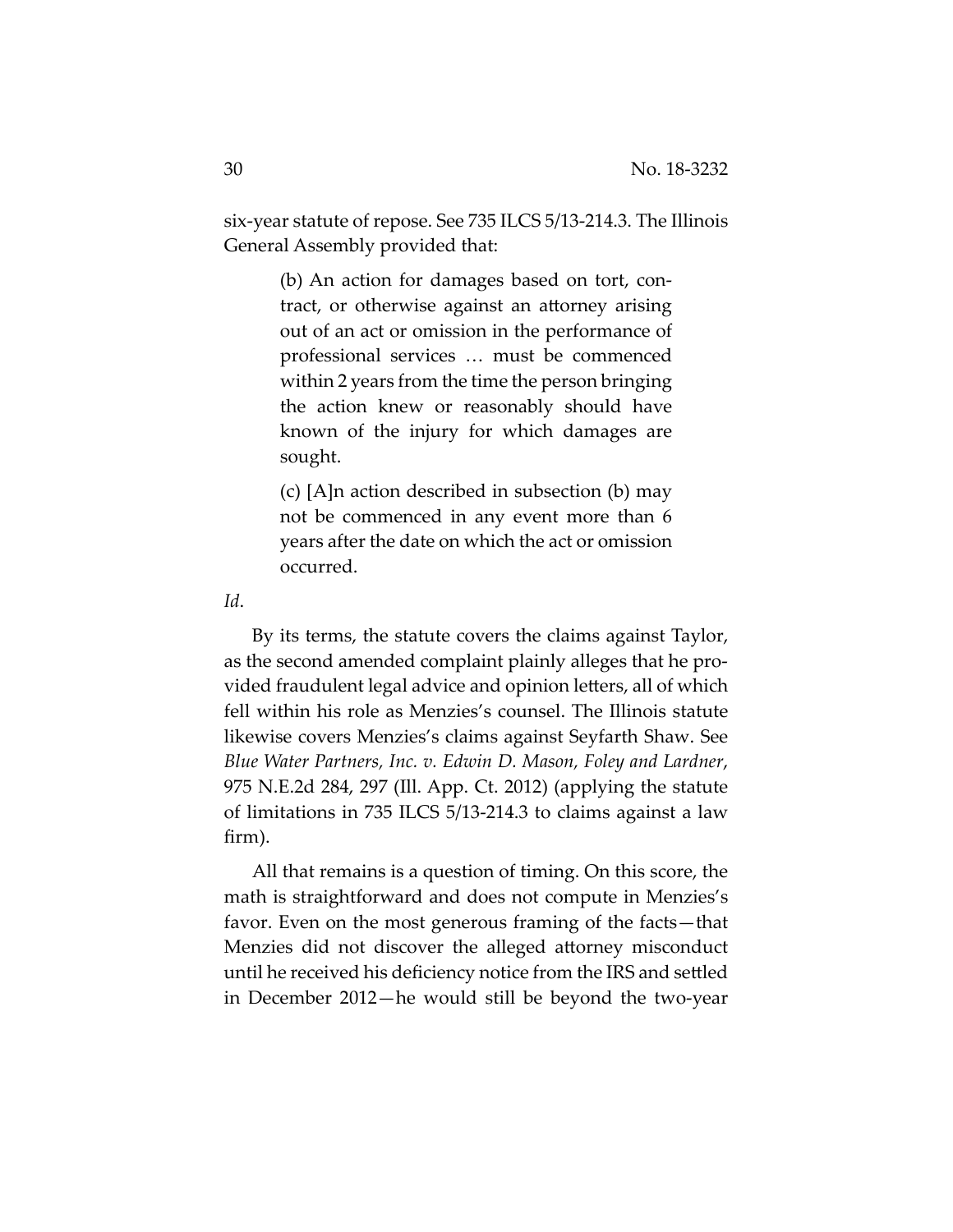limitations period in Illinois law by filing his lawsuit in federal court as he did in April 2015. Under any timeline, then, we conclude that this provision of Illinois law bars each of the state law claims Menzies brought against Taylor and Seyfarth Shaw.

The same is not true as to the state law claims advanced against the remaining financial services defendants, Northern Trust and Christiana Bank & Trust Company. On remand the district court will retain subject matter jurisdiction over those claims under 28 U.S.C. § 1367. We leave the consideration of those claims to the district court in the first instance.

\* \* \*

Therefore, the judgment of the district court is AFFIRMED in part, VACATED in part, and REMANDED for proceedings consistent with this opinion.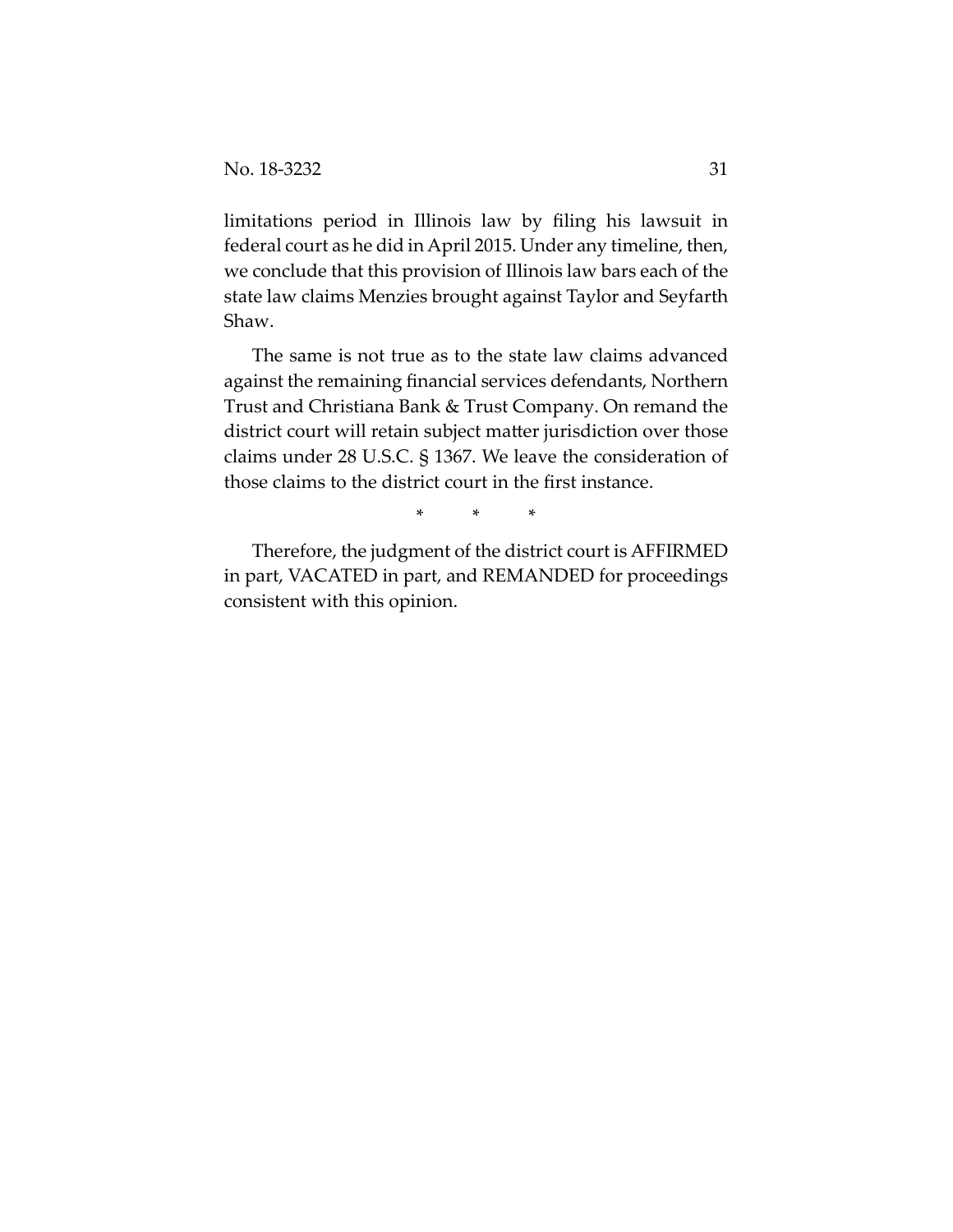HAMILTON, *Circuit Judge*, dissenting in part. We should reverse the dismissal of plaintiff's RICO claims. The complaint alleges multiple acts of racketeering showing the "continuity and relationship" needed to establish a "pattern of racketeering activity." Plaintiff has alleged in detail how the defendants created an off-the-shelf tax-shelter scam—one that was easily replicable for other, similarly situated taxpayers facing substantial tax bills on large capital gains. The defendants marketed the scam to plaintiff and others. They were positioned to keep the fraud going unless and until they were stopped.

The majority errs by finding insufficient plaintiff's allegations of a "pattern" of racketeering activity. The most fundamental mistake is the majority's use of the distorting lens of hindsight. The majority relies on intervening events to find no genuine threat that the defendants would have continued indefinitely with their profitable scheme. That mistake weakens RICO for both civil *and criminal* enforcement. The mistake is also contrary to substantial case law and has no apparent support in the case law. My colleagues also demand far too much from a complaint that is already quite detailed, and they fail to give plaintiff the benefit of plausible inferences from his complaint. I respectfully dissent from the dismissal of plaintiff's RICO claims.

## I. *Points of Agreement*

I agree with my colleagues on some important points, however. We agree that the securities-fraud bar to civil RICO claims, which was added to 18 U.S.C. § 1964(c) by the Private Securities Litigation Reform Act of 1995, does not apply to plaintiff's claims. We also agree on the dispositions of the defendants' various statute of limitations defenses to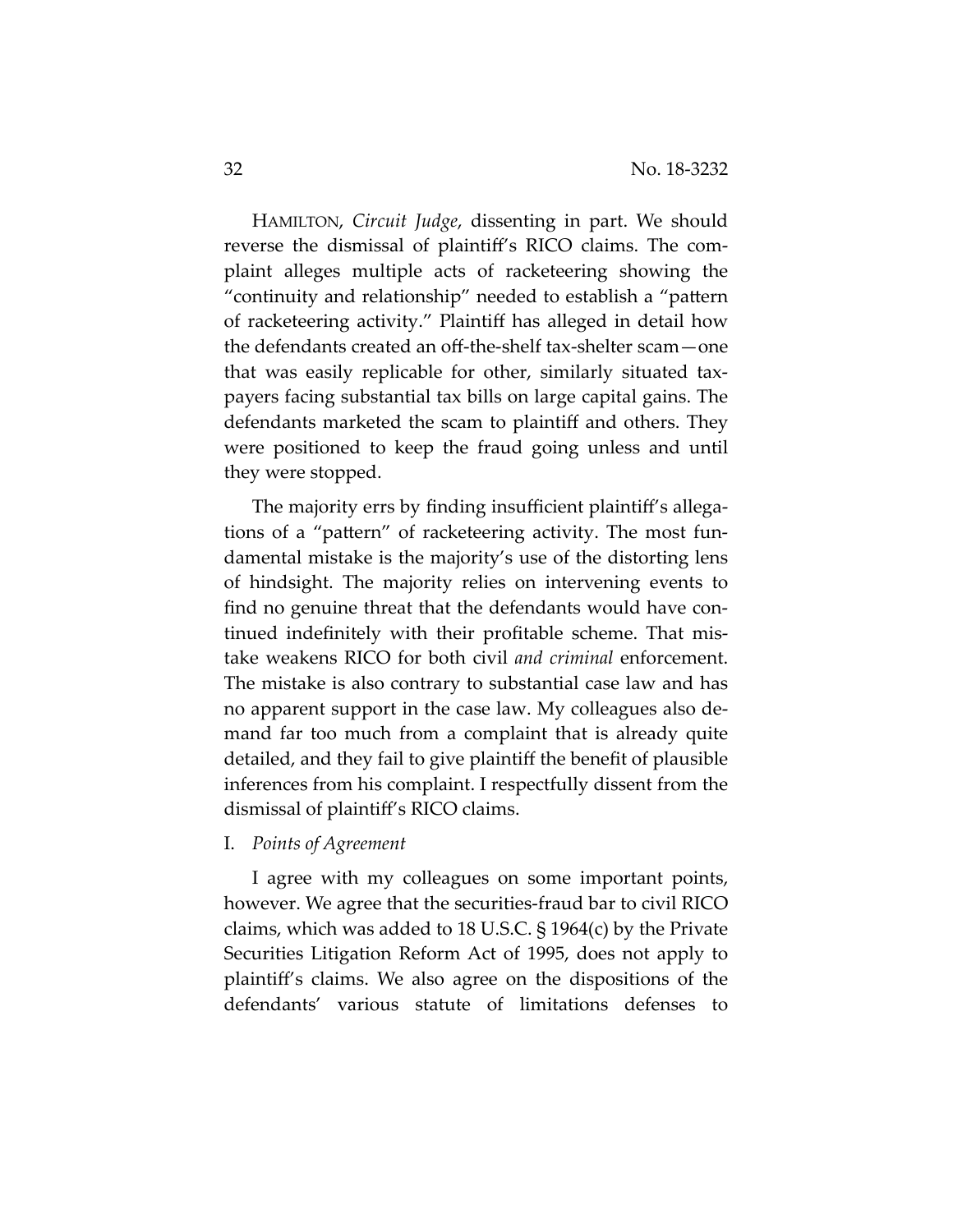plaintiff's state-law claims. I concur with the portions of the judgment that address the state-law claims.

### II. *The RICO "Pattern" Requirement*

Turning to the RICO claims: Because defendants moved to dismiss under Federal Rule of Civil Procedure 12(b)(6) for failure to state a claim, I use harsh language to describe the actions of a well-known law firm and two otherwiselegitimate banks. I do not vouch for the truth of plaintiff's allegations. I only apply the standard of appellate review that defendants themselves have invoked: assume the factual allegations in the complaint are true, and give plaintiff the benefit of reasonable, favorable inferences that can be drawn from those allegations.

#### A. *The Fraudulent Scheme*

Attorney Graham Taylor (later convicted for another tax fraud) and other attorneys at Seyfarth Shaw teamed up with bankers from Euram Bank (The European American Investment Bank), Northern Trust Corporation, and later Christiana Bank to devise a fraudulent scheme for concealing a taxpayer's receipt of a large capital gain. The defendants pitched the scheme to Menzies, his business partner Ferenc, and others.

The scheme involved a series of carefully designed paper transactions among the taxpayer, the banks, and nominally independent trusts established on the defendants' instructions, all blessed with fraudulent legal opinion letters. The strategy took several years to set up and execute just for Menzies himself, beginning about three years before he actually sold his stock in AUI to Berkshire Hathaway.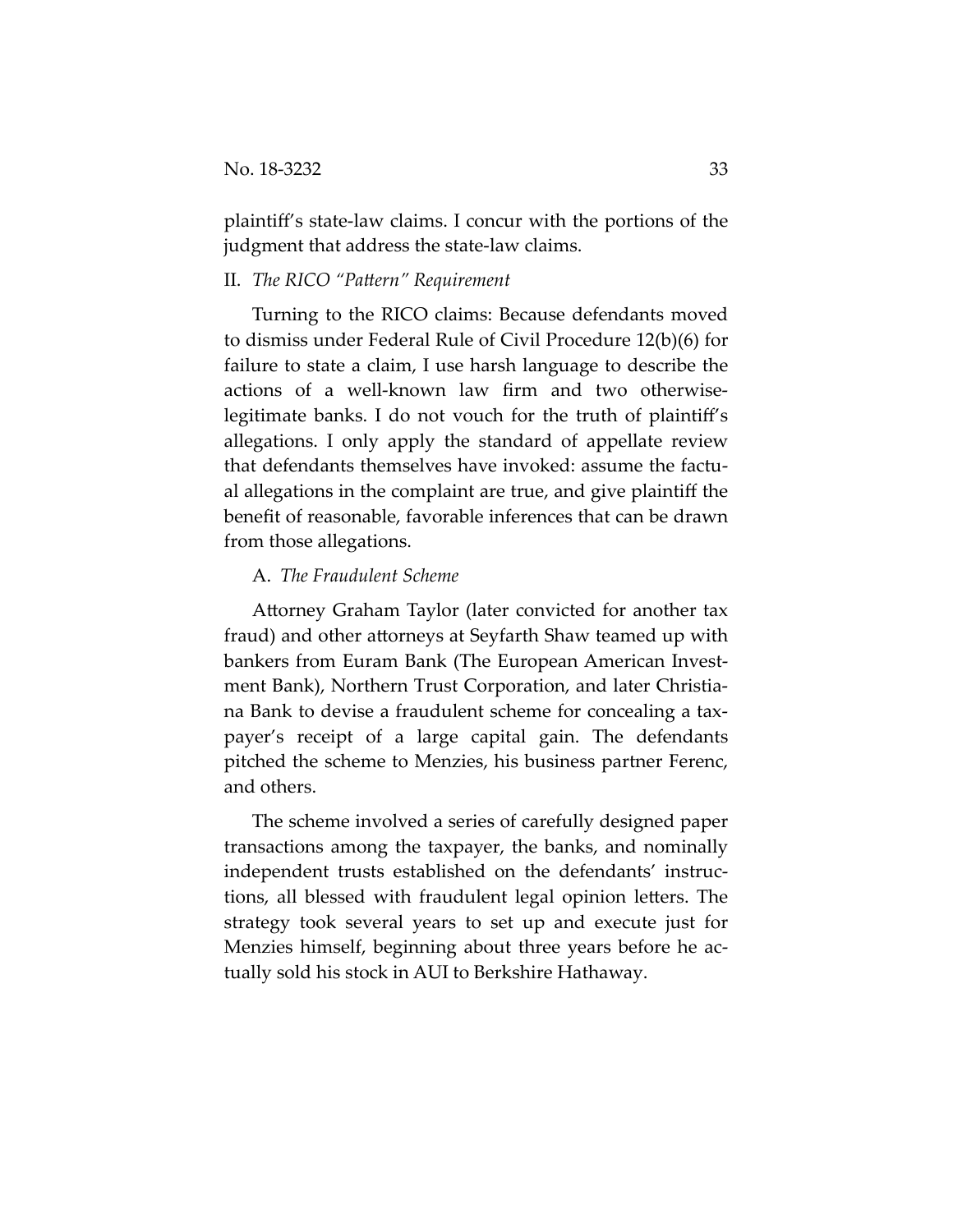The complaint describes the scheme in great detail. A brief description of the "Euram Oak Strategy," must be incomplete but can help show its complexity and why plaintiff characterizes the scheme as a "product" that defendants used at least several times and threatened to continue to repeat.

The scheme used a network of trusts and a dizzying array of sham transactions to disguise the ownership of AUI stock and to enable Menzies to obscure a large capital gain upon the eventual sale of the stock. See Second Amended Cplt. (SAC) ¶¶ 65–97 (detailing the 2003 and 2004 transactions). Menzies began to execute defendants' fraudulent "Euram Oak Strategy" in 2003. First, defendants had him borrow \$19 million from Euram and deposit those funds in another Euram account in the name of a trust that the defendants had just set up for him. SAC ¶ 74. The trust reinvested the proceeds with Euram itself, in return for a promissory note. The defendants then set up another trust for Menzies and orchestrated a series of sham transactions among Menzies and the trusts. SAC ¶ 79.

Menzies then swapped assets with the original trust, accepting the Euram promissory note in exchange for an equal value of AUI stock, and used the note to pay off his original loan obligation. SAC ¶¶ 83–85. After another series of transactions involving the movement of assets and the termination of the first trust, the second trust held \$19 million of AUI stock and owed Menzies \$19 million. SAC ¶ 90. Throughout all of this, the funds from the original loan never left Euram.

In 2004, the defendants led Menzies through another series of similar transactions with a new \$54 million loan from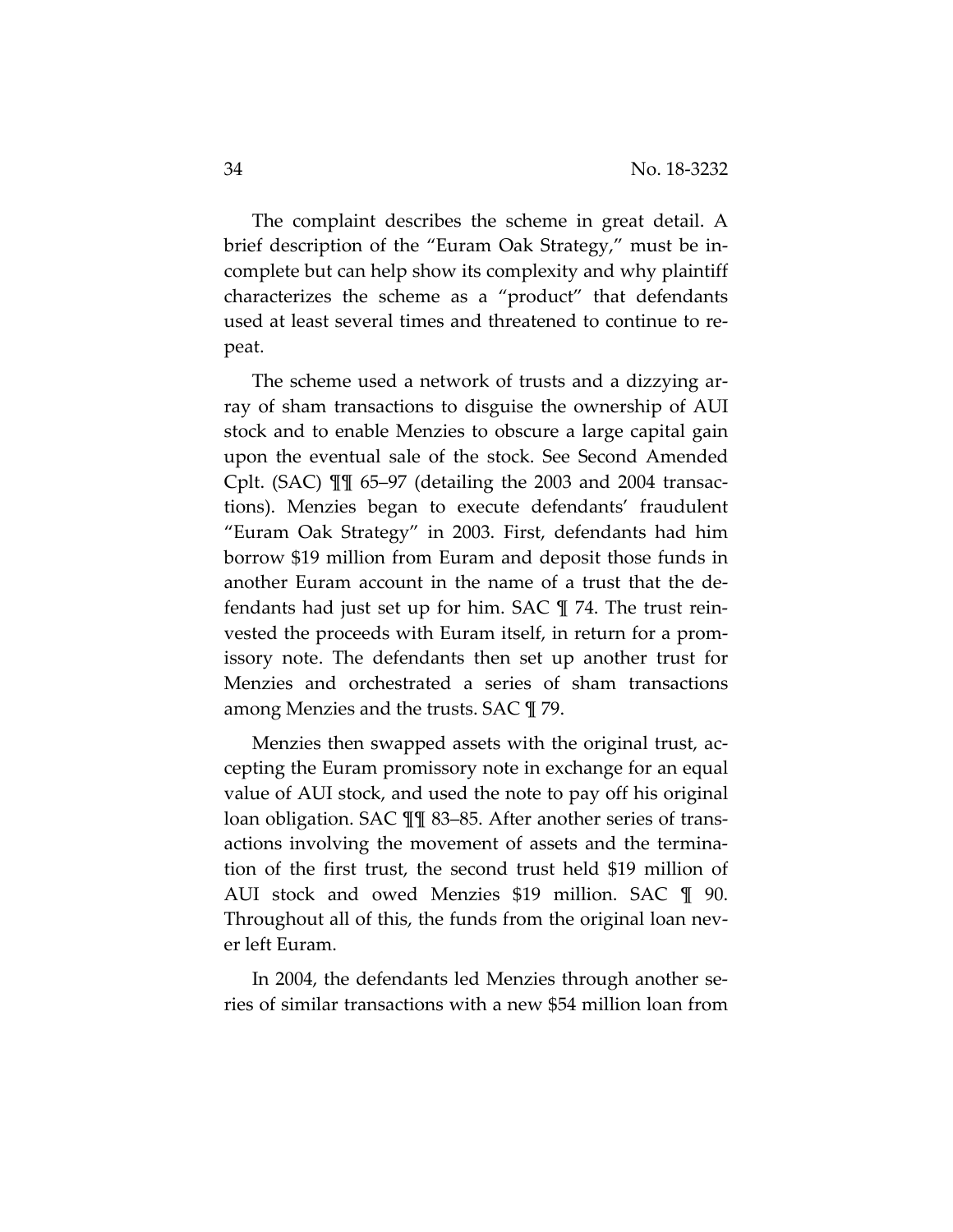Euram. SAC ¶¶ 95–96. After these transactions, another \$54 million of AUI stock was in the second trust, with a corresponding obligation from the trust to Menzies.

The payoff came in 2006, when Menzies and Ferenc agreed to sell their business to Berkshire Hathaway. As part of the deal, Berkshire Hathaway paid the remaining trust more than \$64 million for the shares that Menzies had placed there. SAC ¶ 132. The trust then used the proceeds from the sale to repay Menzies the amount it owed him.

Pursuant to advice from the defendants, when Menzies filed his 2006 tax return, he did not report his capital gain of more than \$44 million. SAC ¶ 143. In 2009, the IRS began an audit of Menzies, finding that the key transfers of stock were not arms-length transactions and that the scheme constituted an abusive tax shelter SAC ¶¶ 138–40. In 2012, Menzies settled with the IRS, paying \$6.7 million in capital gains tax, \$1.3 million in penalties, and \$2.4 million in interest.

#### B. *Allegations of a "Pattern"*

The complaint includes detailed allegations about the scope of the defendants' scheme, their efforts to market it and its variations, and the threat of continued criminal activity. See SAC ¶¶ 25–27, 50–55, 69, 82, 89, 122, 157–58, 180–84. The defendants' scheme was not like a custom-designed suit, cut just for Menzies. It was more like an off-the-rack suit: it would fit a specific class of taxpayers with just a few individual alterations at minimal effort and cost. With repetition, costs per taxpayer-client would drop and the defendants' profits from fees would rise, adding to the incentive for and the threat of repetition. The potential for repeated use of the fraudulent tax shelter helps show why plaintiff has alleged a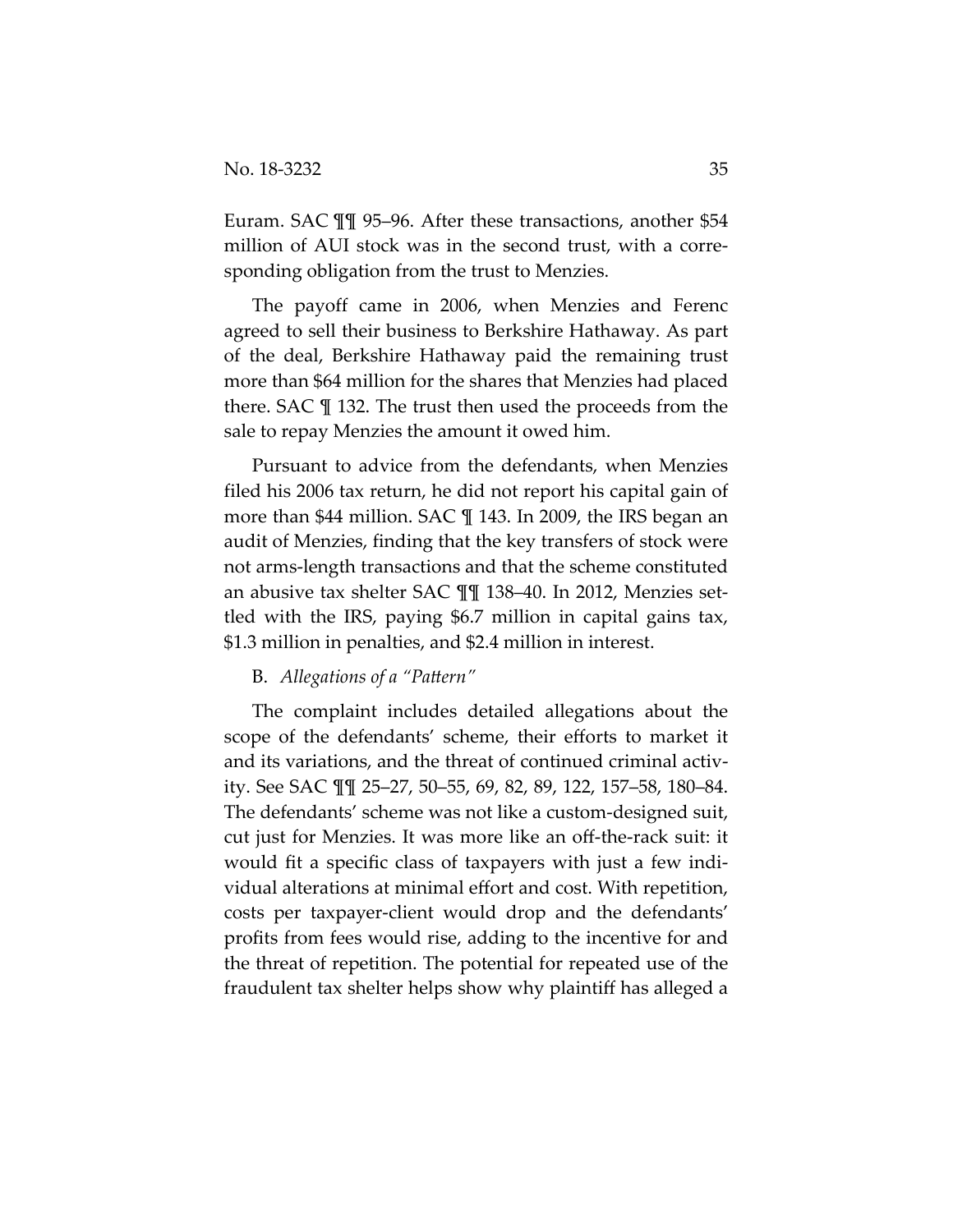pattern of racketeering activity. See SAC ¶ 157 ("it is the very nature of a tax shelter product, such as the Euram Oak Strategy, to be created once and then replicated multiple times to multiple taxpayers").

The complaint does not rely on conclusions to show a pattern. It includes specific factual allegations showing the replicable nature of the fraudulent tax shelter and the threat of continued fraud with other taxpayers. For example, defendants presented plaintiff with slick marketing materials for the tax shelter—prepared with Euram—that came with a disclaimer addressed generally to "investors."1 Before defendants would discuss the details of their proposed tax shelter, they required Menzies to sign a confidentiality agreement, which the complaint describes as "typical in the presentation of purportedly proprietary tax shelter products," SAC ¶ 36, indicating that defendants saw their ingenuity as a proprietary secret from which they could continue to profit by repetition. One can also reasonably infer that the confidentiality agreement had the effect of deterring or preventing targets from seeking truly independent legal and tax advice.

Other paragraphs of the complaint show that the defendants marketed to Menzies and Ferenc an off-the-rack product that they were adapting from previous applications for other clients. The defendants themselves noted the similarity between Menzies's transactions and the transactions carried out for these other clients, referred to in the briefs as "the Arizona investor" and "the North Carolina

<sup>&</sup>lt;sup>1</sup> The Power-Point slides, labeled as Euram products, are an appendix to the complaint.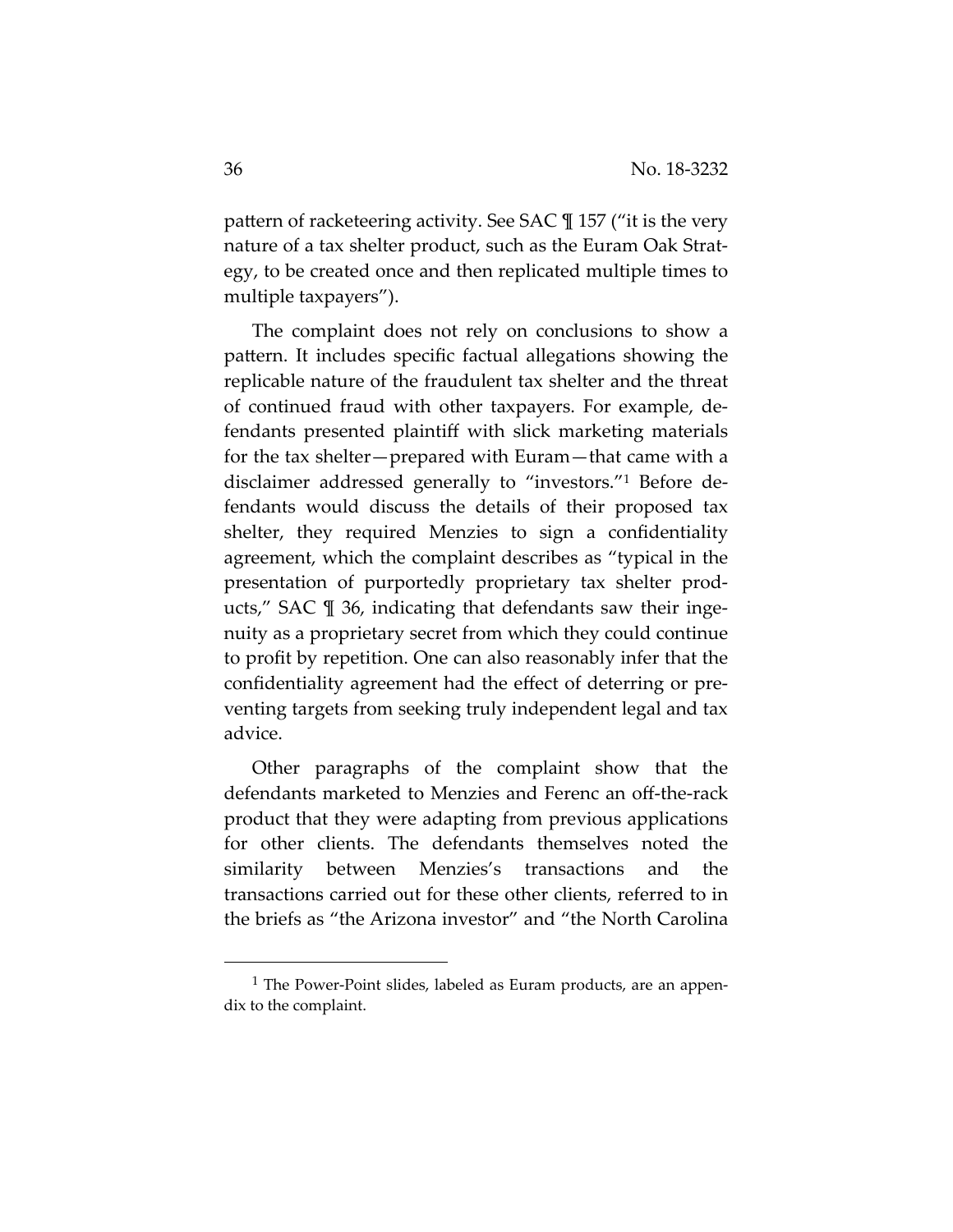investor." When the other defendants recruited Christiana Bank to act as a supposedly independent trustee for Menzies and Ferenc, they told Christiana that the proposed transactions would be "very similar" to previous transactions carried out for the Arizona investor. SAC ¶ 50. When later sending documents to Christiana, the other defendants said the documents "should be familiar to you from the [Arizona] transaction," and were "very similar" to those used in the Arizona transaction. SAC ¶ 78. When the other defendants sent more documents to Christiana for the proposed Menzies and Ferenc transactions, they said the transaction would be "in essence identical to that for" the Arizona investor. SAC ¶ 82. Another email to Christiana described the Menzies and Ferenc transactions as "two new trades involving the Oak structure." SAC ¶ 89.

Thus, the defendants themselves described the tax shelter strategy as a template that they had used before, were adapting to Menzies and Ferenc, and could continue replicating and adapting for other taxpayers. As the complaint alleges, these sorts of communications helped demonstrate "a continued threat that the Euram Oak strategy could later be replicated for other taxpayers." *Id*.

#### C. *"Continuity Plus Relationship"*

These detailed allegations easily satisfy pleading requirements for a civil RICO claim, including the required "pattern of racketeering activity." To start with RICO basics, "racketeering activity" is defined with a long list of specific crimes and categories of crime. 18 U.S.C. § 1961(1). That list includes mail fraud and wire fraud under 18 U.S.C. §§ 1341 & 1343. As a matter of general federal criminal law, each individual mailing or interstate wire transmission in further-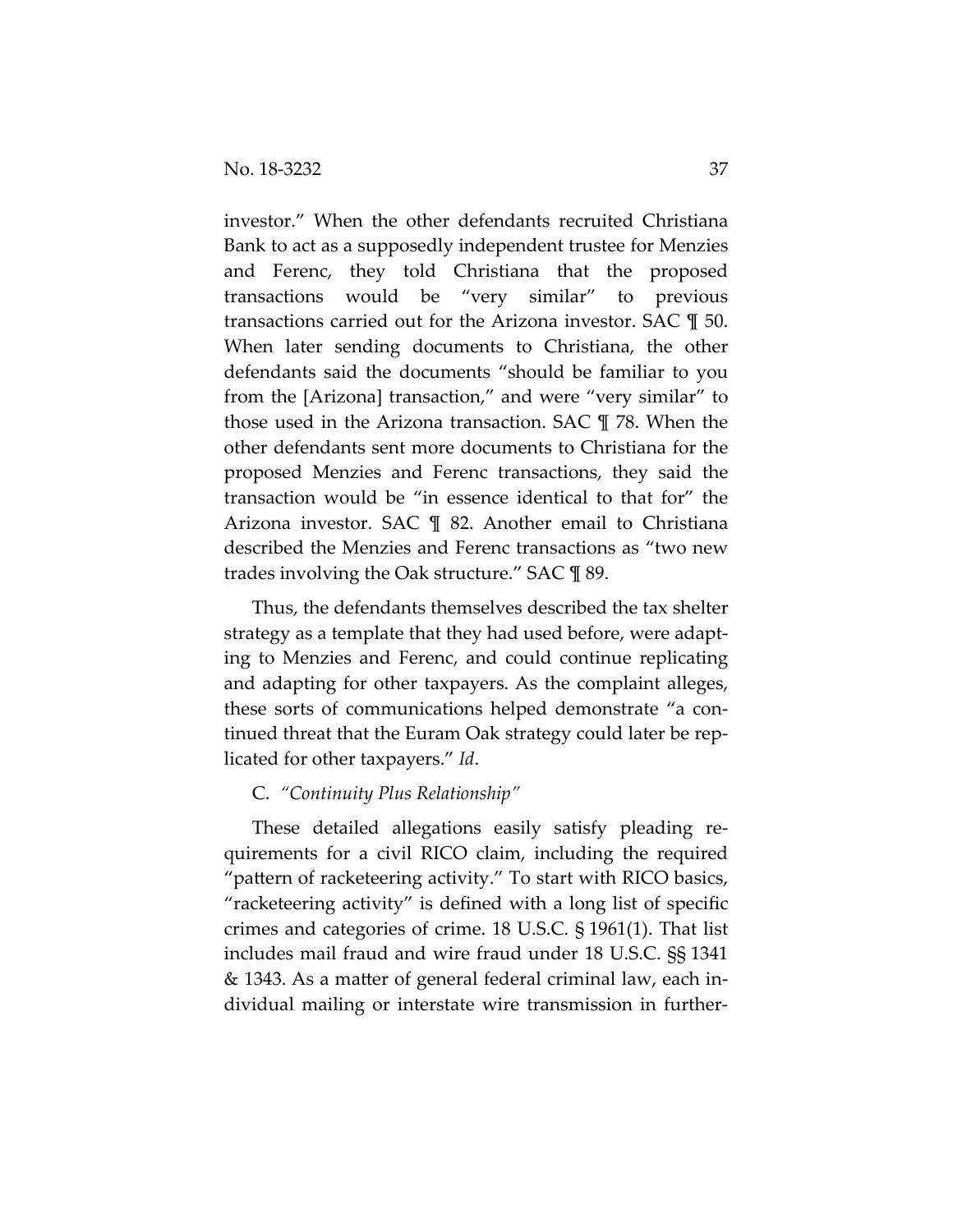ance of a scheme to defraud can count as a separate act of mail or wire fraud.2

RICO provides that a "'pattern of racketeering activity' requires at least two acts of racketeering activity'" that occur within ten years of each other. 18 U.S.C. § 1961(5). The Supreme Court has interpreted this to require that the predicate acts of racketeering activity show "continuity plus relationship." See *Roger Whitmore's Auto Services, Inc. v. Lake County*, 424 F.3d 659, 672 (7th Cir. 2005), quoting *H.J., Inc. v. Northwestern Bell Telephone Co*., 492 U.S. 229, 239 (1989), quoting in turn 116 Cong. Rec. 18940 (1970) (Sen. McClellan), quoting S. Rep. No. 91–617, at 158. The majority's restrictive approach to the pattern requirement here has lost sight of the point the Supreme Court emphasized in *H.J., Inc.*: the statutory language shows that "Congress intended to take a flexible approach, and envisaged that a pattern might be demonstrated by reference to a range of different ordering principles or relationships between predicates, within the expansive bounds set." 492 U.S. at 238.

Our decisions have long recognized this need for flexibility in applying the pattern requirement. In *Morgan v. Bank of Waukegan*, 804 F.2d 970, 975 (7th Cir. 1986), we anticipated

l

<sup>2</sup> E.g., *United States v. Bush*, 522 F.2d 641, 649 (7th Cir. 1975) ("Each of the eleven counts of the indictment charges only one offense—a mailing in furtherance of one multifaceted scheme in violation of the mail fraud statute."); *United States v. Brighton Building & Maintenance Co*., 435 F. Supp. 222, 229 n.10 (N.D. Ill. 1977) (Flaum, J.), citing *United States v. Joyce*, 499 F.2d 9, 18 (7th Cir. 1974), quoting in turn *Badders v. United States*, 240 U.S. 391, 394 (1916); see also *Bridge v. Phoenix Bond & Indemnity Co.*, 553 U.S. 639, 648 (2008) (observing that each individual mailing in furtherance of single scheme to defraud is predicate act of mail fraud under RICO).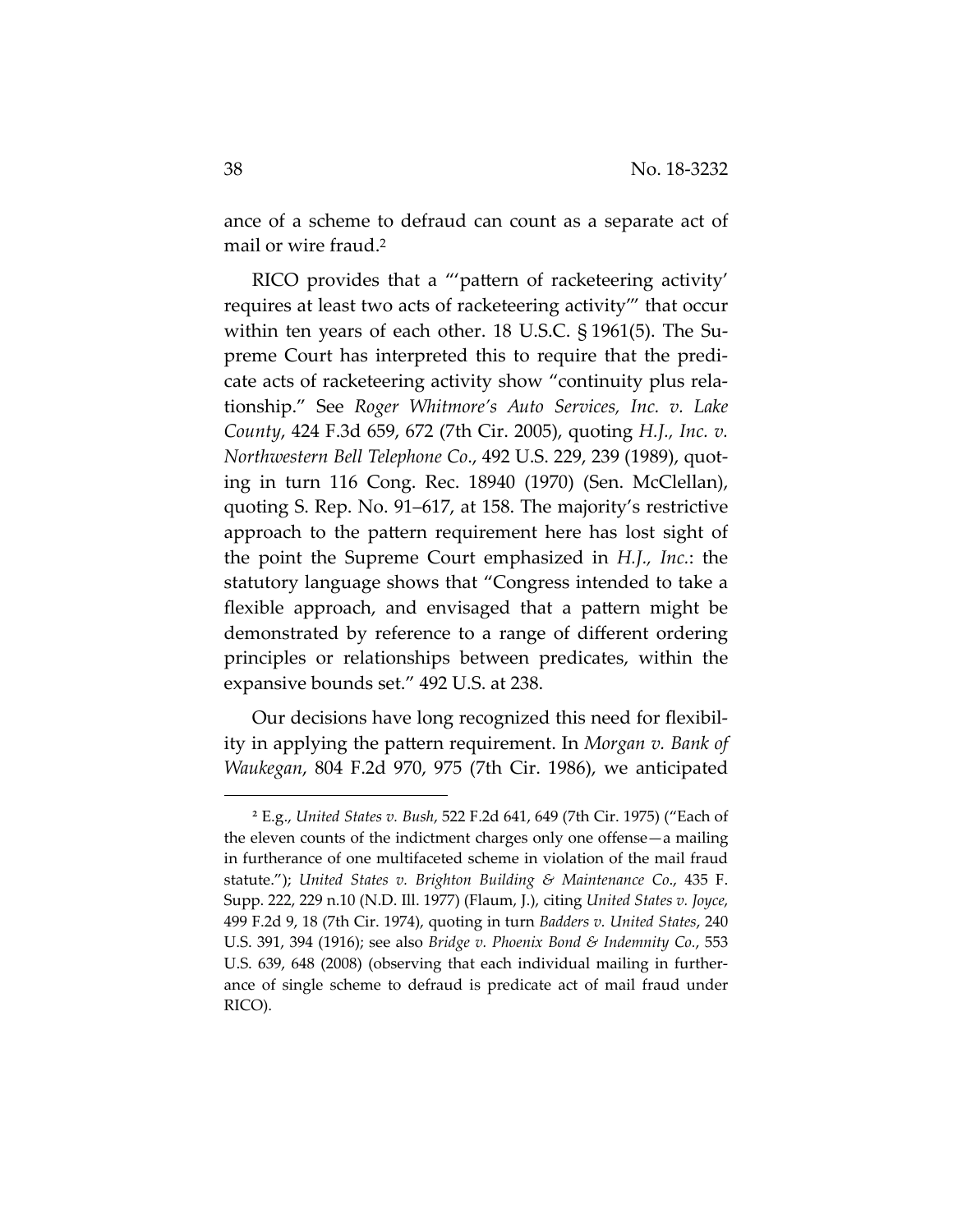$\overline{a}$ 

the holding of *H.J., Inc.* and rejected a rigid requirement of "separate schemes." In applying the "continuity plus relationship" standard, we recognized that many factors would be relevant, including "the number and variety of predicate acts and the length of time over which they were committed, the number of victims, the presence of separate schemes and the occurrence of distinct injuries." *Id*. We cautioned, however, that having one overall scheme or even just one victim would not automatically defeat the pattern requirement: "The doctrinal requirement of a pattern of racketeering activity is a standard, not a rule, and as such its determination depends on the facts and circumstances of the particular case, with no one factor being necessarily determinative." *Id*. at 976. *Morgan* reversed dismissal in a case with a much weaker claim of a pattern than we see here. The plaintiffs alleged that defendants committed several acts of mail fraud over several years in furtherance of one overall scheme to defraud plaintiffs through foreclosure sales: "While these acts can be viewed as part of a single grand scheme, they were ongoing over a period of nearly four years in addition to being distinct acts. Under the facts of this case, plaintiffs have satisfied both the continuity and relationship aspects of the pattern requirement." *Id*. 3

 $3$  The flexibility of the pattern standard is evident in this circuit's pattern criminal jury instructions, which suggest the following general explanation for charges under 18 U.S.C. § 1962:

Acts are related to each other if they are not isolated events, that is, if they have similar purposes, or results, or participants, or victims, or are committed a similar way, [or have other similar distinguishing characteristics] [or are part of the affairs of the same enterprise].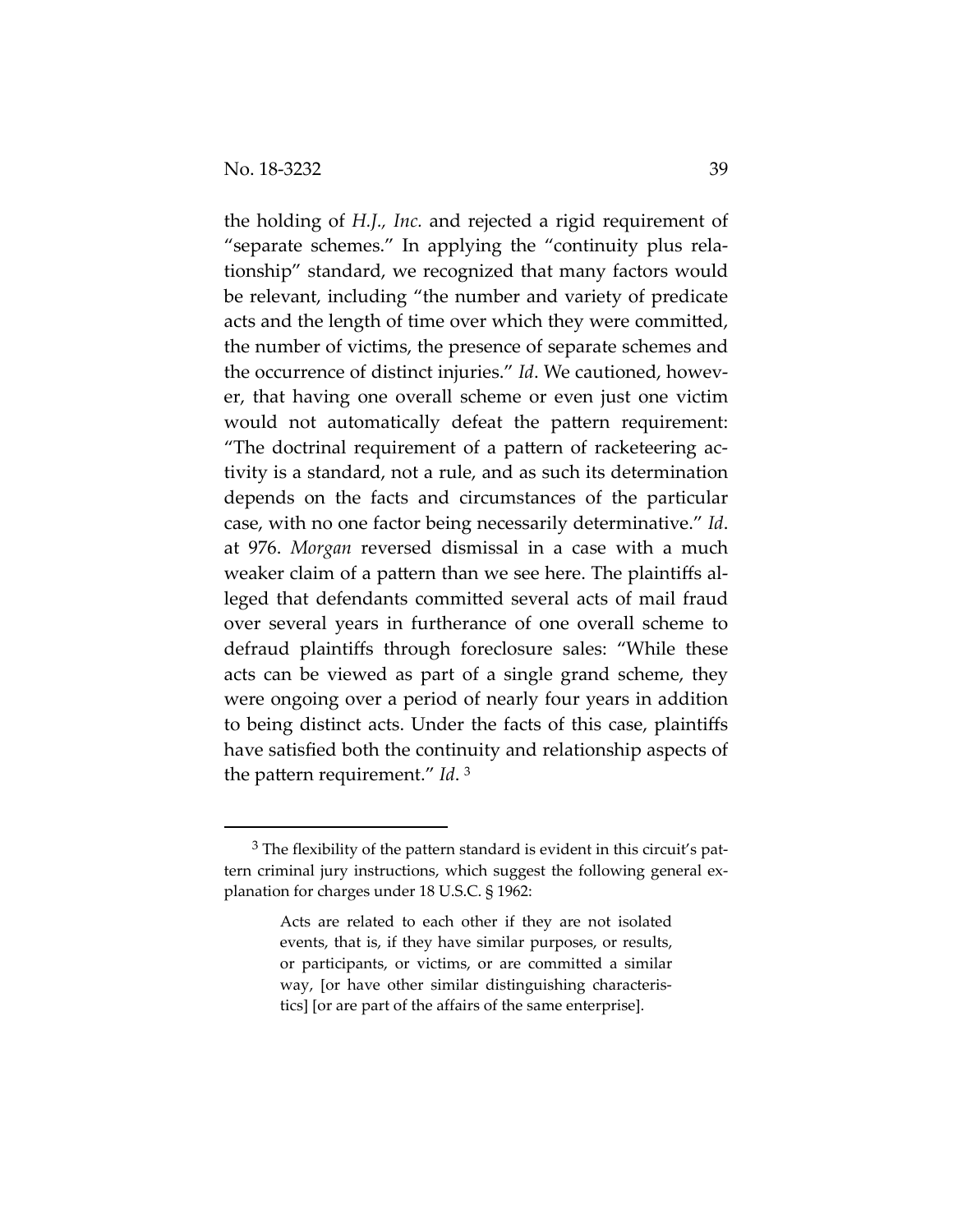Finding both continuity and relationship here is consistent with our decisions that have recognized the generality and flexibility of the standard, eschewing rigid rules in both criminal and civil RICO cases. See, e.g., *United States v. Horak*, 833 F.2d 1235, 1240 (7th Cir. 1987) (affirming RICO conviction; defendants' three bribes to local officials with monthly payments were sufficient to show pattern under flexible standard aimed at ongoing crimes); *Ashland Oil, Inc. v. Arnett*, 875 F.2d 1271, 1278–79 (7th Cir. 1989) (affirming jury verdict for plaintiffs on pattern issue where defendants' fraud and theft injured four victims in separate transactions over a period of months); *Olive Can Co. v. Martin*, 906 F.2d 1147, 1152 (7th Cir. 1990) (describing *Ashland Oil* activity as open-ended scheme that threatened continued crime, and confirming that *Morgan* test is consistent with *H.J., Inc*.); *DeGuelle v. Camilli*, 664 F.3d 192, 202–04 (7th Cir. 2011) (reversing dismissal of RICO claim; pattern shown where defendant corporation and its agents allegedly carried out tax fraud scheme over several years and retaliated against plaintiff-whistleblower); *United States v. Maloney*, 71 F.3d 645, 661 (7th Cir. 1995) (affirming RICO conviction of corrupt judge; bribes and criminal acts to conceal them showed sufficient pattern under "relatively broad standard" of *H.J., Inc*.); see also *RWB Services, LLC v. Hartford Computer Group, Inc*., 539 F.3d 681, 688–89 (7th Cir.

l

There is continuity between acts if, for example, they are ongoing over a substantial period, or if they are part of the regular way some entity does business or conducts its affairs.

Under this instruction, a jury that heard proof of plaintiff's allegations here could easily find a pattern.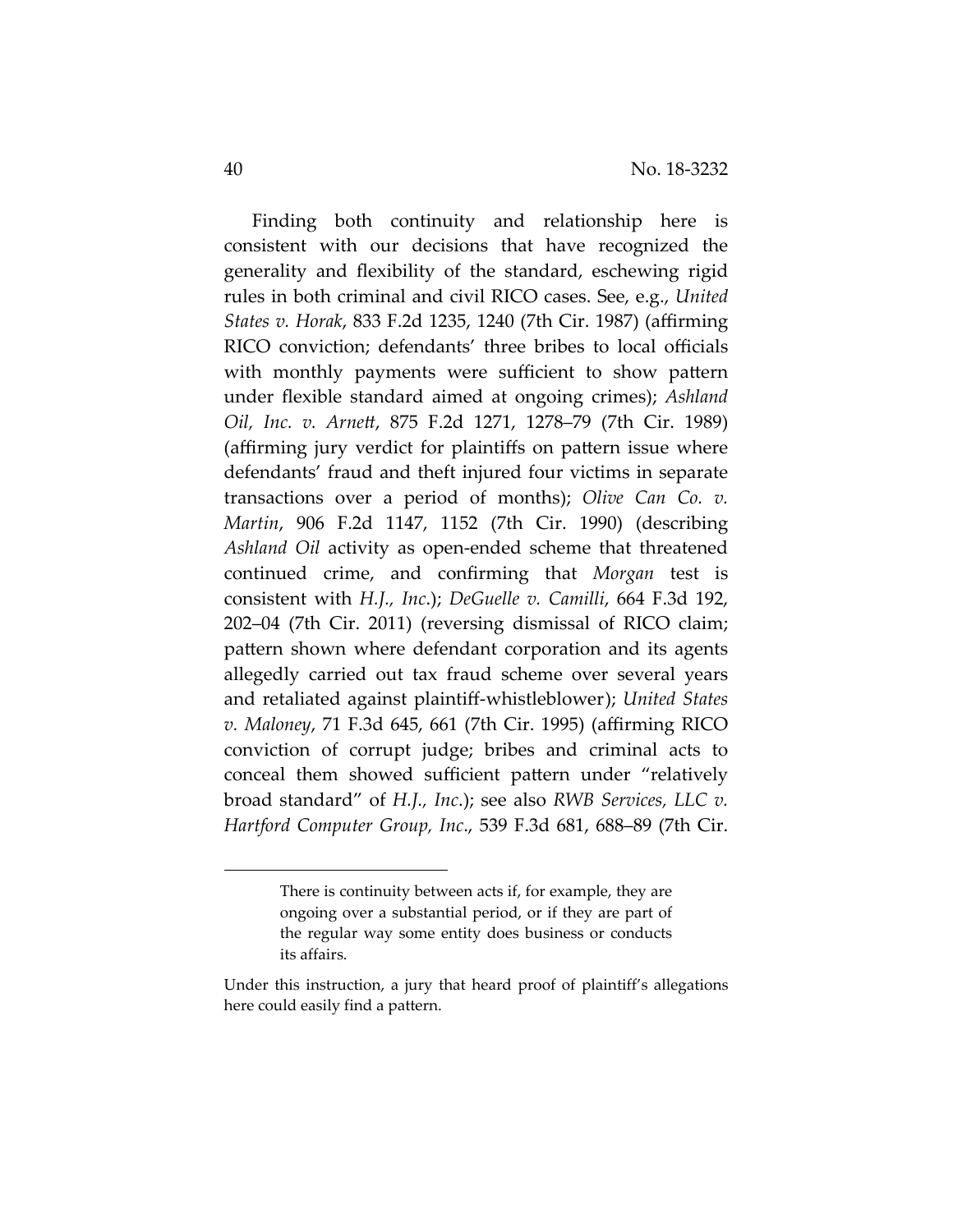2008) (reversing dismissal of RICO claim for scheme to defraud Wal-Mart and its customers; pattern *conceded* where defendants sold 50,000 stolen and/or repackaged cameras as new). With such plausible and detailed allegations of a pattern as we have here, especially when made on the basis of quite limited discovery, the better course is to let the case go forward, let the case develop, and decide the pattern issue on a full record.4

As the majority acknowledges, the relationship prong of "continuity and relationship" test can be satisfied by criminal acts close in time and character, undertaken for similar purposes, or involving the same or similar victims, participants, or means of commission. See *H.J., Inc.*, 492 U.S. at 240. The majority and I agree that the relationship prong is satisfied here. Plaintiff has alleged very similar efforts by the defendants to carry out the tax-shelter scam with him and with his partner Ferenc, who received a similar large capital gain in 2006. In those two episodes of the fraudulent scheme, we have multiple acts of mail and wire fraud, and we have similar victims, the same criminal participants, and the same means of commission, all undertaken for similar purposes at around the same time.

The majority correctly finds that plaintiff has alleged with sufficient specificity the defendants' fraudulent efforts to target both him and his partner Ferenc through criminal

 <sup>4</sup> Plaintiff will be entitled to further discovery from defendants on his surviving state-law claims. What will the federal courts do if that discovery turns up more detailed evidence of additional attempts by defendants to sell the Euram Oak and Euram Rowan strategies such that the scheme would satisfy even the majority's restrictive view of the pattern requirement? Will we reconsider our premature dismissal?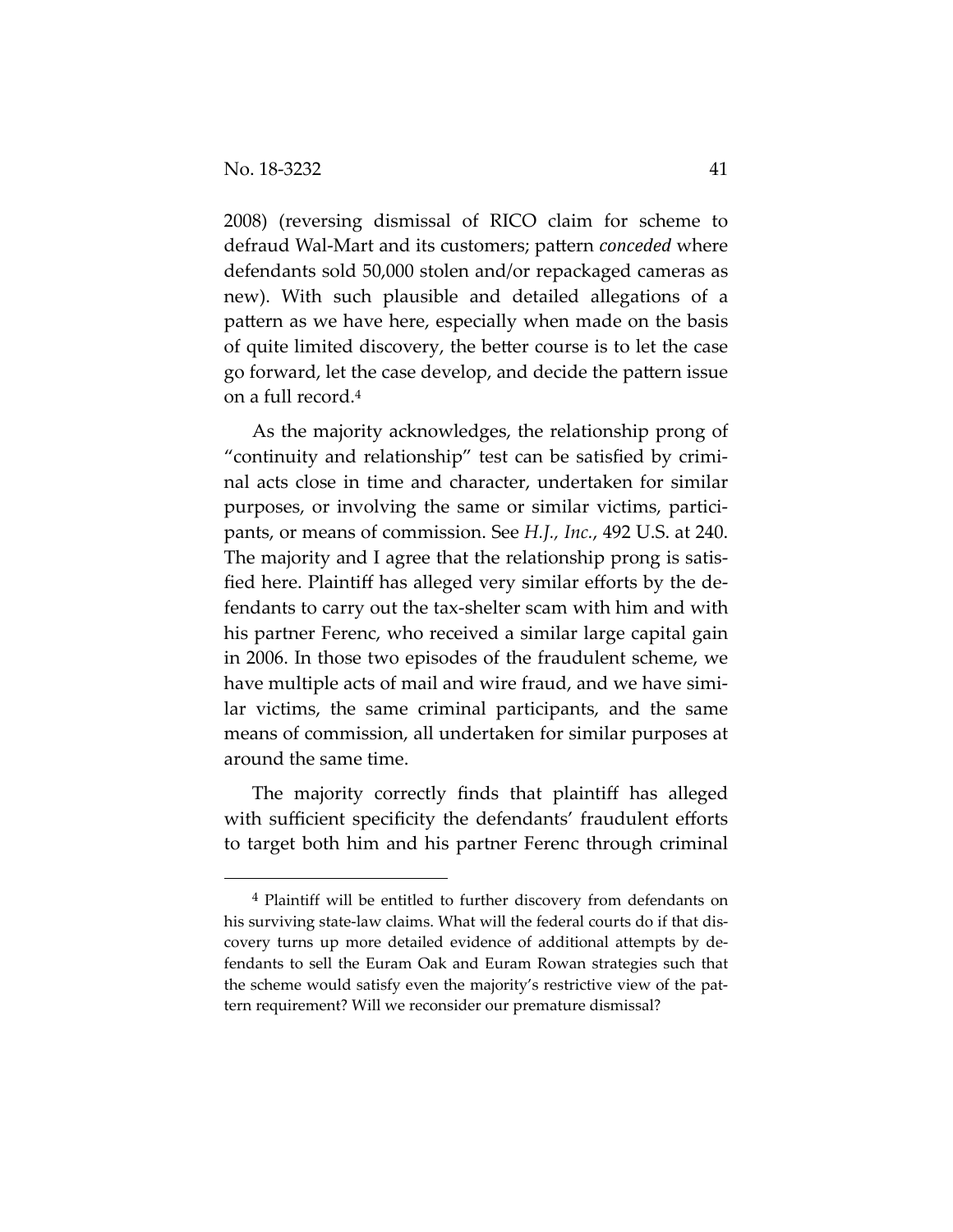mail and wire fraud, so that both episodes add up to racketeering activity. Ante at 19–20. The majority also correctly recognizes that the allegations about Ferenc are sufficient even though he apparently did not go through with the proposed scam. *Id*., citing *United States v. Koen*, 982 F.2d 1101, 1107 (7th Cir. 1992).5

Thus, the majority agrees that plaintiff has sufficiently alleged two distinct but related episodes in which the defendants carried out their fraudulent scheme. The remaining requirement of "continuity" is what divides us.

#### D. *Open-Ended Continuity*

The two fraudulent episodes aimed at Menzies and Ferenc should be sufficient to establish a pattern. By design, each episode lasted several years. Each episode required numerous acts of mail and wire fraud and elaborate sequences of otherwise-useless financial transactions. Each episode produced hundreds of thousands of dollars in fees for the defendants. This should be sufficient. See *Ouwinga v. Benistar 419 Plan Services, Inc.*, 694 F.3d 783, 795–96 (6th Cir.

-

<sup>5</sup> See also *Bridge v. Phoenix Bond & Indemnity Co*., 553 U.S. 639, 648 (2008) (civil RICO plaintiff alleging mail fraud need not prove it relied on defendant's misrepresentations), citing *Neder v. United States*, 527 U.S. 1, 24–25 (1999) (common-law requirement of justifiable reliance has no place under mail, wire, or bank fraud statutes); *United States v. Bucey*, 876 F.2d 1297, 1311 (7th Cir. 1989) ("this court has reiterated on numerous occasions that the ultimate success of the fraud and the actual defrauding of a victim are not necessary prerequisites to a successful mail fraud prosecution"); *United States v. Keane*, 852 F.2d 199, 205 (7th Cir. 1988). The majority does not say so forthrightly, but its description of the district court's decision, see ante at 18, shows that the district court erred by focusing on whether Ferenc and the Arizona and North Carolina investors actually followed through all the way with the fraudulent strategy.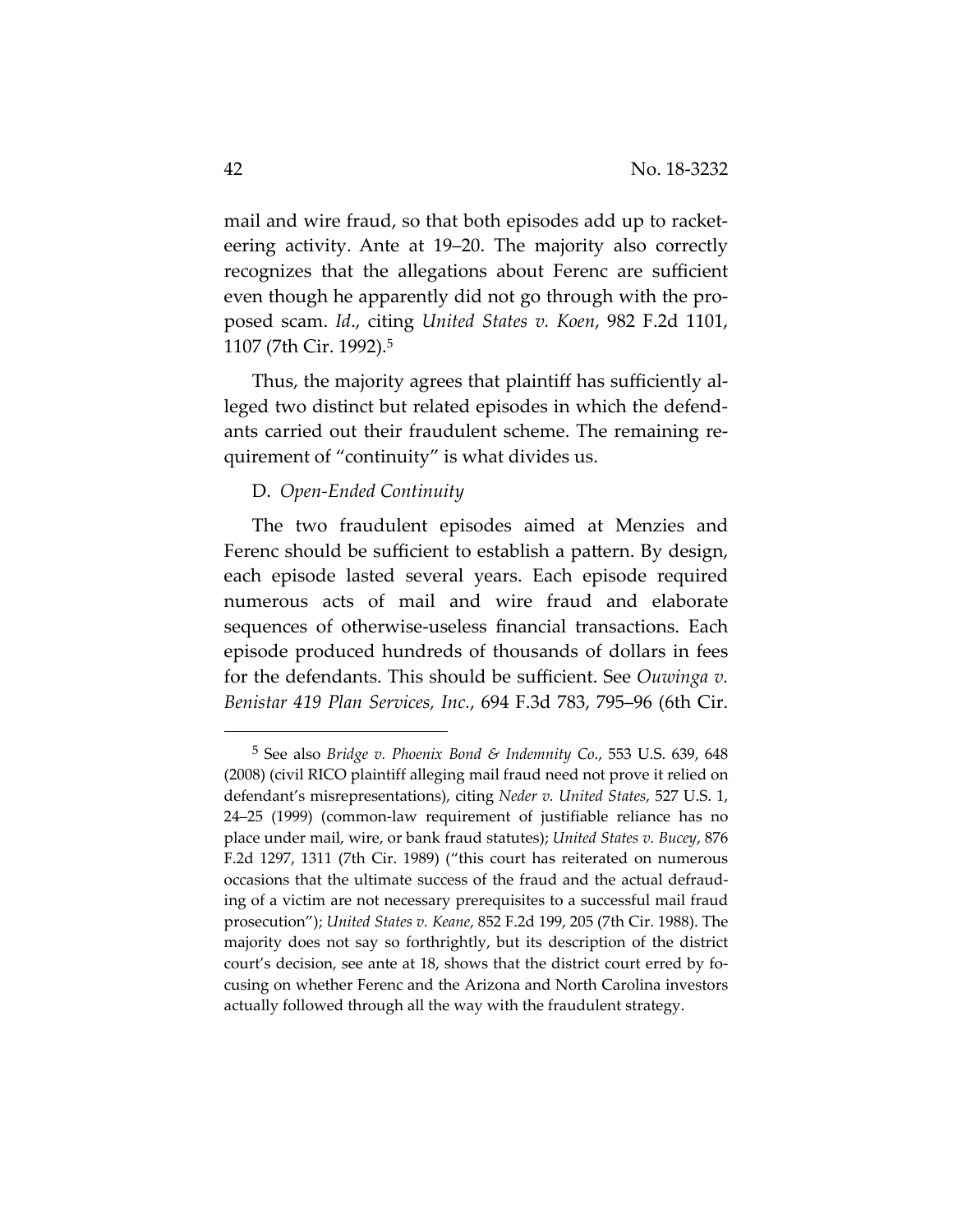2012) (reversing dismissal of civil RICO claim based on marketing of fraudulent tax shelter; pattern alleged adequately where defendants marketed shelter over period of five years); *Gagan v. American Cablevision, Inc.*, 77 F.3d 951, 962–64 (7th Cir. 1996) (affirming civil RICO conspiracy verdict for plaintiff; scheme to defraud all limited partners to sell interests established pattern; even though evidence appeared to point to only one scheme, "an inference can be drawn that the various defendants certainly had the means to conduct similar schemes"); *Newmyer v. Philatelic Leasing, Ltd*., 888 F.2d 385, 396–97 (6th Cir. 1989) (reversing dismissal of civil RICO claim based on marketing of fraudulent tax shelter; defendants alleged to have acted in concert over five years, defrauding hundreds of taxpayers); *Durham v. Business Management Associates*, 847 F.2d 1505, 1512 (11th Cir. 1988) (affirming denial of summary judgment; plaintiffs offered evidence of pattern with two related schemes to market fraudulent tax shelters, and schemes' similarity presented jury question; "use of business instructional video cassette tapes" deemed significant); *United Energy Owners Committee, Inc. v. U.S. Energy Management Systems, Inc*., 837 F.2d 356, 360–61 (9th Cir. 1988) (reversing dismissal of civil RICO claim based on marketing of fraudulent tax shelter; pattern alleged adequately where defendants engaged in multiple fraudulent acts involving multiple victims over more than one year; no rigid requirement for plaintiff to allege or prove more than one criminal "episode").

The complaint easily satisfies the "pattern" requirement when the Menzies and Ferenc episodes are combined with the detailed allegations of a reasonably foreseeable threat of continued efforts to repeat the scheme with still more similarly situated taxpayers. In the rubric of RICO patterns,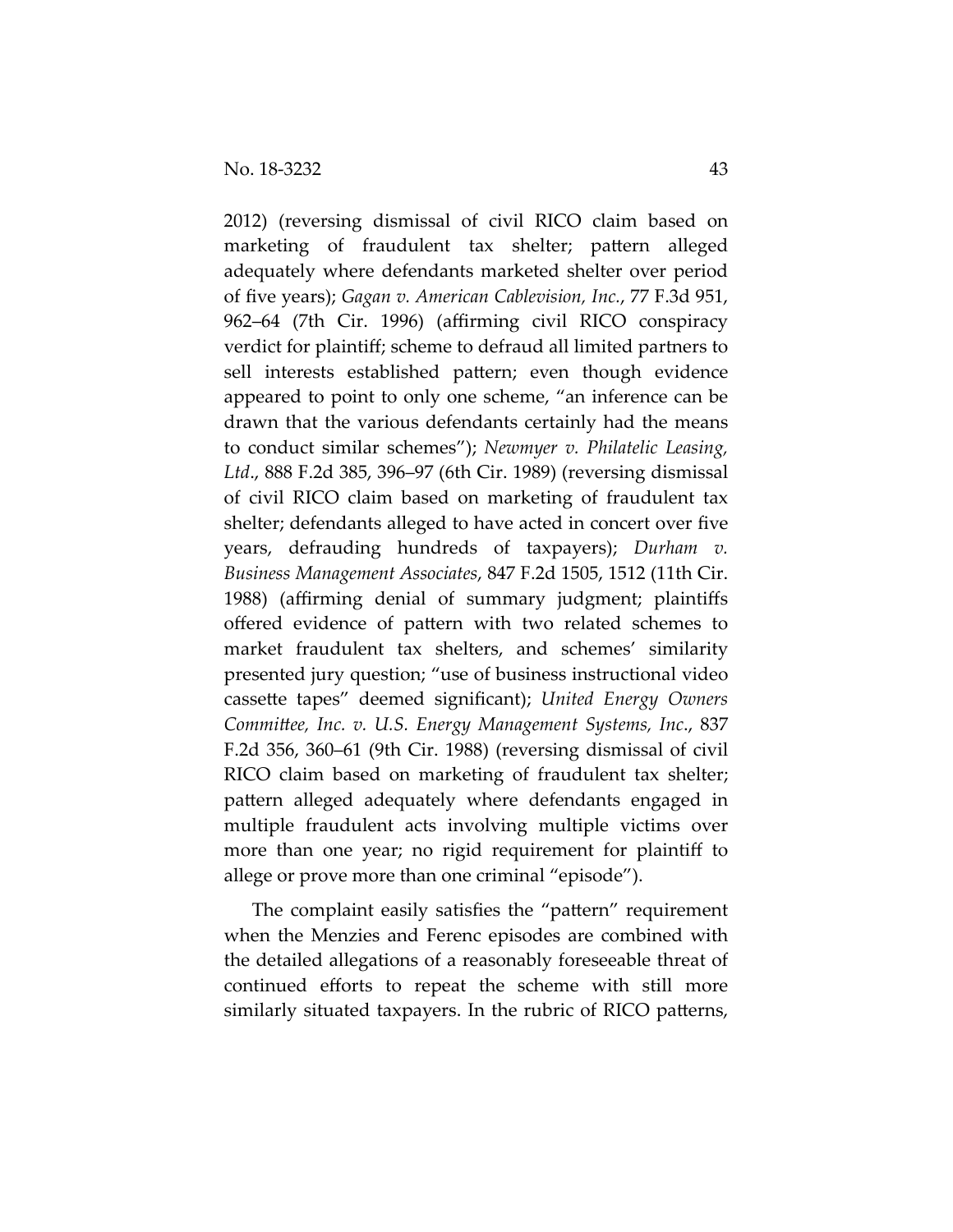plaintiff has alleged "open-ended continuity," that is, "past conduct that by its nature projects into the future with a threat of repetition." *Vicom, Inc. v. Harbridge Merchant Services, Inc.*, 20 F.3d 771, 782 (7th Cir. 1994), quoting *H.J., Inc.*, 492 U.S. at 241.

The majority, however, rejects open-ended continuity, saying: "Only a few lines of the second amended complaint even hint at any threat of continued fraud by the defendants, and even then Menzies presented only conclusory assertions to support those allegations." Ante at 23. With respect, that description is just wrong. The majority's rejection of openended continuity is based on two related errors: relying on hindsight and failing to give the plaintiff the benefit of his detailed allegations.

#### 1. *Hindsight Error*

First, the majority makes the basic error of giving the defendants the benefit of hindsight rather than considering the threat of continued fraud as it was happening. The majority (like the district court) emphasizes the 2005 indictment and 2008 conviction of attorney Taylor for an unrelated tax fraud: "With Taylor out of the factual equation it is unclear how Menzies's complaint supports any inference that the alleged scheme would continue." Ante at 24. This is wrong as a factual matter. According to the complaint, Taylor's indictment in 2005 most certainly *did not deter him* and the other defendants from *continuing* the effort to defraud Menzies in 2006 and 2007 with respect to his 2006 tax return. There is also no reason the other defendants could not have continued the scheme with another Seyfarth Shaw lawyer or two.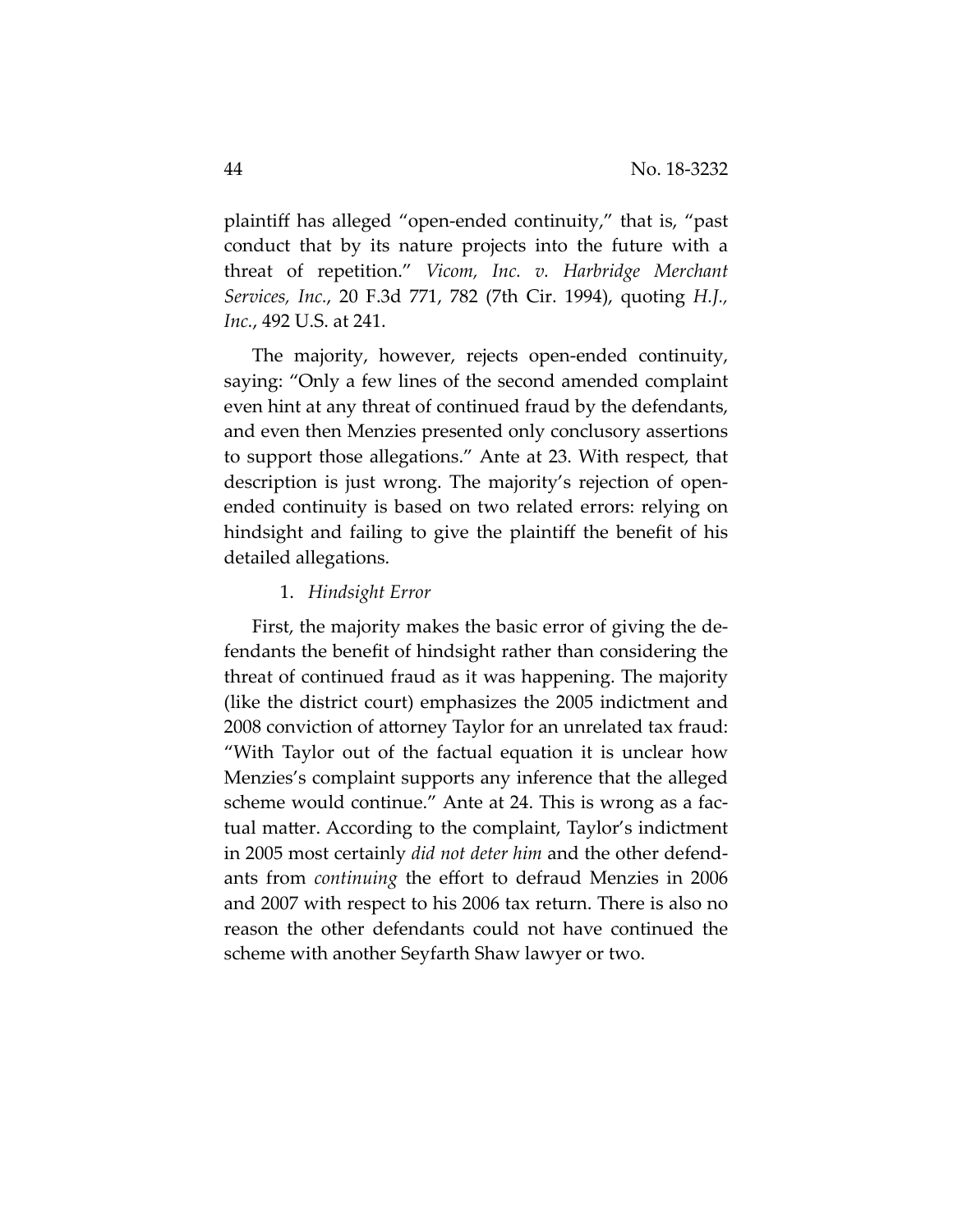More fundamental, though, is the legal error. Taylor's 2008 conviction was an intervening event that at most interrupted the ongoing scheme. Extensive RICO case law shows that such an intervening event is not relevant to the threat of repetition. The same is true of the other events from 2007 and 2008 that the majority suggests are "indications that the scheme was running its course … and was not being shopped to new targets." Ante at 24. (Affirming dismissal based on "indications" and "suggestions" in a complaint is not consistent, of course, with the more generous reading of complaints required in deciding Rule 12(b)(6) motions, but I digress.)

To see the problem with determining continuity based on hindsight, consider how we and other federal courts would consider this same defense to a RICO charge against members of a street gang. Suppose the evidence showed that after two profitable episodes of robbery, each time following the same careful plan, the gang's leader was arrested and later convicted on unrelated charges. In a RICO prosecution alleging a pattern of robberies, the other gang members then argue they must be acquitted because there was no pattern: "We stopped committing crimes after our leader was indicted, arrested, and later convicted." In a criminal case, that argument would be laughed out of court. E.g., *United States v. Aulicino*, 44 F.3d 1102, 1113–14 (2d Cir. 1995). Yet the "pattern of racketeering activity" standard is the same for both civil and criminal RICO. The majority's error in this civil case will unduly narrow criminal applications of RICO where ongoing schemes are interrupted by arrests, indictments, convictions, or other events.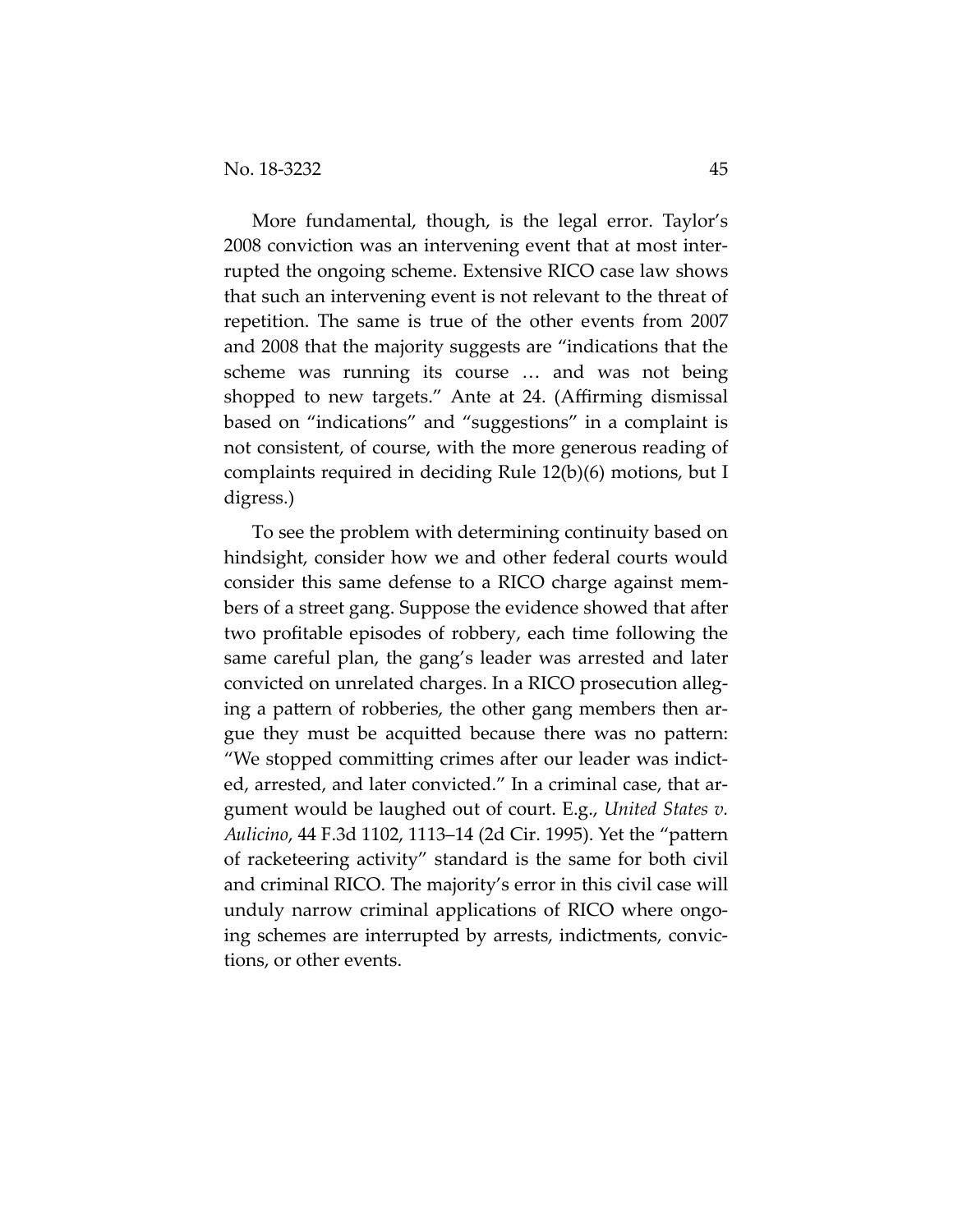The majority's reliance on hindsight runs contrary to *Aulicino* and numerous other RICO precedents, which establish that courts do not rely on hindsight and intervening events to show the absence of a threat of repetition. In *Aulicino*, the defendants operated a kidnapping ring that carried out about seven kidnappings over a period of three and a half months. 44 F.3d at 1105. The kidnappings ended after one leader was murdered and another was arrested on other charges. The defendants argued that the government had failed to prove a pattern, but the Second Circuit affirmed the RICO convictions. The Second Circuit did not use hindsight to find that the intervening events (the murder and arrest of two leaders) had defeated a threat of continued crimes. Instead, the Second Circuit found a sufficient threat of continued racketeering activity. The kidnappings were successful and profitable. 44 F.3d at 1113. "The ring's activities were abandoned; they were not a discrete and finite project that came to a natural end." *Id*. at 1114. The same description fits these defendants' fraud.

The Sixth Circuit rejected a similar argument based on hindsight in *United States v. Busacca*, 936 F.2d 232 (6th Cir. 1991). A pension official was convicted under RICO for embezzling funds to pay for his defense in an earlier prosecution. He had obtained money illegally over only three months. *Id.* at 236. He argued that there was no threat of continuity because his opportunity for embezzlement ended with his earlier conviction and his removal from office, much as defendants here and the majority argue that Taylor's indictment and conviction ended the threat of continuity.

The Sixth Circuit rejected that argument based on hindsight and found open-ended continuity: "The manner in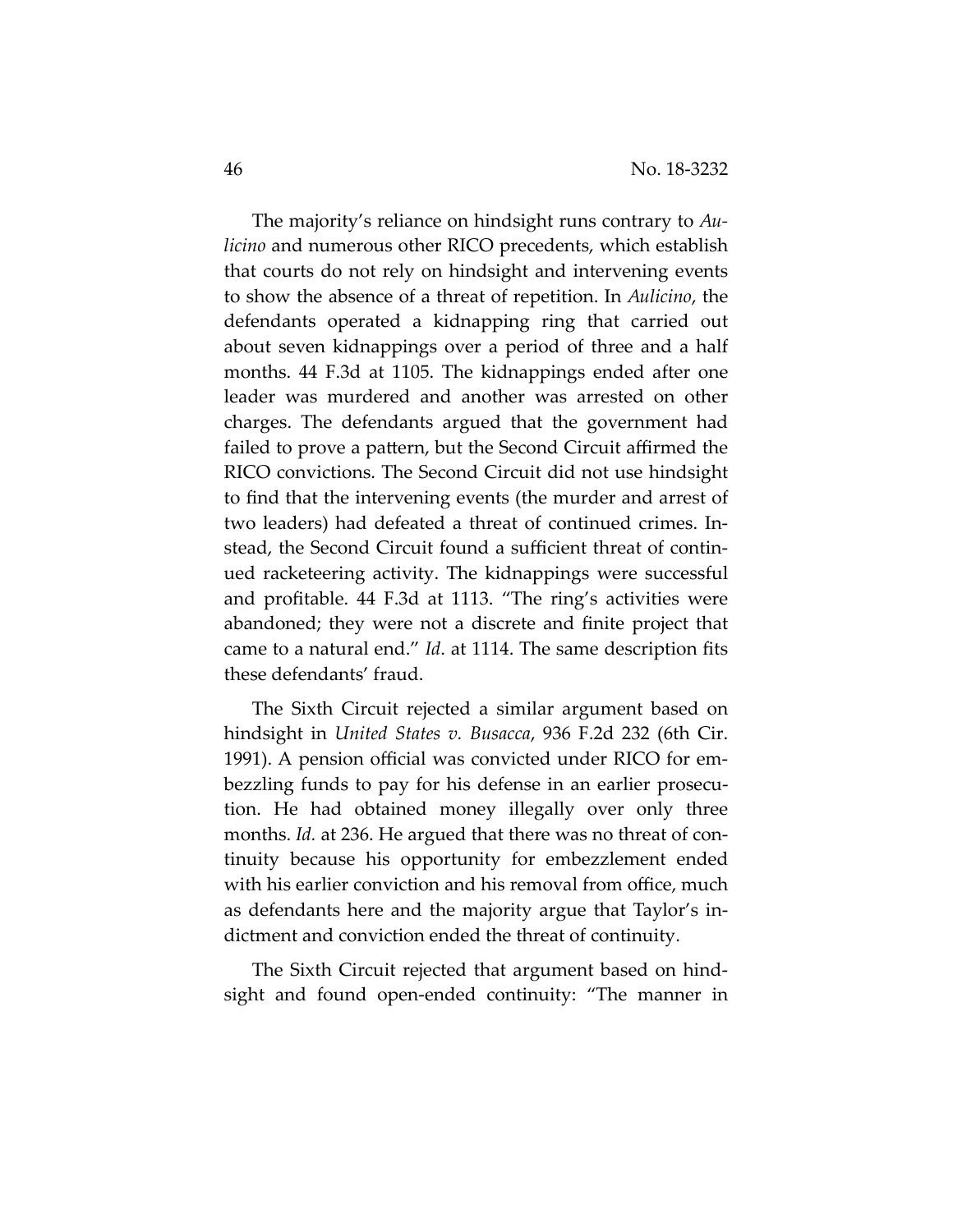which the embezzlements occurred was capable of repetition indefinitely into the future, as long as there were either legal fees or other expenses which Busacca wanted paid." *Id*. at 238. In words that apply directly here, the "analysis of the threat of continuity cannot be made solely from hindsight" and must instead "be viewed at the time the racketeering activity occurred." *Id*. The majority rejects that approach here, and it is hard to see why, especially since it weakens criminal application of RICO where intervening events interrupt ongoing criminal schemes.

The Sixth Circuit applied this principle more recently in a civil RICO case, *Heinrich v. Waiting Angels Adoption Services, Inc.*, 668 F.3d 393 (6th Cir. 2012). The individual defendants argued that because the defendant adoption business they owned was shut down as part of a criminal prosecution, there had not been an open-ended threat of continued crimes. *Id.* at 410. The Sixth Circuit rejected the argument and reversed dismissal of civil RICO claims: "Subsequent events are irrelevant to the continuity determination … because 'in the context of an open-ended period of racketeering activity, the threat of continuity must be viewed at the time the racketeering activity occurred.'" *Id.*, quoting *Busacca*, 936 F.2d at 238. "The lack of a threat of continuity of racketeering activity cannot be asserted merely by showing a fortuitous interruption of that activity such as by an arrest, indictment or guilty verdict.'" *Heinrich*, 668 F.3d at 410, again quoting *Busacca*, 936 F.2d at 238, and citing *Blue Cross & Blue Shield of Michigan v. Kamin*, 876 F.2d 543, 545 (6th Cir. 1989) (reversing dismissal on pattern issue; open-ended continuity alleged because, if defendant had not been caught, there was no reason to believe he would not still be submitting fraudulent insurance claims). In language that applies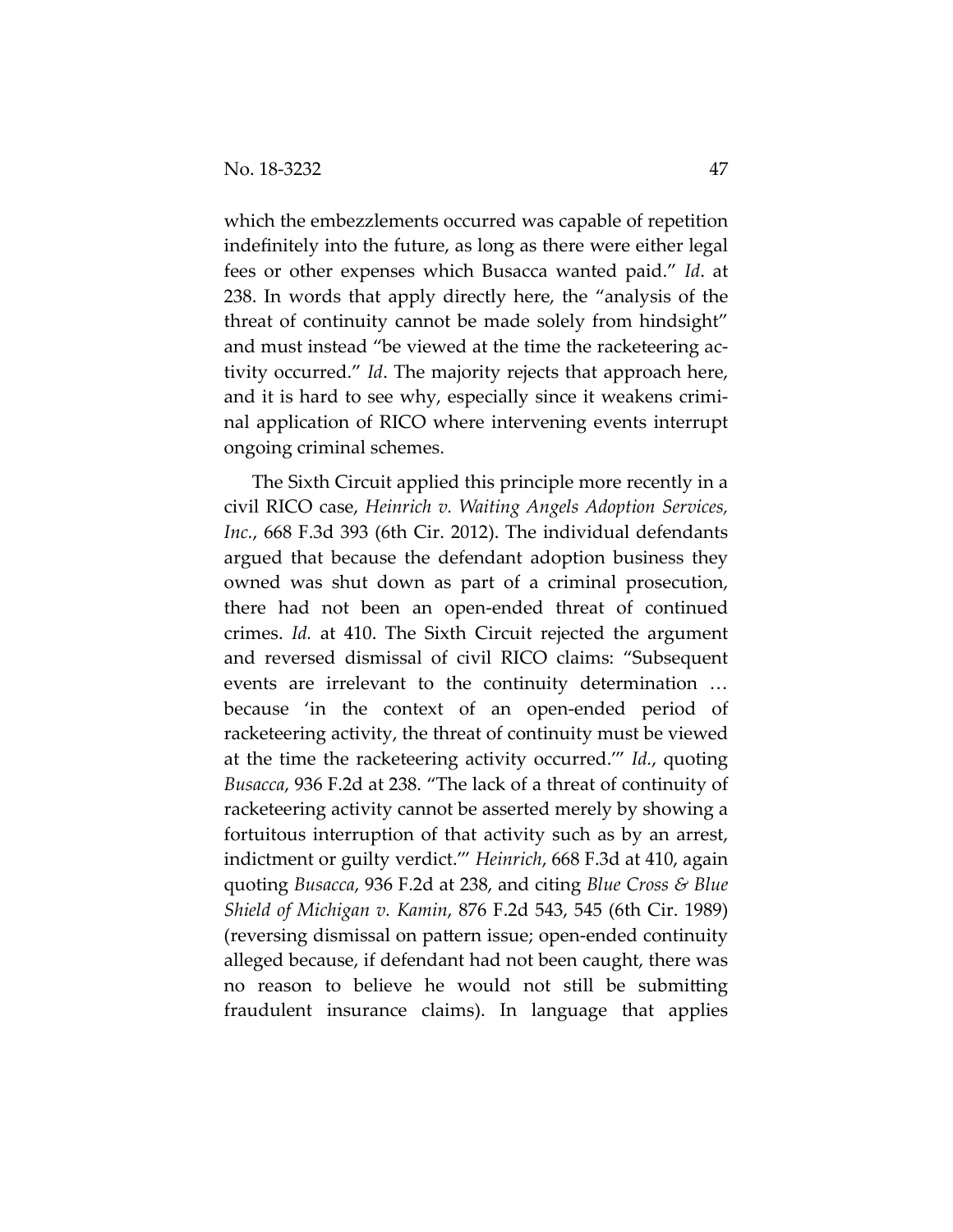directly here, *Heinrich* explained that when the defendants committed the four predicate acts, "there was no indication that their pattern of behavior would not continue indefinitely into the future." 668 F.3d at 411. Dismissal under Rule 12(b)(6) was reversed, just as we should reverse here.

In fact, the district judge who dismissed this case made exactly this point—even quoting *Heinrich*—in denying dismissal in another civil RICO case:

> It is important to note that, in the context of an open-ended period of racketeering activity, the threat of continuity must be viewed "at the time the racketeering activity occurred." Subsequent events "are irrelevant." Thus, a lack of a threat of continuity "cannot be asserted merely by showing a fortuitous interruption of that activity such as by an arrest, indictment or guilty verdict."

*Inteliquent, Inc. v. Free Conferencing Corp.*, 2017 WL 1196957, at \*10 (N.D. Ill. 2017), quoting *Heinrich*, 668 F.3d at 410, and citing *CVLR Performance Horses, Inc. v. Wynne*, 524 Fed. App'x 924, 929 (4th Cir. 2013). In *Inteliquent*, Judge Blakey found correctly that the plaintiff had sufficiently alleged an openended pattern of racketeering activity through a series of fraudulent invoices under a contract that would renew automatically and that could be expected to be renewed. As a result, there was no natural ending point or "clear and terminable goal" for the scheme. *Id*. He was right then; he was wrong in this case.

In a criminal case, we have also held that even a brief scheme cut short by intervening events can establish a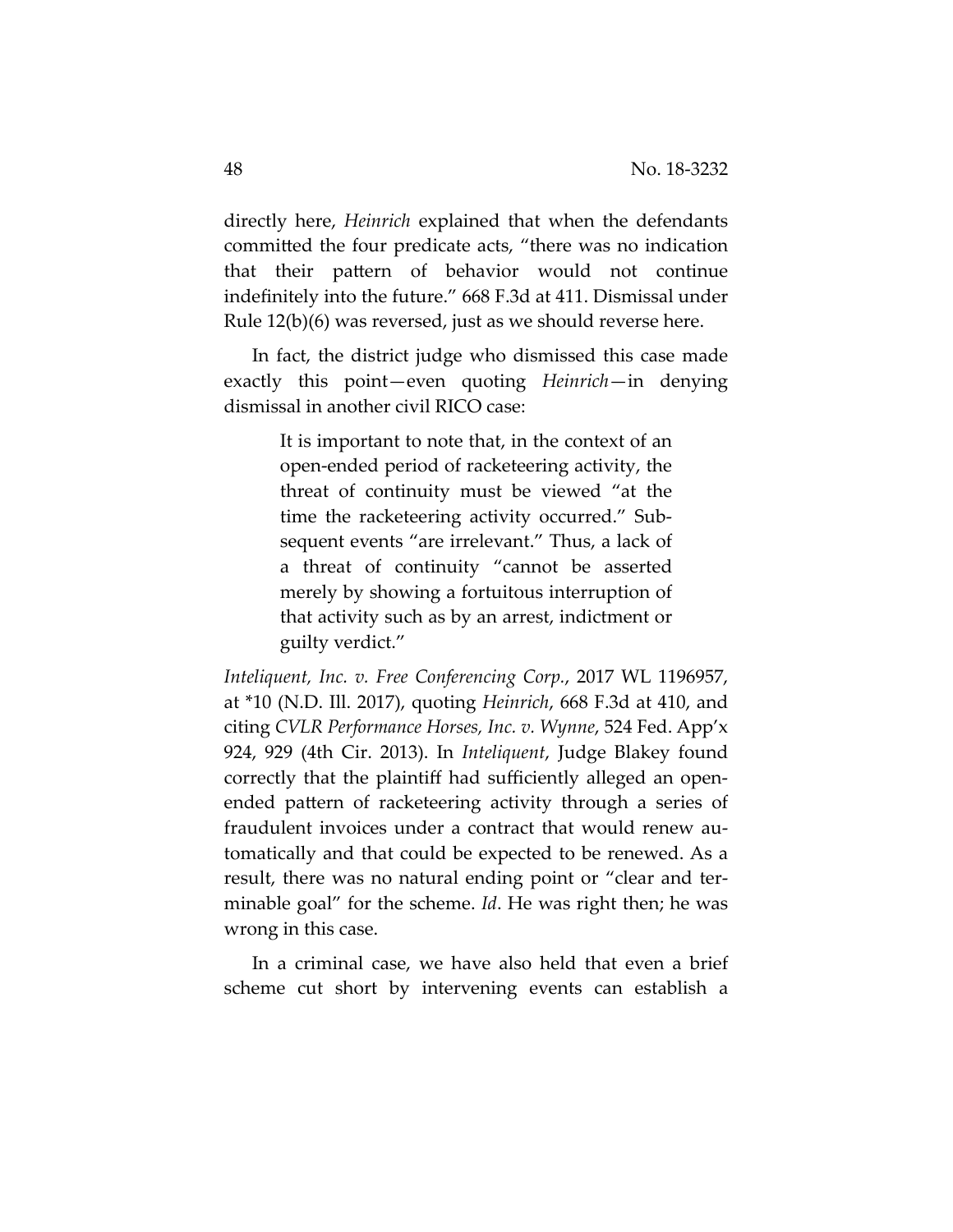pattern if the scheme threatened to continue from the perspective of the time the racketeering activity occurred. In *United States v. O'Connor*, 910 F.2d 1466 (7th Cir. 1991), a police officer committed several acts of extortion over a twomonth period. The acts of extortion ended with his arrest. We held that the evidence permitted the trier of fact to conclude that he "had committed himself to an enduring series of criminal acts, sufficient to establish a 'pattern' under *H.J. Inc*." *O'Connor*, 910 F.2d at 1468. The Second Circuit in *Aulicino* cited *O'Connor* to support its approach to open-ended continuity. 44 F. 3d at 1112–13.

These cases can all be contrasted with schemes with no open-ended continuity, which are those with discrete and finite goals or natural end points. For example, in *Vicom, Inc. v. Harbridge Merchant Services, Inc*., 20 F.3d 771, 783 (7th Cir. 1994), we found no open-ended continuity where the predicate acts of fraud involved one particular contract and a finite scheme that did not threaten continued wrongdoing. For other examples of inherently finite schemes, see *Empress Casino Joliet Corp. v. Balmoral Racing Club, Inc.*, 831 F.3d 815, 829–30 (7th Cir. 2016) (reversing plaintiff's verdict under civil RICO for lack of pattern; scheme to bribe governor to secure enactment of one new law did not pose threat of openended continuity because scheme had a "natural ending point"); *Vemco, Inc. v. Camerdella*, 23 F.3d 129, 134–35 (6th Cir. 1994) (alleged fraud in one construction contract over 17 months did not pose threat of continued wrongdoing); *Thompson v. Paasche*, 950 F.2d 306, 311 (6th Cir. 1991) (fivemonth fraudulent scheme involving sale of lots on one divided tract of land was "an inherently short-term affair").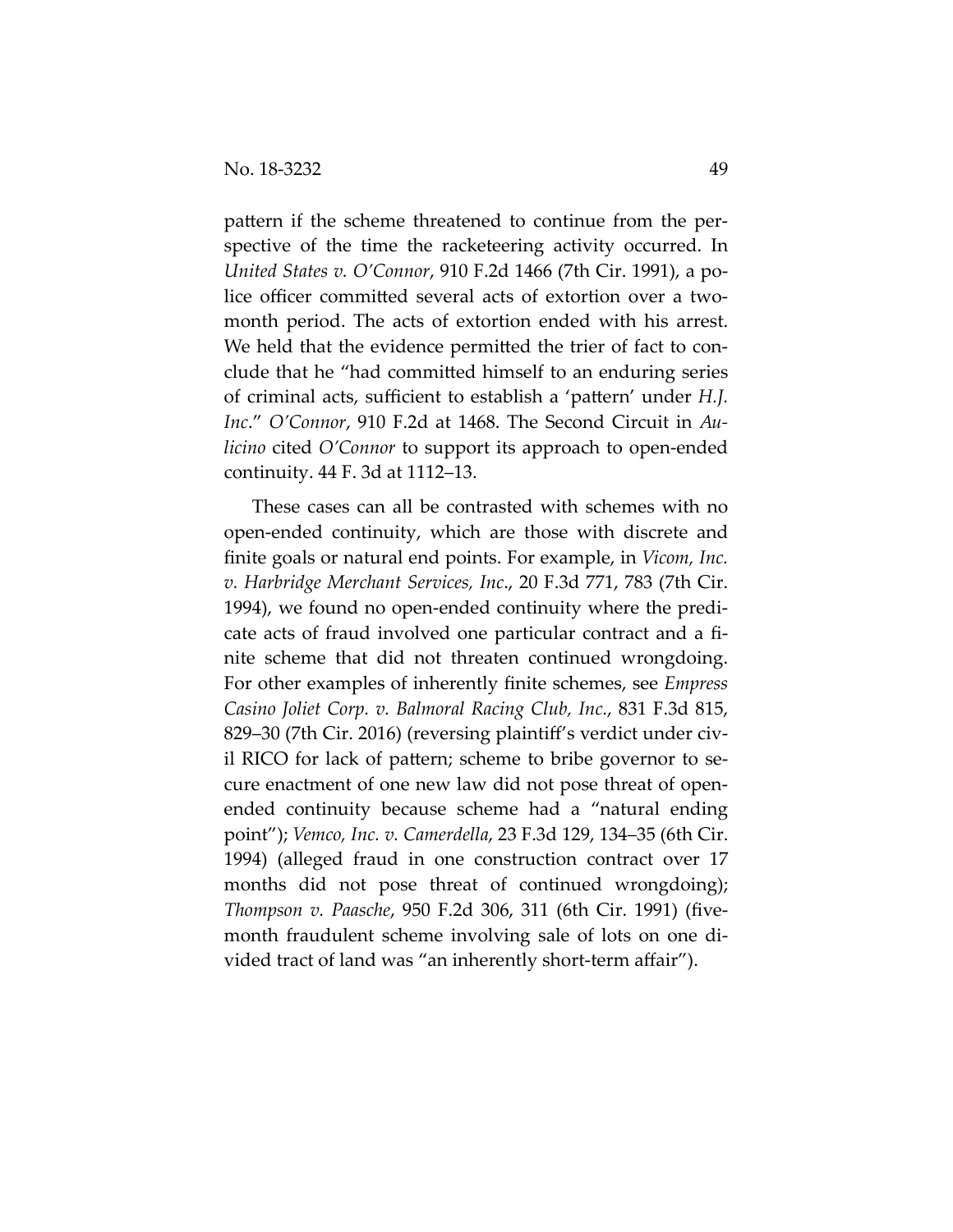Against this substantial case law showing that courts do not rely on hindsight and intervening events to avoid recognizing a continued threat of crimes in both criminal and civil RICO cases, the majority offers no support for its reliance on hindsight. Curiously, rather than respond to the applicable precedent and reasoning, the majority instead denies that it is relying on hindsight. Ante at 25. It's hard to take that denial seriously, though. The majority tells us quite plainly: "What is missing from Menzies's second amended complaint is any factual allegation supporting his conclusion that, following Taylor's arrest and indictment, there existed a threat of the defendants fraudulently marketing the tax shelter into the indefinite future." *Id*. Put aside the fact that defendants actually *did* continue their scheme after Taylor's indictment. Where does that supposed requirement come from, if not from hindsight and reliance on intervening events? This mistaken reliance on hindsight offers a windfall to RICO defendants in both civil and criminal cases.

## 2. *The Detailed Allegations of Continuity*

The majority also errs by simply failing to engage with the extensive factual details alleged in the complaint that indicate a threat of repetition and support open-ended continuity. The majority also fails to give the plaintiff the benefit of favorable inferences from his allegations. The complaint uses the right labels and descriptors—"regular way of conducting and participating in an ongoing criminal enterprise," SAC ¶ 26; "part of [a] pattern of similar or identical activity by Defendants, as tax shelter promoters, advisors, and others that had the same or similar purposes, results, participants, victims, or methods of commission" ¶ 157; "it is the very nature of a tax shelter product, such as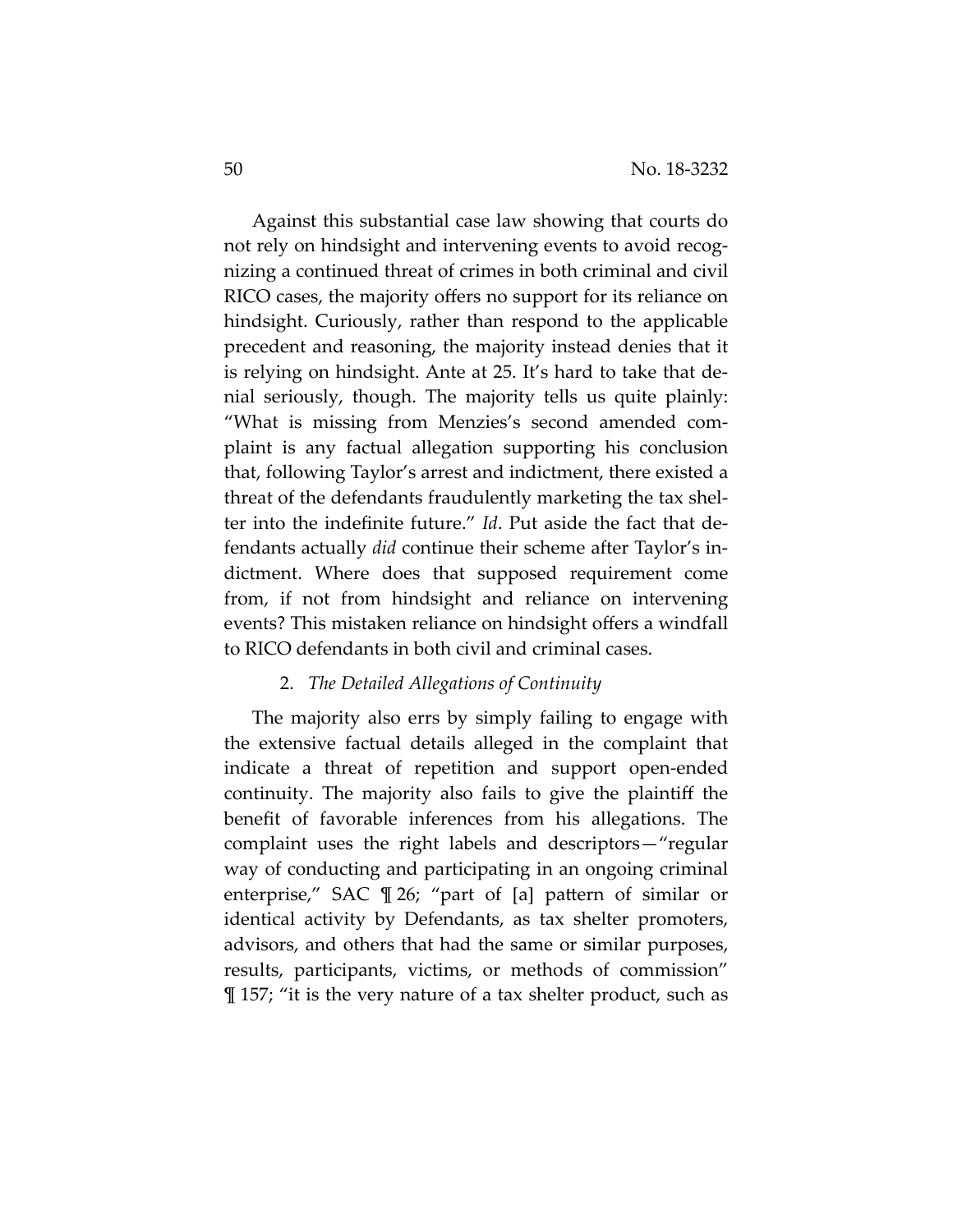the Euram Oak Strategy, to be created once and then replicated multiple times to multiple taxpayers," ¶ 157; "[t]he threat of repetition and continued criminal activity is implicit, as there was a continued threat that it later could be replicated for other taxpayers**,"** ¶ 158; defendants' "predicate acts of mail and wire fraud were part of their regular way of conducting business," ¶ 183; and defendants' "pattern of criminal conduct … projects into the future," as illustrated by "the manner in which the Euram products were presented as products, with a preexisting team that could execute and support the tax shelter for other taxpayers and from the regular manner in which this enterprise did business with Menzies, Ferenc, [the Arizona and North Carolina investors], and other investors in fraudulent Euram strategies," ¶ 184.

These general allegations are made more plausible by the extensive details about how defendants carried out the fraud with Menzies and Ferenc. The majority fails to recognize that defendants themselves described those schemes as "very similar" to and "in essence identical" to transactions with the Arizona investor. The complaint also describes the similar "Euram Rowan Strategy" with the North Carolina investors (without Northern Trust, however). To one another, they further described Menzies and Ferenc transactions as "two new trades involving the Oak structure." And the defendants presented the fancy marketing materials to Menzies with a disclaimer addressed to "investors" and demanded that prospective clients sign confidentiality agreements before the scheme could be explained to them. These details provide ample support for the allegation that defendants would continue marketing identical or closely similar fraudulent tax shelters to other taxpayers. Neither defendants nor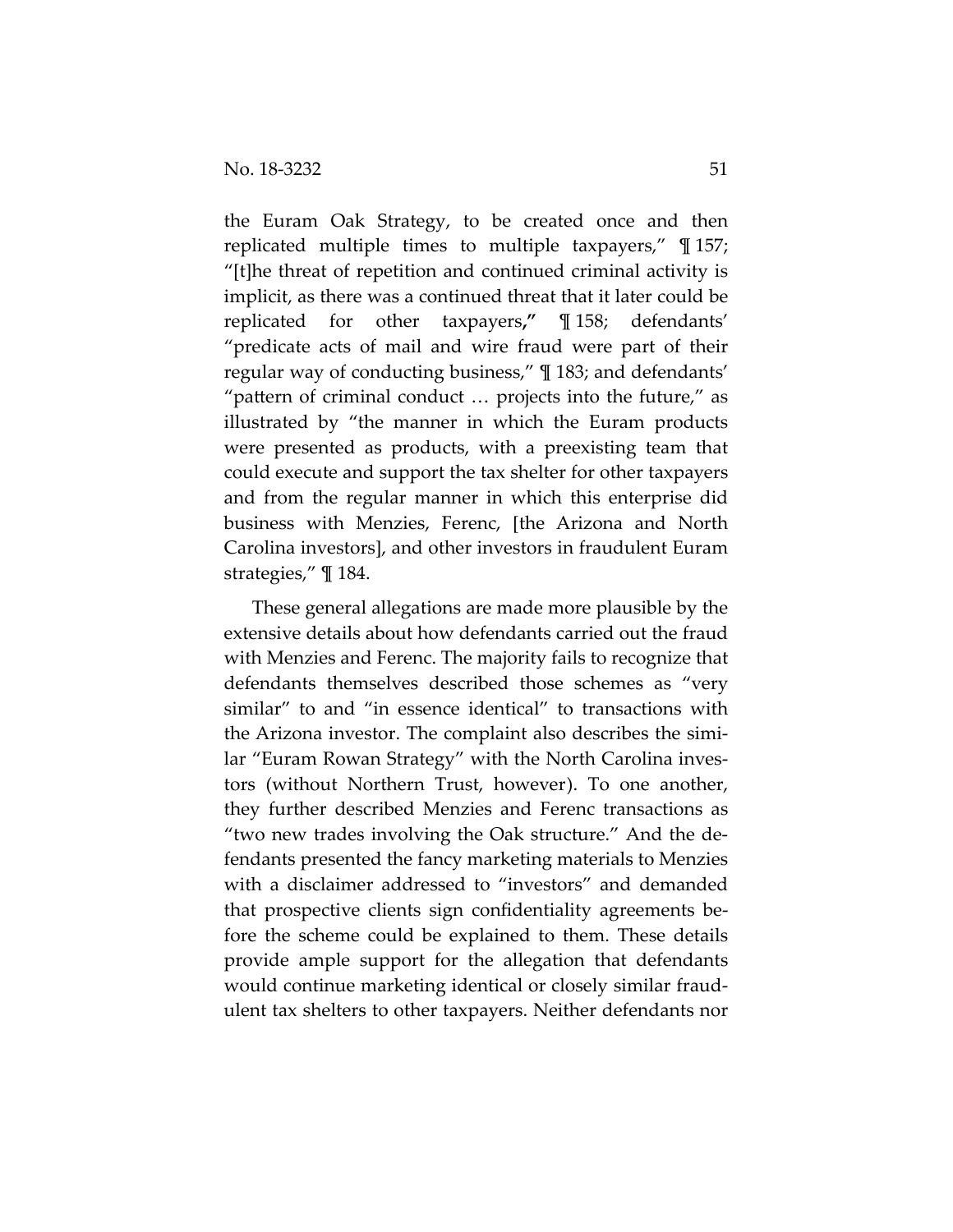the majority have identified any natural ending point for this profitable scheme.

In rejecting open-ended continuity, the majority fails to apply the proper standard of review, which gives the plaintiff the benefit of reasonable inferences from the allegations. Of course there was a threat of continued fraudulent episodes! As long as the defendants were getting away with this scam, why should they have stopped with the Arizona investor, Menzies, and Ferenc? They had developed a profitable product, one that promised their clients millions of dollars in tax savings and assured defendants hundreds of thousands of dollars in fees every time it was used. In the law we ordinarily assume that people are rational actors. Here, that means that we would expect defendants to continue with their profitable venture.

Giving plaintiff the benefit of his allegations and reasonable inferences from them—and *viewed at the time of the alleged fraud*—these were "predicate acts, which by their very nature, pose[d] 'a threat of repetition extending indefinitely into the future or [were] part of an ongoing entity's regular way of doing business.'" *McDonald v. Schencker*, 18 F.3d 491, 497 (7th Cir. 1994), quoting *H.J., Inc.*, 492 U.S. at 242.

#### E. *Closed-Ended Continuity*

Plaintiff's strong case of open-ended continuity should be sufficient to warrant reversal here, but the majority also errs in rejecting closed-ended continuity. The majority criticizes plaintiff for not alleging in more fulsome detail the specifics of defendants' efforts to defraud the Arizona investor and the North Carolina investor using the same fraudulent tax shelter or the Euram Rowan variant. Ante at 20. In doing so,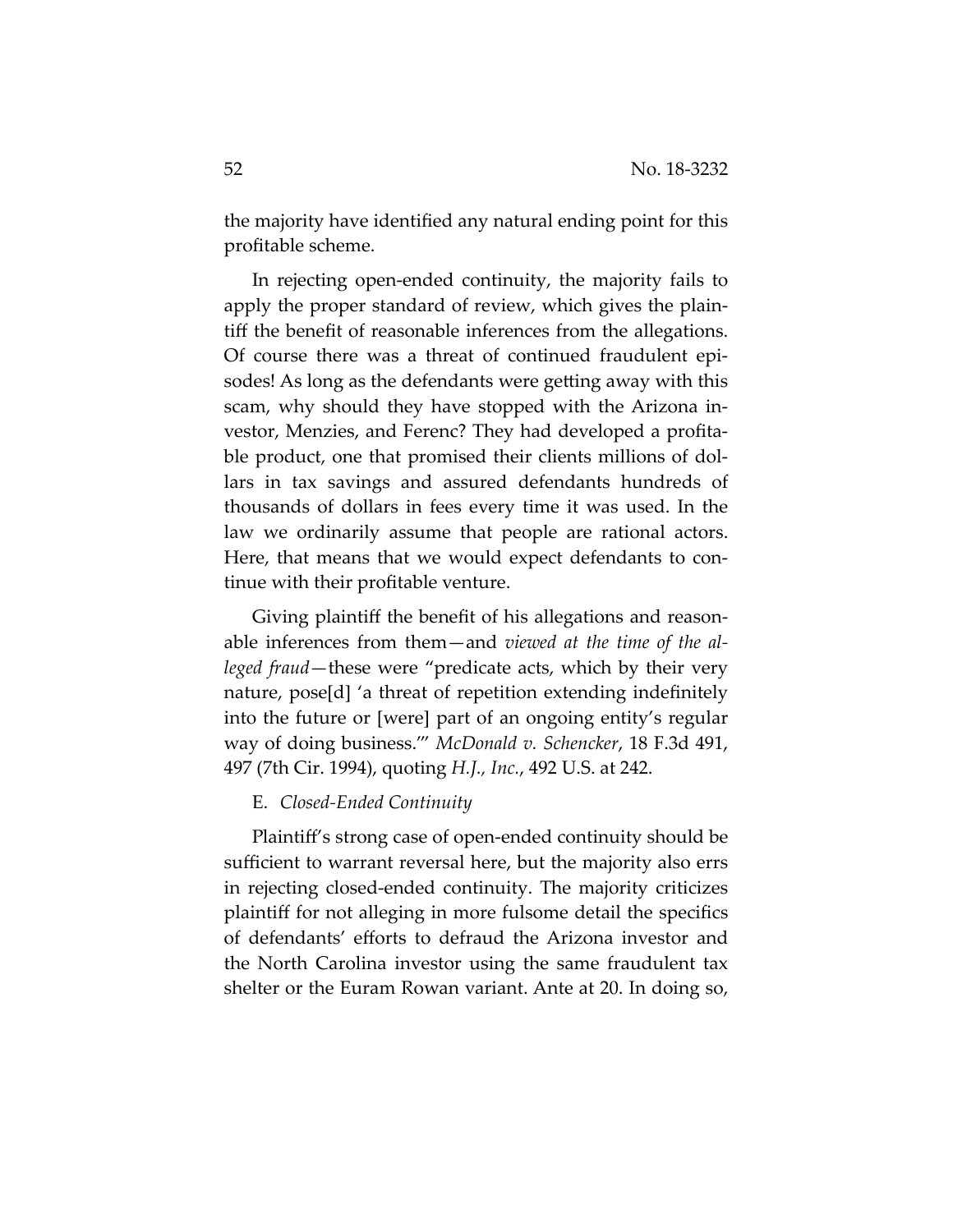the majority imposes an unfair and excessive pleading requirement that goes beyond Rule 9(b) and any need for fair notice to defendants.

The pleading requirement is unfair because the defendants have thus far kept the cloak of attorney-client privilege around the content of some of their fraudulent communications with the Arizona and North Carolina investors and others. Given the IRS's rejection of these abusive tax shelters, there are ample reasons to think that the crime-fraud exception would apply to pierce the privilege, which may still occur on remand of some of plaintiff's state-law claims. See generally *Valero Energy Corp. v. United States*, 569 F.3d 626 (7th Cir. 2009) (discussing statutory tax-practitioner privilege that parallels attorney-client privilege and is subject to exceptions for crime and fraud, as well as promotion of tax shelters, 26 U.S.C. § 7525).

The majority's pleading requirement is excessive because it discounts the complaint's plausible allegations about the fraud aimed at the North Carolina and Arizona investors. In rejecting closed-ended continuity, the majority relies on *Emery v. American General Finance, Inc.*, 134 F.3d 1321 (7th Cir. 1998), which affirmed dismissal of a civil RICO complaint for failure to allege with sufficient particularity facts concerning alleged victims in addition to the named plaintiff. *Emery* is readily distinguishable. That complaint alleged only one victim with any particularity or evidence. It did not involve an off-the-shelf fraudulent product that could be repeated easily with additional targets. The plaintiff in *Emery* was not able to provide any meaningful details about the alleged fraudulent letters to other alleged victims, who apparently did not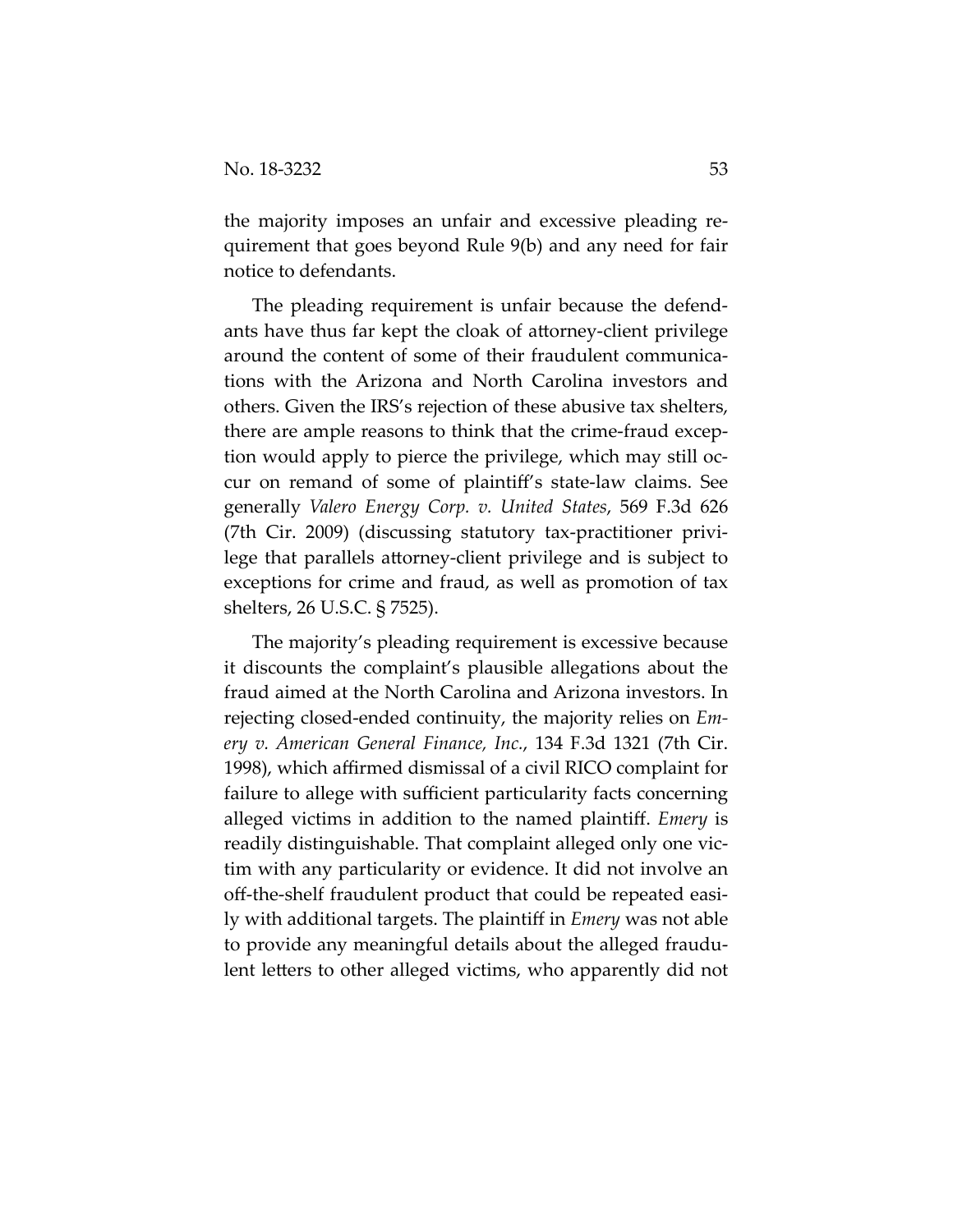keep any documents or remember anything about the scheme. 134 F.3d at 1323.

By comparison, the North Carolina and Arizona investors spent on the order of a million dollars each on the defendants' fraudulent professional services. These investors experienced multimillion-dollar tax bills, with penalties and interest. Unlike the other targets in *Emery*, these victims do not seem to have forgotten the incidents or thrown away the relevant documents. And recall that defendants themselves described the transactions as "in essence identical" and "very similar" to the transactions with Menzies and Ferenc. SAC ¶¶ 50, 82.

Even with these handicaps, plaintiff has identified some specific fraudulent communications for the North Carolina and Arizona investors, sufficient to satisfy Rule 9(b). ¶¶ 160– 64, 166–78. The closed-end theory should not fail simply because plaintiff has not yet seen those fraudulent opinion letters. Defendants claim the letters are privileged, but the complaint alleges they exist and were sent. It's not difficult to infer what they said. If the letters had not asserted the fraudulent shelters were legal, there of course would have been no point in the transactions. See SAC ¶¶ 162, 177. The inference that the defendants' opinion letters say fraudulently that the tax shelters would be legal is not merely plausible but compelling. The allegations about the opinion letters and related communications provide sufficient information about the who, what, when, where, and how of the fraud to satisfy Rule 9(b) regarding the other investors.

As discussed above, it also does not matter whether a particular taxpayer-client was deceived regarding the tax shelter's legality. If he was not deceived and did not go